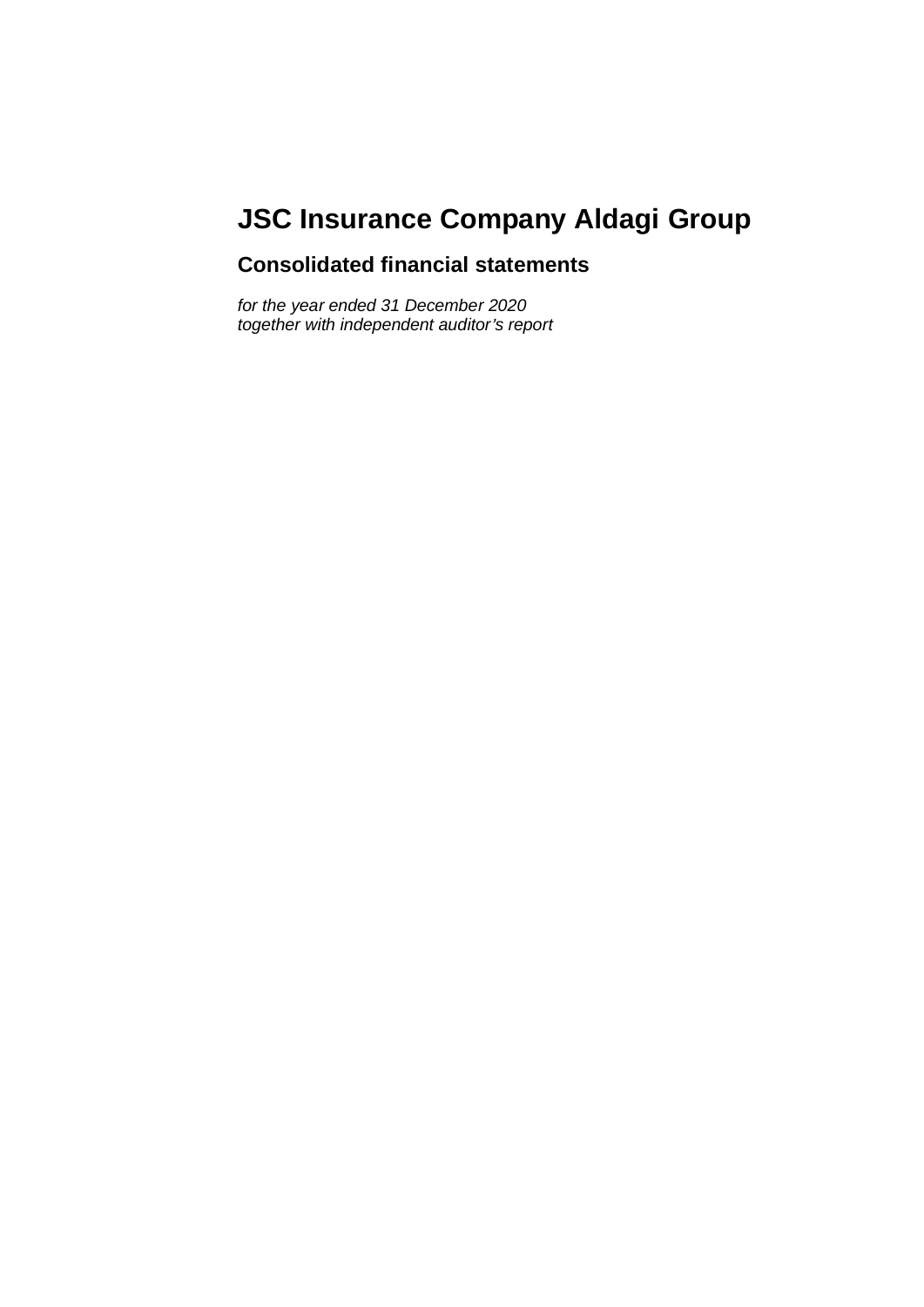# **Contents**

# Independent auditor's report

### **Consolidated financial statements**

### Notes to the consolidated financial statements

| 1.  |  |
|-----|--|
| 2.  |  |
| 3.  |  |
|     |  |
| 5.  |  |
| 6.  |  |
|     |  |
| 8.  |  |
| 9.  |  |
| 10. |  |
| 11. |  |
| 12. |  |
| 13. |  |
| 14. |  |
| 15. |  |
| 16. |  |
| 17. |  |
| 18. |  |
| 19. |  |
| 20. |  |
| 21. |  |
| 22. |  |
| 23. |  |
| 24. |  |
| 25. |  |
| 26. |  |
| 27. |  |
| 28. |  |
| 29. |  |
| 30. |  |
| 31. |  |
| 32. |  |
| 33. |  |
| 34. |  |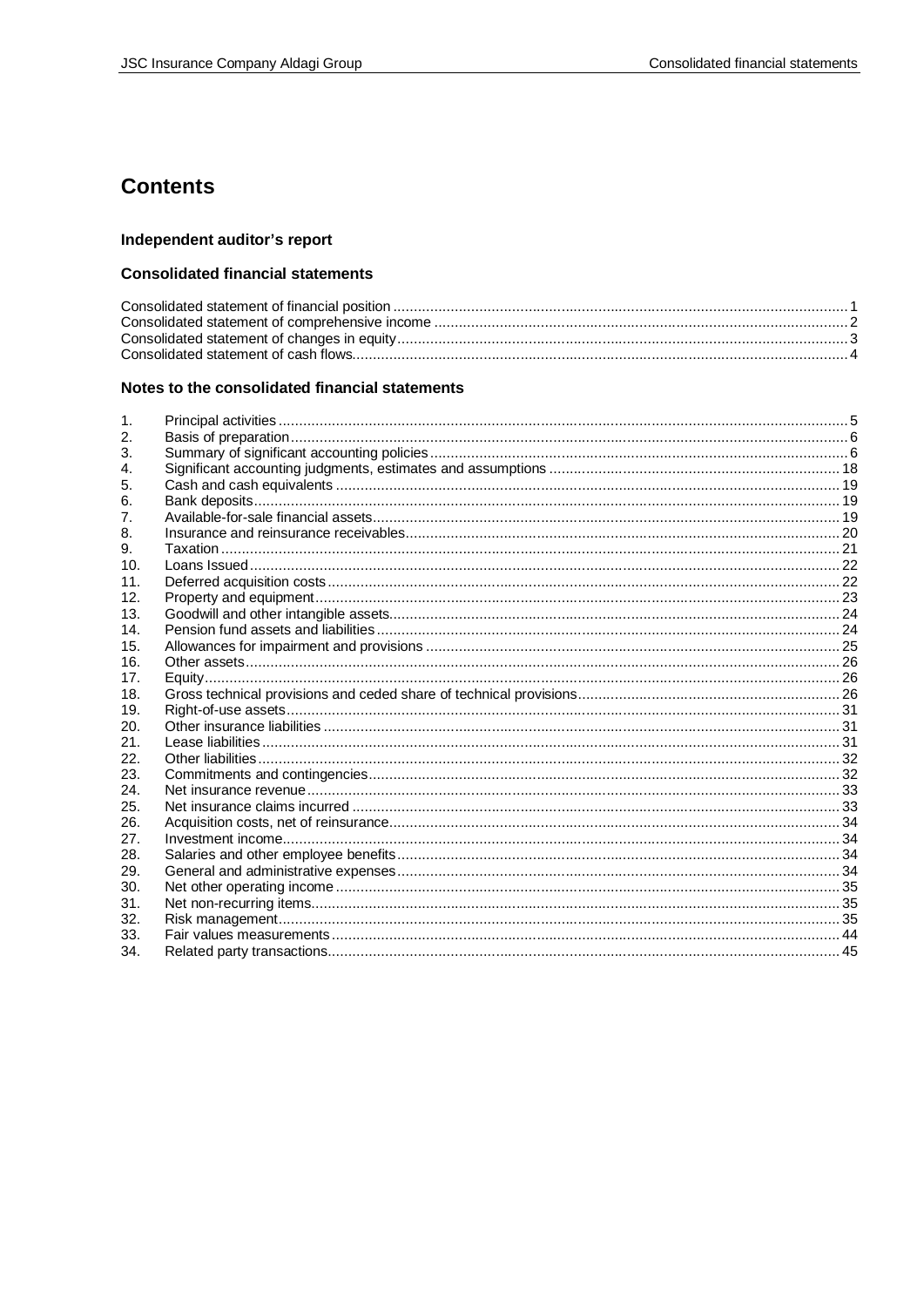

EY LLC Kote Abkhazi Street, 44 Tbilisi, 0105, Georgia Tel: +995 (32) 215 8811 Fax: +995 (32) 215 8822 www.ey.com/ge

შპს იუაი , 0105 44 : +995 (32) 215 8811 : +995 (32) 215 8822

# **Independent auditor's report**

To the Shareholder and Supervisory Board of JSC Insurance company Aldagi

**Report on the audit of the consolidated financial statements**

# *Opinion*

We have audited the consolidated financial statements of JSC Insurance company Aldagi and its subsidiaries (hereinafter, the "Group"), which comprise the consolidated statement of financial position as at 31 December 2020, and the consolidated statement of comprehensive income, consolidated statement of changes in equity and consolidated statement of cash flows for the year then ended, and notes to the consolidated financial statements, including a summary of significant accounting policies.

In our opinion, the accompanying consolidated financial statements present fairly, in all material respects, the consolidated financial position of the Group as at 31 December 2020 and its consolidated financial performance and its consolidated cash flows for the year then ended in accordance with International Financial Reporting Standards (IFRSs).

# *Basis for opinion*

We conducted our audit in accordance with International Standards on Auditing (ISAs). Our responsibilities under those standards are further described in the *Auditor's responsibilities for the audit of the consolidated financial statements* section of our report. We are independent of the Group in accordance with the International Ethics Standards Board of Accountants' (IESBA) Code of Ethics for Professional Accountants (including International Independence Standards) (IESBA Code), and we have fulfilled our other ethical responsibilities in accordance with the IESBA Code. We believe that the audit evidence we have obtained is sufficient and appropriate to provide a basis for our opinion.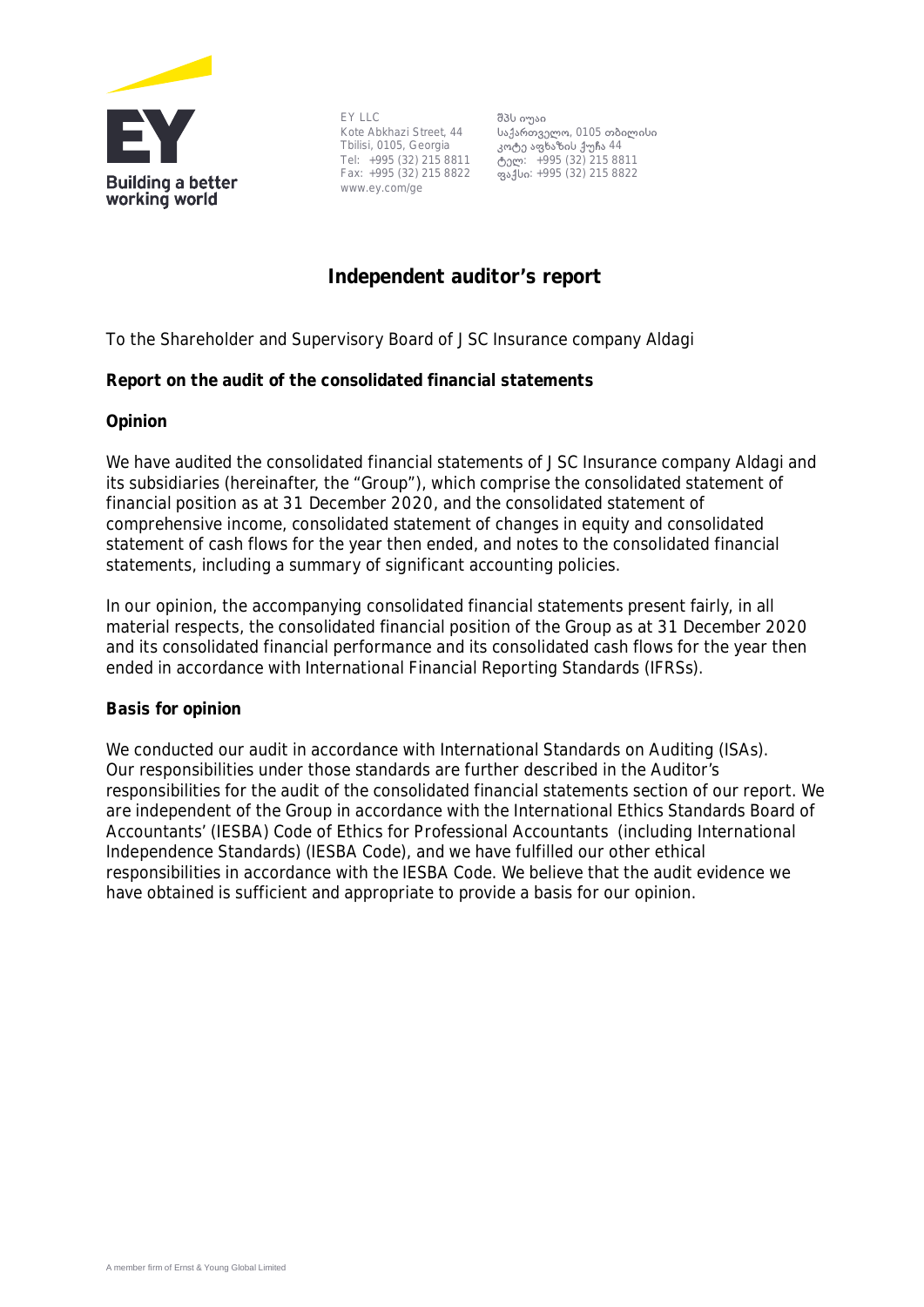

# *Other information included in the Group's 2020 Management Report*

Other information consists of the information included in the Group's 2020 Management Report, other than the consolidated financial statements and our auditor's report thereon. Management is responsible for the other information. The Group's 2020 Management Report is expected to be made available to us after the date of this auditor's report.

Our opinion on the consolidated financial statements does not cover the Management Report and we will not express any form of assurance conclusion thereon in our report on the audit of the consolidated financial statements.

In connection with our audit of the consolidated financial statements, our responsibility is to read the other information identified above when it becomes available and, in doing so, consider whether the other information is materially inconsistent with the consolidated financial statements or our knowledge obtained in the audit or otherwise appears to be materially misstated.

# *Responsibilities of management and Supervisory Board for the consolidated financial statements*

Management is responsible for the preparation and fair presentation of the consolidated financial statements in accordance with IFRSs, and for such internal control as management determines is necessary to enable the preparation of consolidated financial statements that are free from material misstatement, whether due to fraud or error.

In preparing the consolidated financial statements, management is responsible for assessing the Group's ability to continue as a going concern, disclosing, as applicable, matters related to going concern and using the going concern basis of accounting unless management either intends to liquidate the Group or to cease operations, or has no realistic alternative but to do so.

Supervisory Board is responsible for overseeing the Group's financial reporting process.

# *Auditor's responsibilities for the audit of the consolidated financial statements*

Our objectives are to obtain reasonable assurance about whether the consolidated financial statements as a whole are free from material misstatement, whether due to fraud or error, and to issue an auditor's report that includes our opinion. Reasonable assurance is a high level of assurance, but is not a guarantee that an audit conducted in accordance with ISAs will always detect a material misstatement when it exists. Misstatements can arise from fraud or error and are considered material if, individually or in the aggregate, they could reasonably be expected to influence the economic decisions of users taken on the basis of these consolidated financial statements.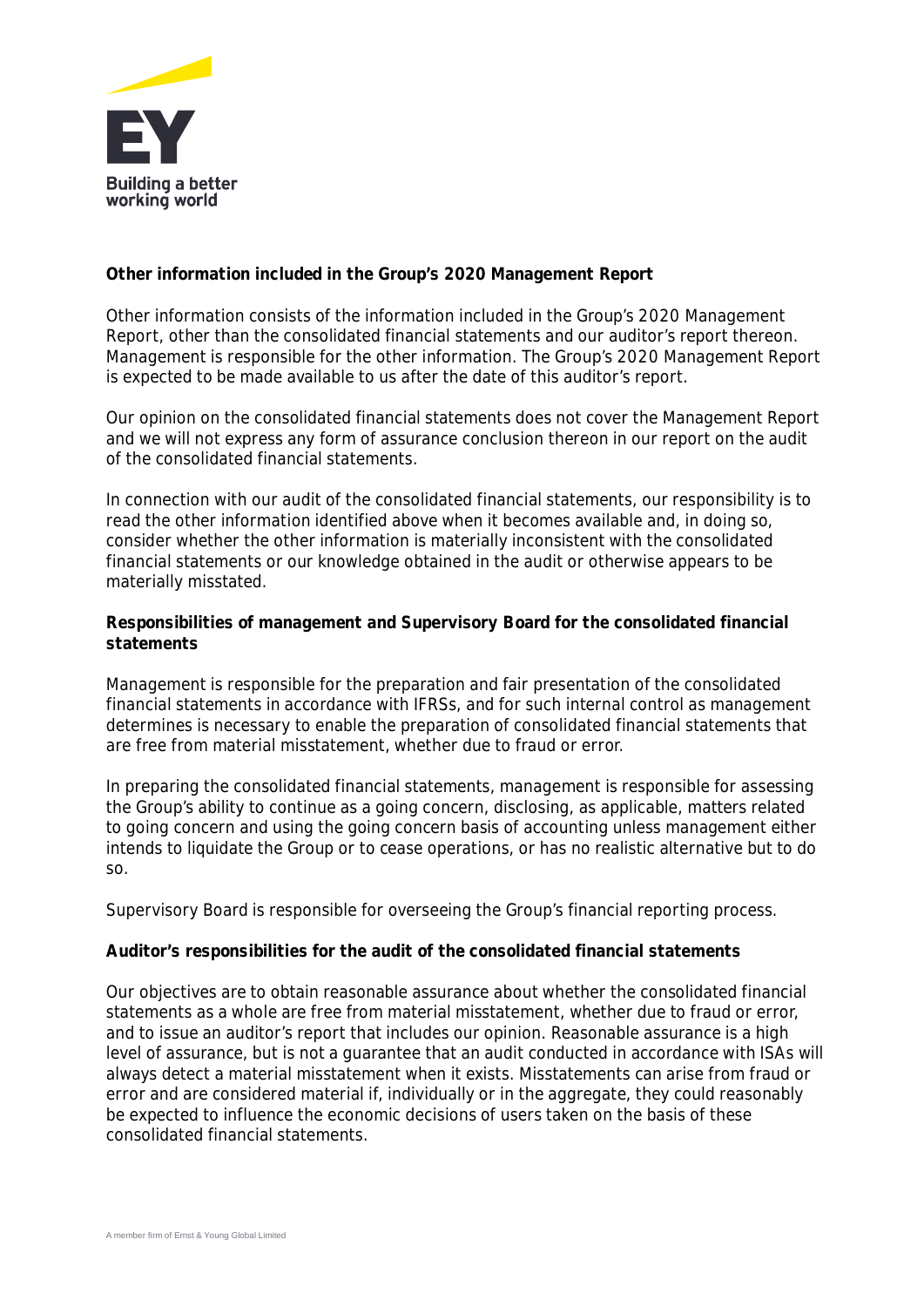

As part of an audit in accordance with ISAs, we exercise professional judgment and maintain professional skepticism throughout the audit. We also:

- Identify and assess the risks of material misstatement of the consolidated financial statements, whether due to fraud or error, design and perform audit procedures responsive to those risks, and obtain audit evidence that is sufficient and appropriate to provide a basis for our opinion. The risk of not detecting a material misstatement resulting from fraud is higher than for one resulting from error, as fraud may involve collusion, forgery, intentional omissions, misrepresentations, or the override of internal control.
- Obtain an understanding of internal control relevant to the audit in order to design  $\ddot{\phantom{1}}$ audit procedures that are appropriate in the circumstances, but not for the purpose of expressing an opinion on the effectiveness of the Group's internal control.
- Evaluate the appropriateness of accounting policies used and the reasonableness of accounting estimates and related disclosures made by management.
- Conclude on the appropriateness of management's use of the going concern basis of accounting and, based on the audit evidence obtained, whether a material uncertainty exists related to events or conditions that may cast significant doubt on the Group's ability to continue as a going concern. If we conclude that a material uncertainty exists, we are required to draw attention in our auditor's report to the related disclosures in the consolidated financial statements or, if such disclosures are inadequate, to modify our opinion. Our conclusions are based on the audit evidence obtained up to the date of our auditor's report. However, future events or conditions may cause the Group to cease to continue as a going concern.
- Evaluate the overall presentation, structure and content of the consolidated financial  $\blacksquare$ statements, including the disclosures, and whether the consolidated financial statements represent the underlying transactions and events in a manner that achieves fair presentation.
- Obtain sufficient appropriate audit evidence regarding the financial information of the entities or business activities within the Group to express an opinion on the consolidated financial statements. We are responsible for the direction, supervision and performance of the group audit. We remain solely responsible for our audit opinion.

We communicate with Supervisory Board regarding, among other matters, the planned scope and timing of the audit and significant audit findings, including any significant deficiencies in internal control that we identify during our audit.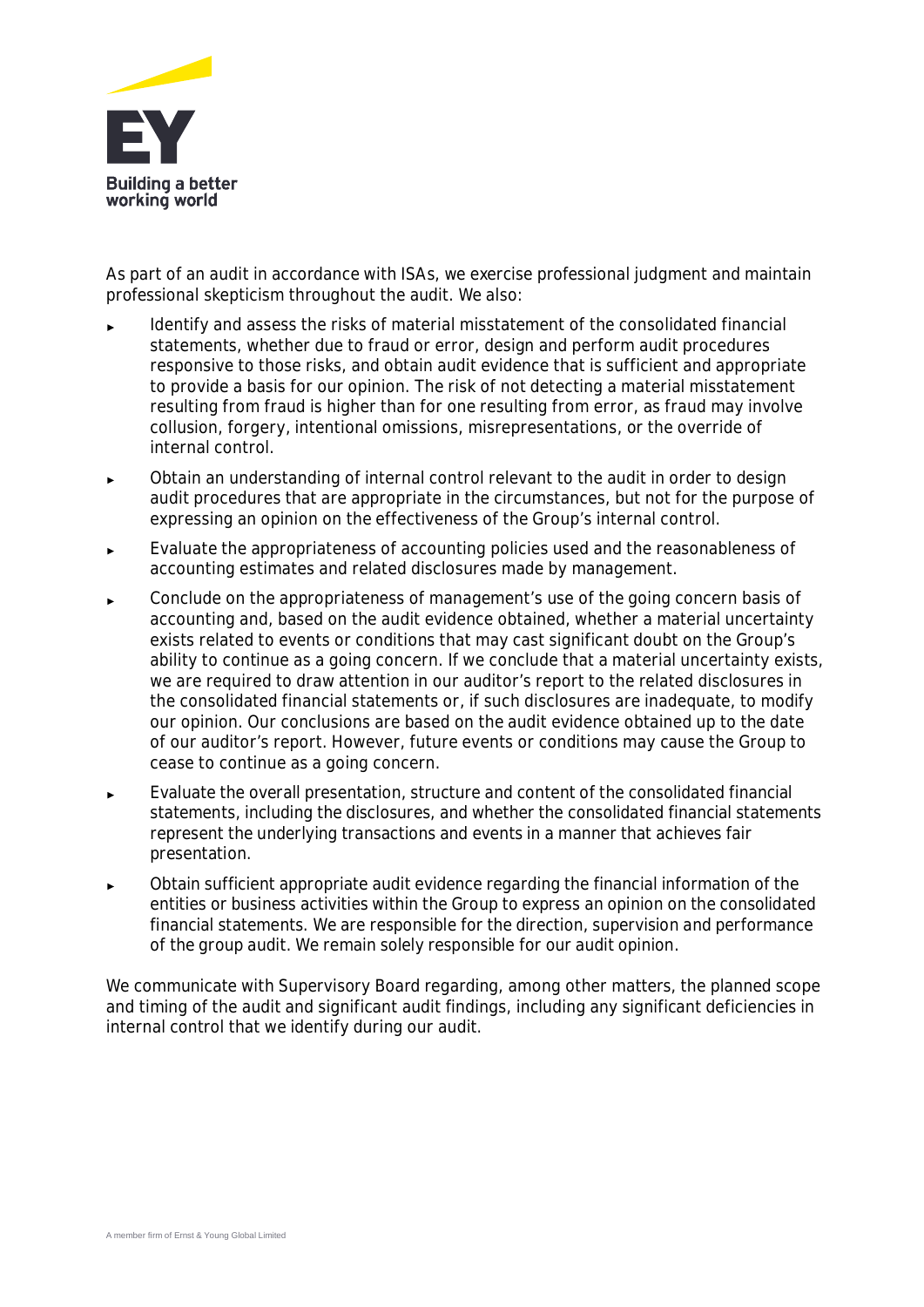

**Report on Supplementary Financial Information**

Our audit was conducted for the purpose of expressing an opinion on the consolidated financial statements of the Group taken as a whole. The consolidating schedules accompanying the consolidated financial statements which has been disclosed as supplementary financial information in the Appendix to the consolidated financial statements is the responsibility of the management and is presented for the purpose of additional analysis as requested by Insurance State Supervision Service of Georgia and is not within the scope of IFRS. Such supplementary financial information has been subjected to the auditing procedures applied in our audit of the consolidated financial statements and, in our opinion, has been properly prepared, in all material respects, in relation to the Group's consolidated financial statements taken as whole.

Oleg Youshenkov On behalf of FY LLC. Tbilisi, Georgia 26 March 2021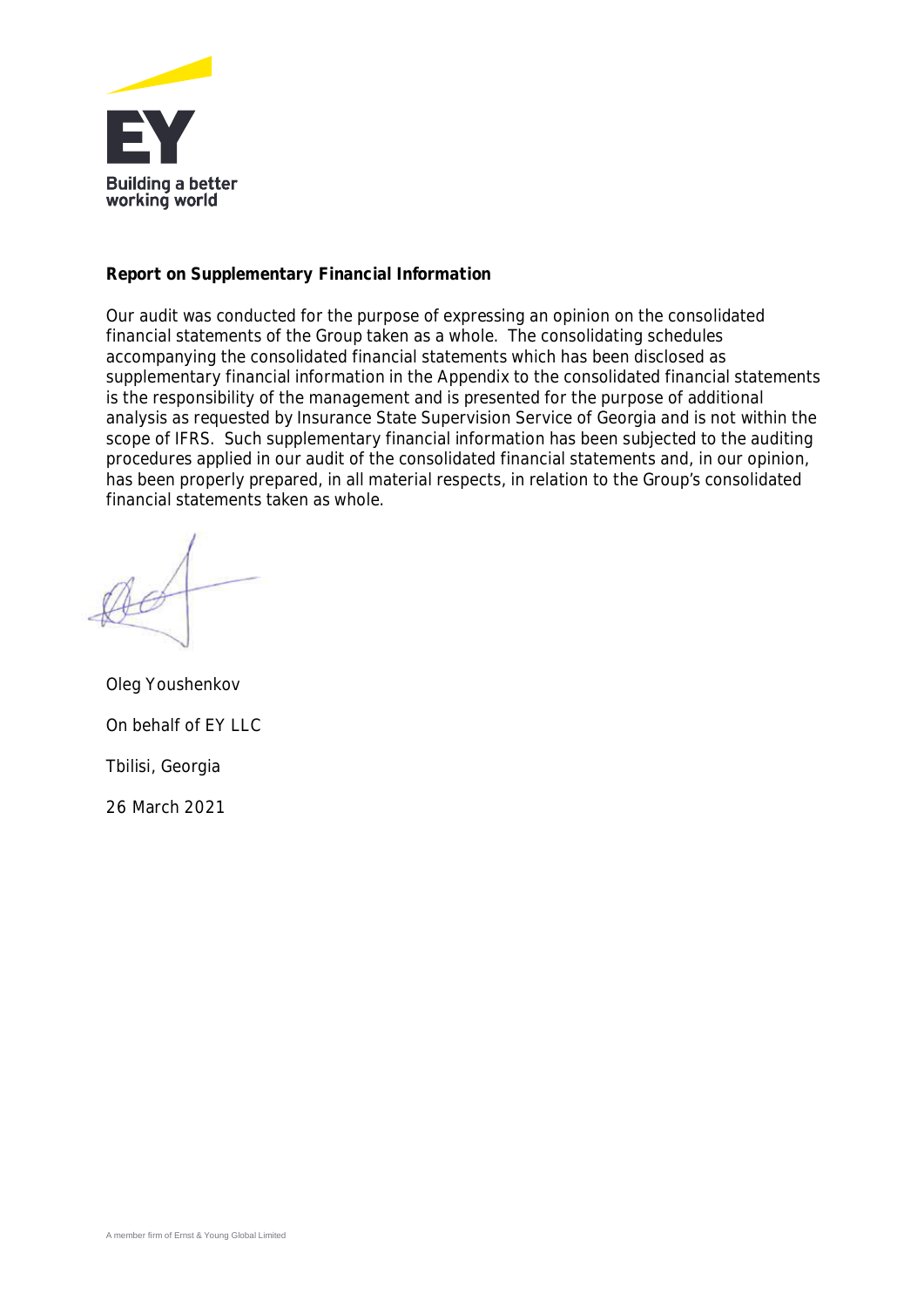# **Consolidated statement of financial position**

# **As at 31 December 2020**

*(Thousands of Georgian lari)*

|                                                | <b>Notes</b> | 2020    | 2019    |
|------------------------------------------------|--------------|---------|---------|
| <b>Assets</b>                                  |              |         |         |
| Cash and cash equivalents                      | 5            | 5,560   | 3,421   |
| <b>Bank deposits</b>                           | 6            | 31,043  | 32,574  |
| Available-for-sale financial assets            | 7            | 7,110   | 6,728   |
| - of which pledged under repurchase agreements | 7            | 604     | 599     |
| Equity investments at FVTPL                    | 34           | 1,570   | 381     |
| Insurance and reinsurance receivables          | 8            | 52,402  | 36,730  |
| Loan issued                                    | 10           | 13,863  | 9,250   |
| Ceded share of technical provisions            | 18           | 19,407  | 64,706  |
| Current income tax assets                      |              | 10      | 759     |
| Deferred income tax assets                     | 9            | 1,111   | 1,111   |
| Deferred acquisition costs                     | 11           | 4,194   | 3,812   |
| Property and equipment                         | 12           | 7,431   | 7,631   |
| Right-of-use assets                            | 19           | 836     | 3,321   |
| Goodwill and other intangible assets           | 13           | 17,593  | 16,453  |
| Pension fund assets                            | 14           | 4,906   | 4,868   |
| Other assets                                   | 16           | 4,243   | 3,453   |
| <b>Total assets</b>                            |              | 171,279 | 195,198 |
| <b>Equity</b>                                  | 17           |         |         |
| Share capital                                  |              | 1,889   | 1,889   |
| Additional paid-in capital                     |              | 7,298   | 7,468   |
| Retained earnings                              |              | 55,518  | 48,450  |
| <b>Total equity</b>                            |              | 64,705  | 57,807  |
| <b>Liabilities</b>                             |              |         |         |
| Gross technical provisions                     | 18           | 58,134  | 100,885 |
| Other insurance liabilities                    | 20           | 29,205  | 17,631  |
| Current income tax liabilities                 |              | 191     | 376     |
| Lease liabilities                              | 21           | 1,619   | 3,150   |
| Pension fund liabilities                       | 14           | 4,906   | 4,868   |
| Other liabilities                              | 22           | 12,519  | 10,481  |
| <b>Total liabilities</b>                       |              | 106,574 | 137,391 |
|                                                |              | 171,279 | 195,198 |
| <b>Total equity and liabilities</b>            |              |         |         |

Signed and authorized for release on behalf of the Management Board of JSC Insurance Company Aldagi:

| Giorgi Baratashvili   |        | <b>General Director</b>   |
|-----------------------|--------|---------------------------|
| Lasha Khakhutaishvili | $\sim$ | <b>Financial Director</b> |
| 26 March 2021         |        |                           |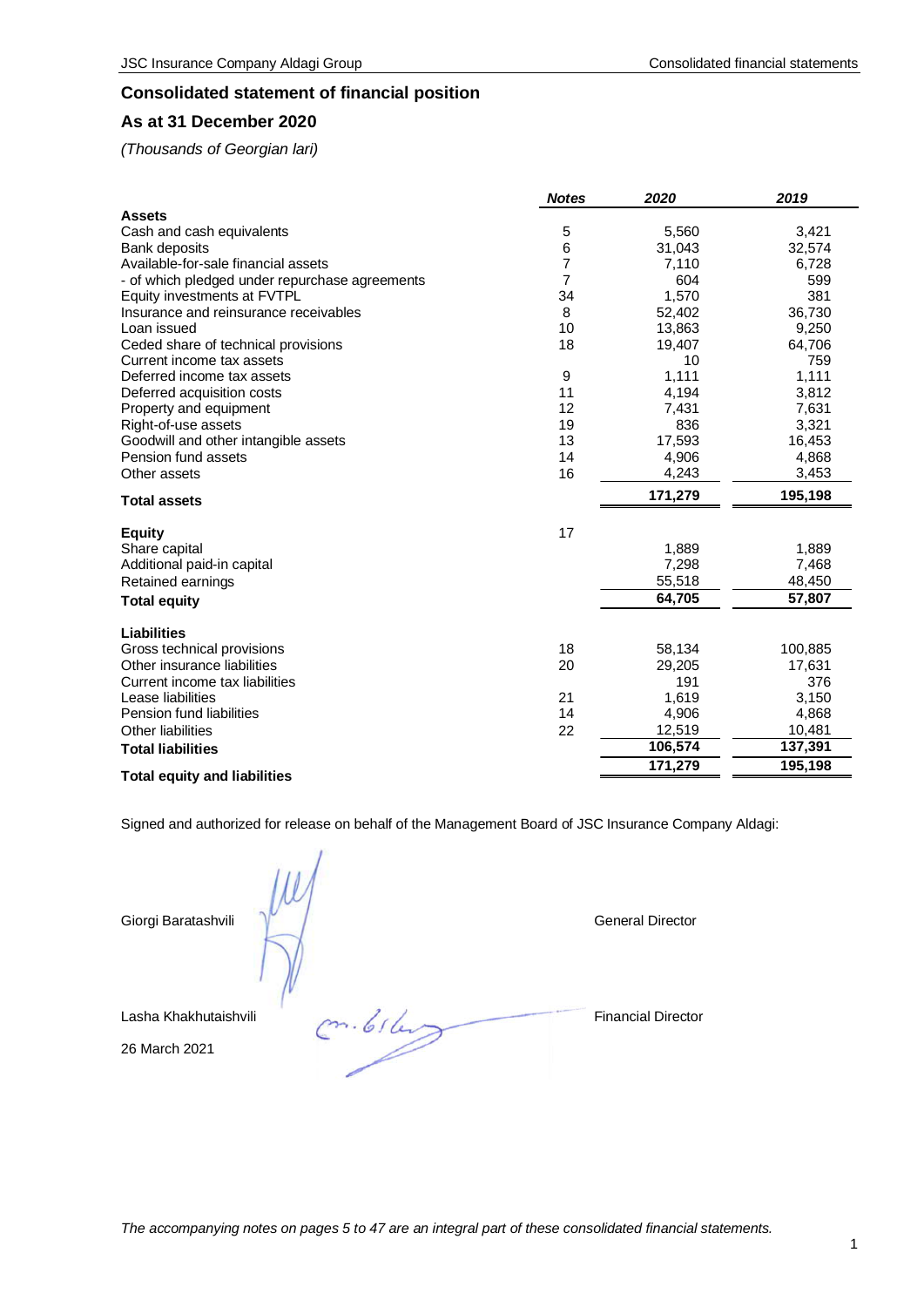# **Consolidated statement of comprehensive income**

# **For the year ended 31 December 2020**

*(Thousands of Georgian lari)*

|                                                                             | <b>Notes</b> | 2020              | 2019              |
|-----------------------------------------------------------------------------|--------------|-------------------|-------------------|
| Gross earned premiums on insurance contracts                                |              | 102,239           | 98,351            |
| Reinsurers' share of earned premiums on insurance contracts                 |              | (30, 112)         | (23,010)          |
| Net insurance revenue                                                       | 24           | 72,127            | 75,341            |
| Gross insurance claims expenses                                             |              | (44, 650)         | (89,902)          |
| Reinsurer's share of insurance claims expenses<br>Claim settlement expenses |              | 9,956<br>(1, 397) | 57,321<br>(1,703) |
| Income from regress and salvages                                            |              | 4,390             | 2,974             |
| Net insurance claims and claims settlement expenses                         | 25           | (31, 701)         | (31, 310)         |
| Acquisition costs, net of reinsurance                                       | 26           | (9, 185)          | (12, 212)         |
| Net underwriting profit                                                     |              | 31,241            | 31,819            |
| Investment income                                                           | 27           | 6,439             | 4,827             |
| Pension fund asset management fee                                           |              | 85                | 129               |
| <b>Investment profit</b>                                                    |              | 6,524             | 4,956             |
| Salaries and other employee benefits                                        | 28           | (11, 754)         | (11,626)          |
| General and administrative expenses                                         | 29           | (3,606)           | (5, 477)          |
| Depreciation and amortization expenses                                      | 12, 13, 19   | (2,315)           | (2, 174)          |
| Insurance and reinsurance receivables impairment charge                     | 15           | (678)             | (478)             |
| Net other operating income                                                  | 30           | 502               | 816               |
| <b>Other expenses</b>                                                       |              | (17, 851)         | (18, 939)         |
| <b>Operating profit</b>                                                     |              | 19,914            | 17,836            |
| Foreign exchange gains /(losses)                                            |              | 564               | (33)              |
| Interest expense                                                            |              | (263)             | (217)             |
| Net non-recurring items                                                     | 31           | (50)              |                   |
| Pre-tax profit                                                              |              | 20,165            | 17,586            |
| Income tax expense                                                          | 9            | (3,097)           | (2,670)           |
| Net profit and total comprehensive income                                   |              | 17,068            | 14,916            |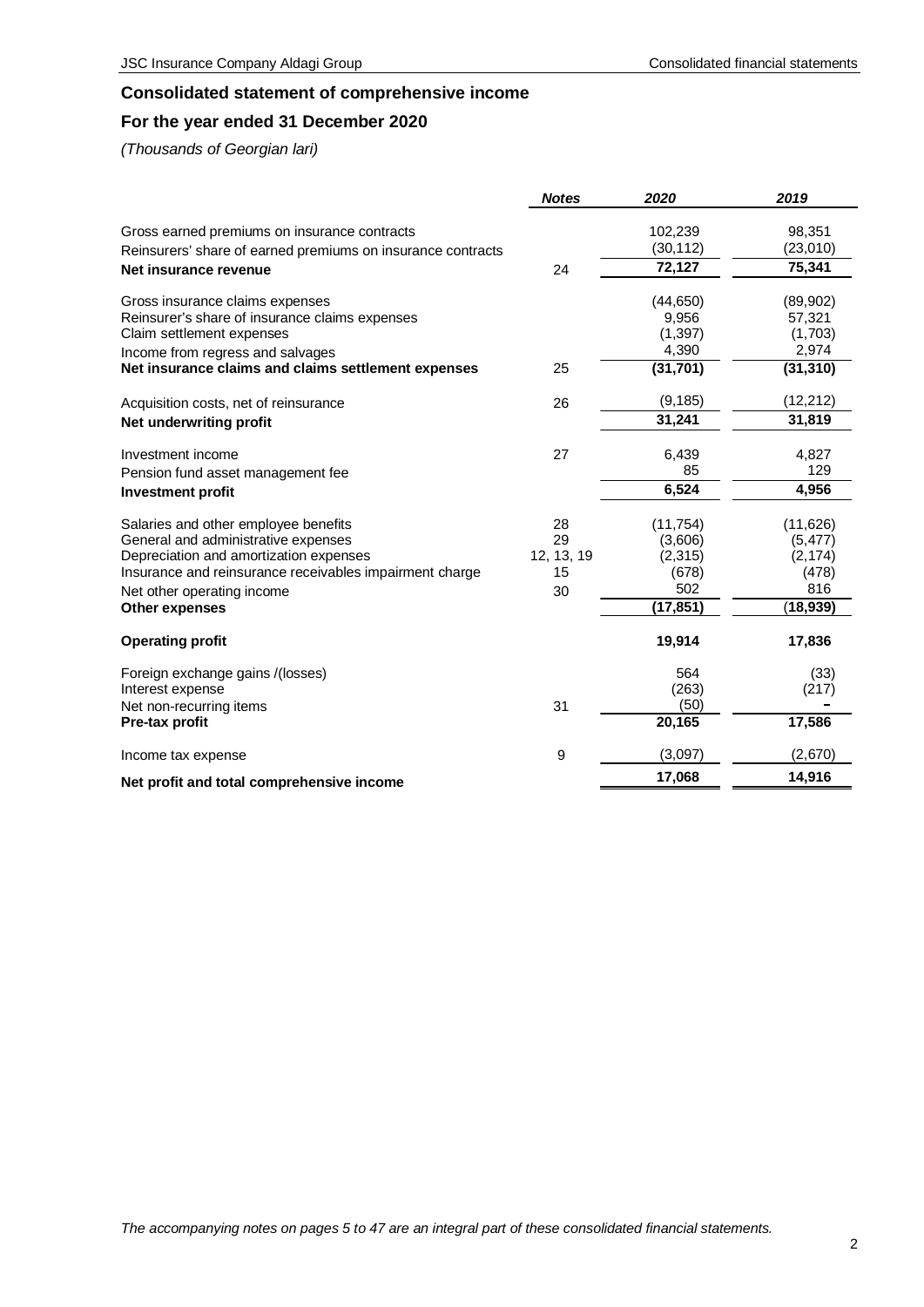# **Consolidated statement of changes in equity**

# **For the year ended 31 December 2020**

*(Thousands of Georgian lari)*

|                              | <b>Notes</b> | <b>Share</b><br>capital | <b>Additional</b><br>paid-in capital | <b>Retained</b><br>earnings | <b>Total</b><br>equity |
|------------------------------|--------------|-------------------------|--------------------------------------|-----------------------------|------------------------|
| 31 December 2019             |              | 1,889                   | 7,287                                | 42,860                      | 52,036                 |
| Total comprehensive income   |              |                         |                                      | 14,916                      | 14,916                 |
| Share based transactions     |              |                         | 181                                  |                             | 181                    |
| Dividends to the shareholder | 17           |                         |                                      | (9,326)                     | (9, 326)               |
| 31 December 2019             |              | 1.889                   | 7,468                                | 48,450                      | 57,807                 |
| Total comprehensive income   |              |                         |                                      | 17,068                      | 17,068                 |
| Share based transactions     |              |                         | (170)                                |                             | (170)                  |
| Dividends to the shareholder | 17           |                         |                                      | (10,000)                    | (10,000)               |
| 31 December 2020             |              | 1,889                   | 7,298                                | 55,518                      | 64,705                 |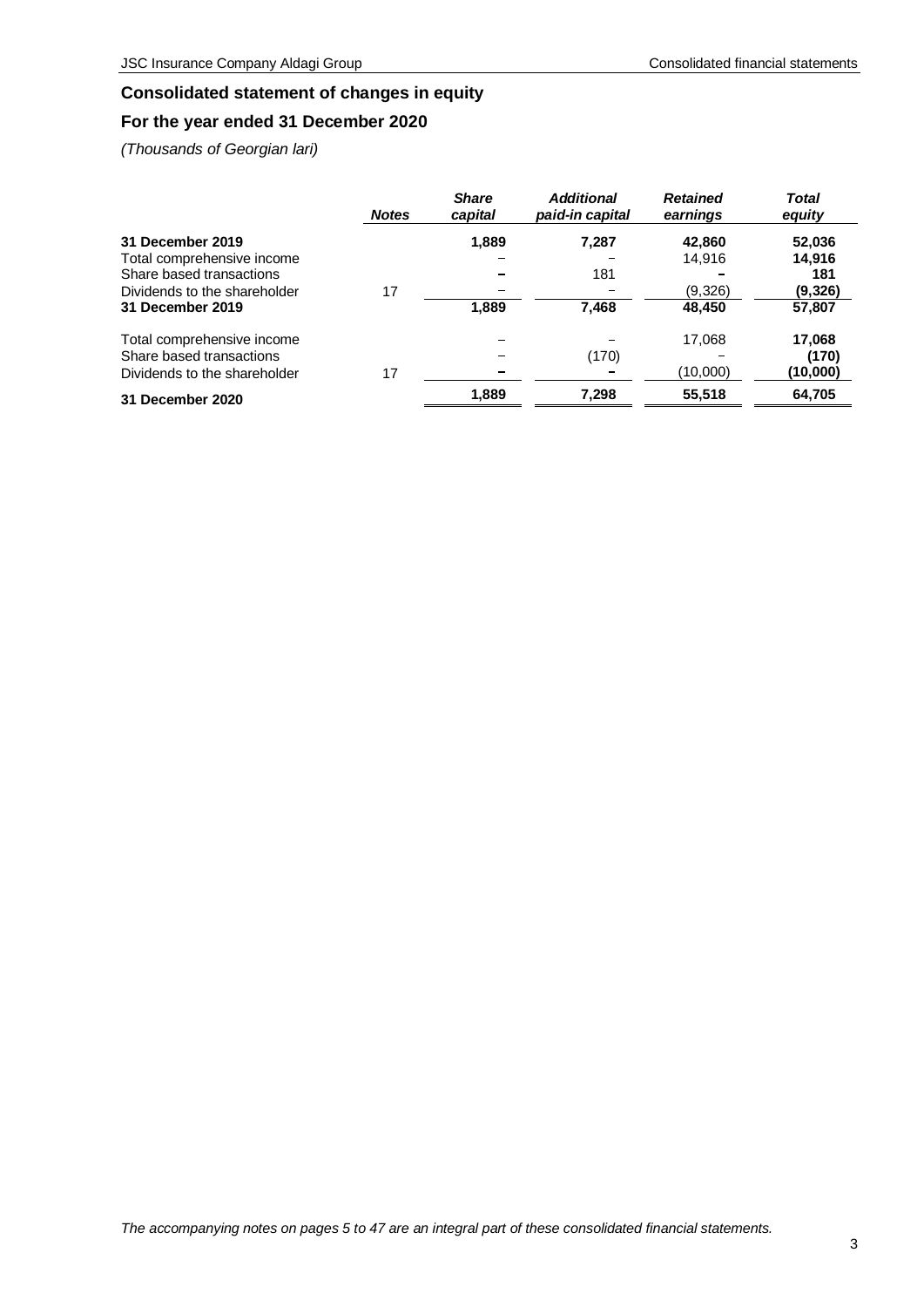# **Consolidated statement of cash flows**

# **For the year ended 31 December 2020**

*(Thousands of Georgian lari)*

|                                                                                       | <b>Notes</b> | 2020             | 2019      |
|---------------------------------------------------------------------------------------|--------------|------------------|-----------|
| Cash flows from operating activities                                                  |              |                  |           |
| Insurance premiums received                                                           |              | 91,155           | 86,969    |
| Reinsurance premiums paid                                                             |              | (20, 983)        | (12, 801) |
| Insurance benefits and claims paid                                                    |              | (88, 153)        | (35, 597) |
| Reinsurance claims received                                                           |              | 57,221           | 6,072     |
| Acquisition costs paid                                                                |              | (8,679)          | (8,865)   |
| Salaries and benefits paid                                                            |              | (10, 913)        | (11,380)  |
| Interest received                                                                     |              | 6,126            | 2,728     |
| Interest paid on repurchase agreement                                                 | 22           | (55)             | (5)       |
| Interest paid on lease liabilities                                                    | 21           | (173)            | (342)     |
| Operating taxes paid                                                                  |              | (95)             | (208)     |
| Other operating income received                                                       |              | 199              | 3,256     |
| Other operating expenses paid                                                         |              | (5,279)          | (7, 273)  |
| Net cash flows from operating activities before income tax                            |              | 20,371           | 22,554    |
| Income tax paid                                                                       |              | (2,673)          | (3, 553)  |
| Net cash flows from operating activities                                              |              | 17,698           | 19,001    |
|                                                                                       |              |                  |           |
| Cash flows used in investing activities                                               |              |                  |           |
| Disposal of subsidiary, net of cash disposed of                                       | 1            |                  | (215)     |
| Purchase of premises and equipment                                                    |              | (467)            | (1, 162)  |
| Proceeds from sale of premises and equipment                                          |              |                  | 579       |
| Purchase of intangible assets<br>Loan issued                                          |              | (1,482)          | (1,617)   |
|                                                                                       |              | (9,666)          | (25, 315) |
| Proceeds from repayment of loan issued<br>Net withdrawal (placement) of bank deposits |              | 5,522            | 21,166    |
| Purchase of available-for-sale assets                                                 |              | 1,405            | (7, 106)  |
|                                                                                       |              | (3,628)<br>3,589 | (1,609)   |
| Proceeds from available-for-sale assets                                               |              |                  |           |
| Net cash flows used in investing activities                                           |              | (4, 727)         | (15, 279) |
| Cash flows from financing activities                                                  |              |                  |           |
| Contributions under share-based payment plan                                          |              | (521)            | (927)     |
| Dividend paid                                                                         | 17           | (10,000)         | (9, 326)  |
| Proceeds from repurchase agreement                                                    | 22           | 570              |           |
| Repayment of repurchase agreement                                                     | 22           | (570)            |           |
| Repayment of lease liabilities                                                        | 21           | (489)            | (1, 105)  |
| Net cash flows used in financing activities                                           |              | (11,010)         | (11, 358) |
| Effect of exchange rates changes on cash and cash equivalents                         |              | 178              | (47)      |
| Net increase/decrease in cash and cash equivalents                                    |              | 2,139            | (7,683)   |
|                                                                                       |              | 3,421            |           |
| Cash and cash equivalents, 1 January                                                  | 5            |                  | 11,104    |
| Cash and cash equivalents, 31 December                                                | 5            | 5,560            | 3,421     |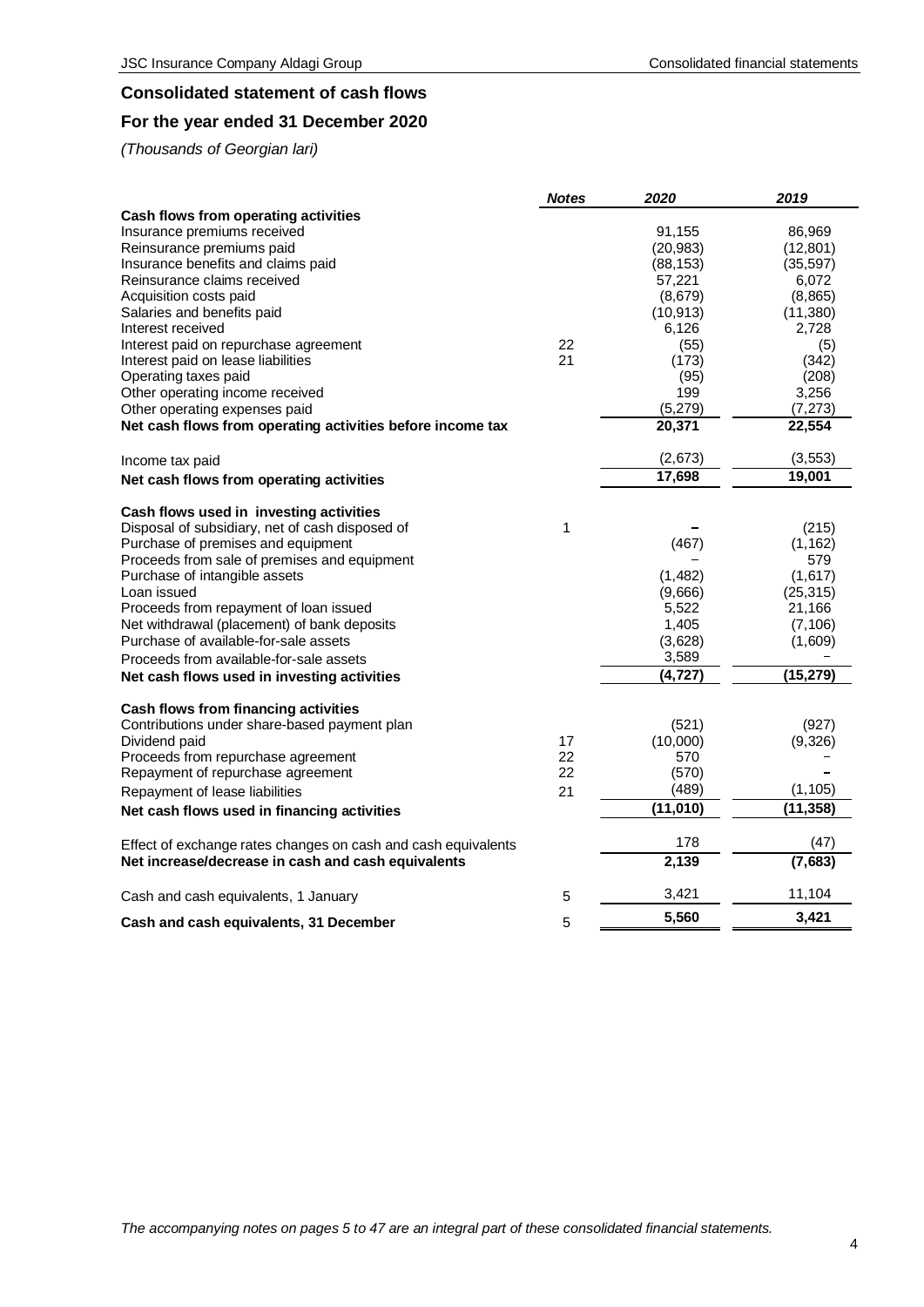### **1. Principal activities**

JSC Insurance Company Aldagi was established on 11 August 1998 under the laws of Georgia. Together with its subsidiaries, up until 1 August 2014, it offered wide range of health insurance products, property and casualty products, and provided medical services to inpatient and outpatient customers through a network of hospitals and clinics throughout the whole Georgian territory. In 2014 JSC Insurance Company Aldagi ("pre-split Aldagi") and its subsidiaries ("pre-split Aldagi Group") began a corporate reorganization in order to separate healthcare and health insurance business from property and casualty insurance business.

As a result of the reorganization, on 1 August 2014, pre-split Aldagi's property and casualty business was separated from health insurance business and transferred to a newly established legal entity retaining the same brand name, JSC Insurance Company Aldagi (the "Company") (ID: 404476189), registered by LEPL National Agency of Public Registry of Ministry of Justice of Georgia.

The Company possesses two types of insurance licences issued by the Insurance State Supervision Service of Georgia (ISSSG) for life and non-life insurance products, as well as a licence to act as a pension fund. The Company offers various life and non-life insurance services and insurance products relating to property, liability, and others. The main office of the Company is located in Tbilisi and it has nine additional service centers in Tbilisi, Batumi, Poti, Kutaisi, Zugdidi, Telavi and Gori. The Company's legal address is 10, Kvernadze street, 0171 Tbilisi, Georgia.

The Company is the parent of the following enterprises incorporated in Georgia (together representing the "Aldagi<br>Group" or the "Group").

|                                                   | Ownership/voting                |              |                                    |                       |                             |
|---------------------------------------------------|---------------------------------|--------------|------------------------------------|-----------------------|-----------------------------|
| <b>Subsidiary</b>                                 | 31 December 31 December<br>2020 | 2019         | Date of<br>incorporation           | <b>Industry</b>       | Date of<br>acquisition      |
| Aliance, LLC                                      | 100%                            | 100%         | 1 March 2000                       | Other                 | 30 April 2012               |
| Auto Way, LLC<br><b>JSC Insurance Company Tao</b> | 100%<br>100%                    | 100%<br>100% | 27 December 2010<br>22 August 2007 | Services<br>Insurance | 30 April 2012<br>1 May 2015 |

The Group is a founder of a non-profit (non-commercial) legal entity Compulsory Insurance Center ("the Center") established in accordance with the legislation of Georgia for the management of compulsory insurance by the 18 insurers participating in the insurance system. In accordance with the legislation, upon entry of the foreignregistered vehicle into the territory of Georgia, the owner/driver of the vehicle shall be obliged to provide third party liability insurance for its vehicle during his/her stay in Georgia. The Center's place of operation is Georgia and its purpose is to administer sales and claims settlement processes related to compulsory insurance. The Group has 11.11% (31 December 2019: 11.76%) participating share held in the Center, through which it participates in joint insurance of third party liability for drivers of the foreign-registered vehicles and recognizes the respective assets, liabilities, income and expenses based on its interest in the Center.

As at 31 December 2020 and 2019 the Group was 100% owned by JSC A Group. The ultimate controlling party of the Group is Georgia Capital plc, an entity incorporated in the United Kingdom and premium listed on the London Stock Exchange.

On 1 October 2019, the Group disposed of its 100% interest in JSC Carfest to the parent company - JSC A Group for a consideration of GEL 10. The carrying value of net identifiable assets disposed of (including currency translation difference) amounted to GEL (475) at 1 October 2019, resulting in gain on disposal of GEL 485 (Note 30).

### **COVID-19 impact on the Group**

The insurance industry has not escaped COVID-19 impact but insurers have responded quickly to the crisis. With COVID-19's significant impact on economic activity and employment levels at a local, regional and global level, consumer spending power has reduced significantly over a short period. In response to the crisis, insurance providers offered policyholders to defer monthly payments temporarily and pause existing policies. Actual number of policies paused were less than expected by the Group.

The pandemic has taken a toll on new premiums on certain lines of business, while other lines of business have remained relatively stable. As for claims expenses, increased domestic tourism and thus higher mobility in the second half of the year resulted increased claims volumes for some business lines. The pandemic has not affected recoverability and aging of insurance premiums receivables.

Furthermore, the Group's goodwill, intangible assets and property, plant and equipment have not been impaired as the result of COVID-19 outbreak.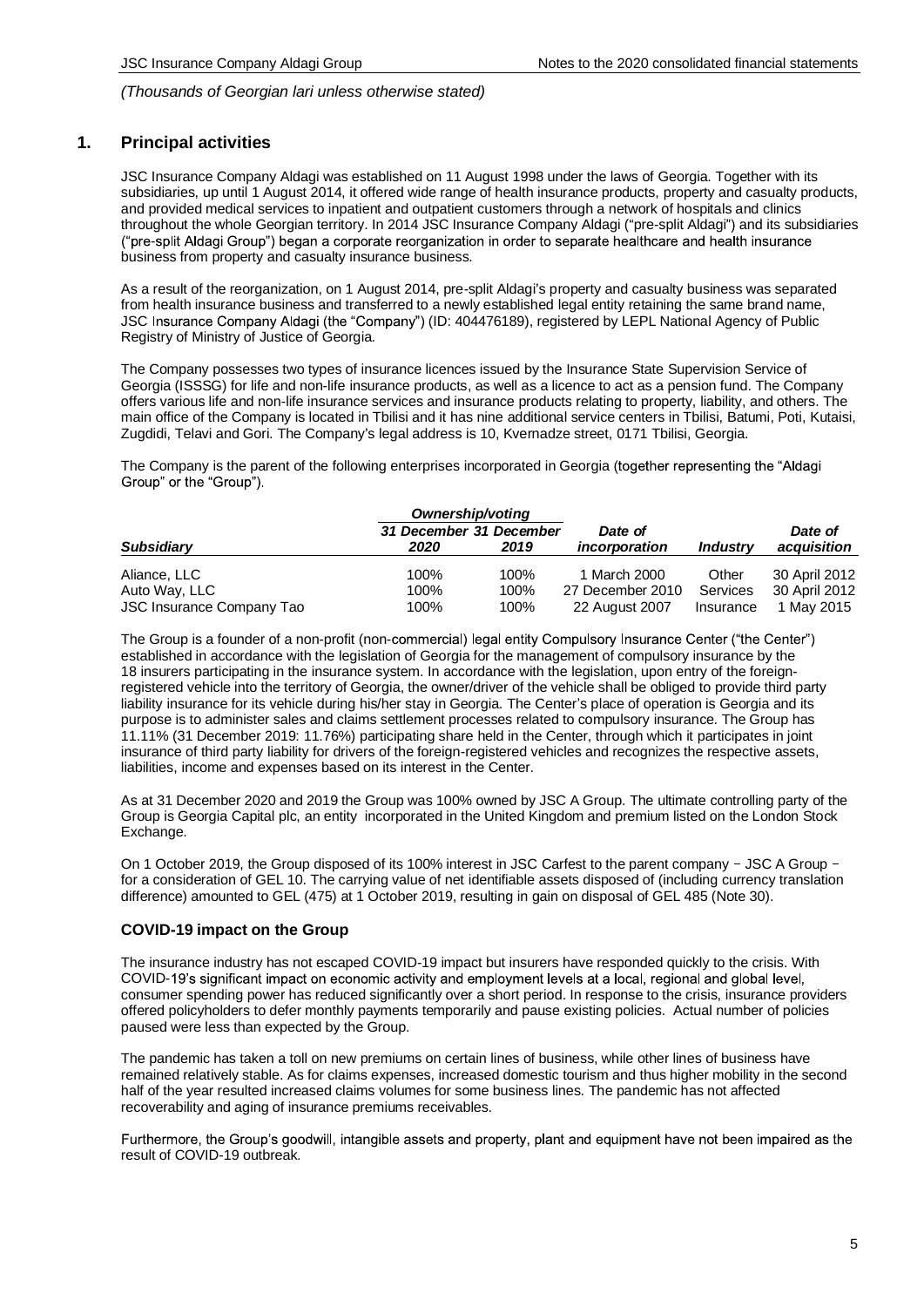# **2. Basis of preparation**

### **General**

The consolidated financial statements of the Group have been prepared in accordance with International Financial Reporting Standards (IFRS) as issued by the International Accounting Standards Board (IASB).

The consolidated financial statements have been prepared under the historical cost convention except as disclosed in the accounting policies below. These consolidated financial statements are presented in thousands of Georgian lari ("GEL"), unless otherwise indicated. The Group presents its consolidated statement of financial position broadly in order of liquidity.

# **3. Summary of significant accounting policies**

### **Adoption of new or revised standards and interpretations and changes in accounting policies and disclosures**

### *COVID-19-Related Rent Concessions - Amendment to IFRS 16 Leases*

On 28 May 2020, the IASB issued Covid-19-Related Rent Concessions - amendment to IFRS 16 Leases. The amendments provide relief to lessees from applying IFRS 16 guidance on lease modification accounting for rent concessions arising as a direct consequence of the Covid-19 pandemic.

As a practical expedient, a lessee may elect not to assess whether a Covid-19 related rent concession from a lessor is a lease modification. A lessee that makes this election accounts for any change in lease payments resulting from the Covid-19 related rent concession the same way it would account for the change under IFRS 16, if the change were not a lease modification. The amendment applies to annual reporting periods beginning on or after 1 June 2020. Earlier application is permitted.

The Group has decided to early adopt and apply the practical expedient to all rent concessions that meet the conditions for it in these consolidated financial statements, although effect of the amendment was not material for the Group.

Several amendments and interpretations apply for the first time in 2020, but do not have an impact on the consolidated financial statements of the Group:

- *Amendments to IFRS 3: Definition of a Business* N
- $\blacktriangleright$ *Amendments to IFRS 7, IFRS 9 and IAS 39: Interest Rate Benchmark Reform*
- $\triangleright$ *Amendments to IAS 1 and IAS8: Definition of Material*
- $\blacktriangleright$ *Conceptual Framework for Financial Reporting issued on March 2018*

### **Basis of consolidation**

#### *Subsidiaries*

The consolidated financial statements comprise the financial statements of the Group and its subsidiaries as at 31 December 2020. Control is achieved when the Group is exposed, or has rights, to variable returns from its involvement with the investee and has the ability to affect those returns through its power over the investee. Specifically, the Group controls an investee if and only if the Group has:

- Power over the investee (i.e. existing rights that give it the current ability to direct the relevant activities of the investee);
- Exposure, or rights, to variable returns from its involvement with the investee; and
- The ability to use its power over the investee to affect its returns.

Generally, there is a presumption that a majority of voting rights result in control. To support this presumption and when the Group has less than a majority of the voting or similar rights of an investee, the Group considers all relevant facts and circumstances in assessing whether it has power over an investee, including:

- The contractual arrangement with the other vote holders of the investee;
- Rights arising from other contractual arrangements;
- The Group's voting rights and potential voting rights.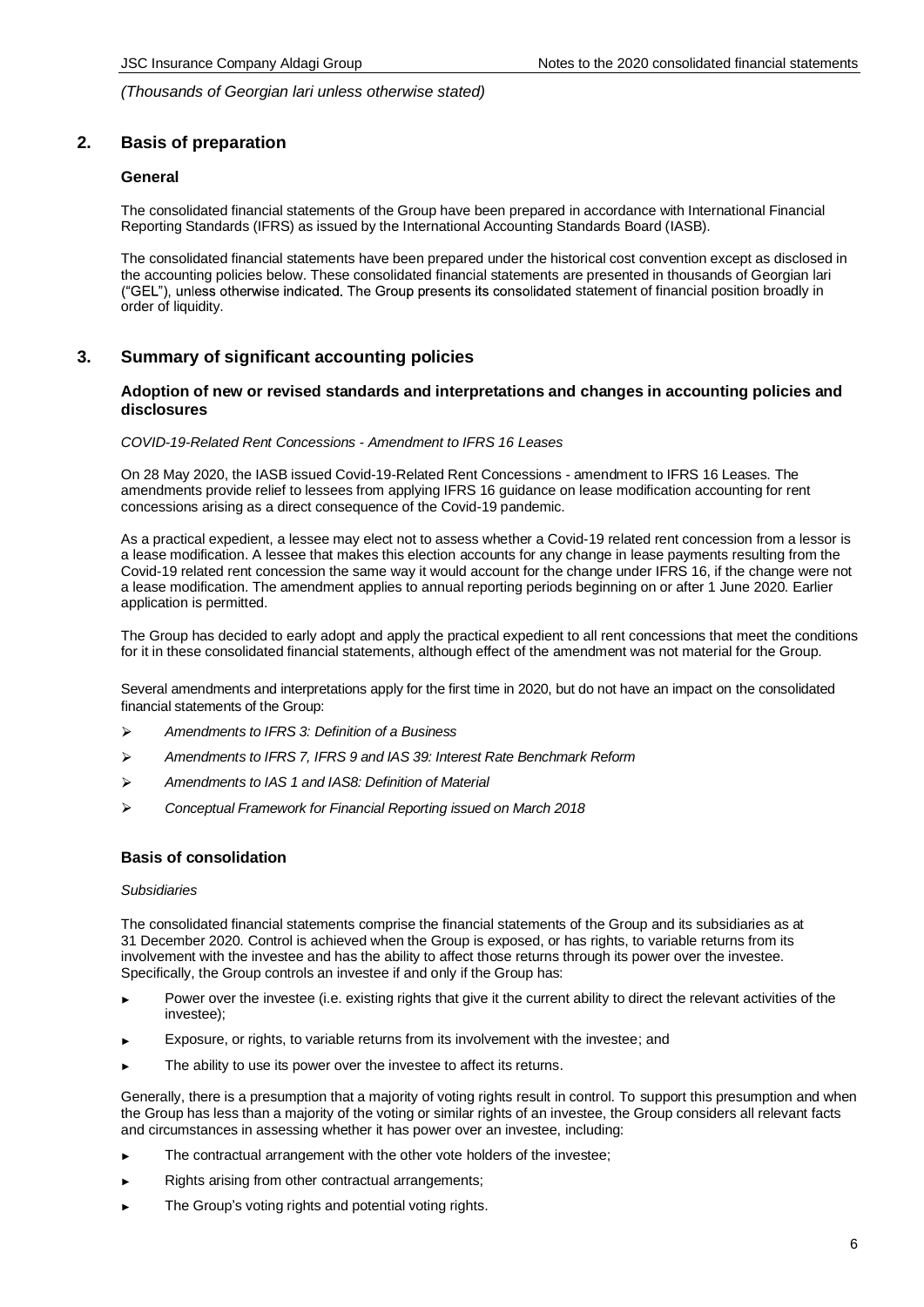# **3. Summary of significant accounting policies (continued)**

### **Basis of consolidation (continued)**

The Group re-assesses whether or not it controls an investee if facts and circumstances indicate that there are changes to one or more of the three elements of control. Consolidation of a subsidiary begins when the Group obtains control over the subsidiary and ceases when the Group loses control of the subsidiary. Assets, liabilities, income and expenses of a subsidiary acquired or disposed of during the year are included in the statement of comprehensive income from the date the Group gains control until the date the Group ceases to control the subsidiary.

Profit or loss and each component of other comprehensive income are attributed to the equity holders of the parent of the Group and to the non-controlling interests, even if this results in the non-controlling interests having a deficit balance. When necessary, adjustments are made to the financial statements of subsidiaries to bring their accounting policies into line with the Group's accounting policies. All intra-group assets and liabilities, equity, income, expenses and cash flows relating to transactions between members of the Group are eliminated in full on consolidation.

Business combinations, including common control business combinations, are accounted for using the acquisition method. The cost of an acquisition is measured as the aggregate of the consideration transferred measured at acquisition date fair value and the amount of any non-controlling interests in the acquiree. For each business combination, the Group elects whether to measure the non-controlling interests in the acquiree at fair value or at the proportionate share of the acquiree's identifiable net assets and other components of non-controlling interests at their acquisition date fair values. Acquisition-related costs are expensed as incurred and included in other operating expenses. When the Group acquires a business, it assesses the financial assets and liabilities assumed for appropriate classification and designation in accordance with the contractual terms, economic circumstances and pertinent conditions as at the acquisition date. This includes the separation of embedded derivatives in host contracts by the acquiree.

### *Joint operations*

For joint operations, the Group recognises in relation to its interest its:

- Assets, including its share of any assets held jointly;
- Liabilities including its share of any liabilities incurred jointly;
- Revenue from the sale of its share of the output arising from the joint operation;
- Share of the revenue from the sale of the output by the joint operation;
- Expenses, including its share of any expenses incurred jointly.

### **Goodwill**

Goodwill is initially measured at cost, being the excess of the aggregate of the consideration transferred and the amount recognised for non-controlling interests, and any previous interest held, over the net identifiable assets acquired and liabilities assumed. If the fair value of the net assets acquired is in excess of the aggregate consideration transferred, the Group re-assesses whether it has correctly identified all of the assets acquired and all of the liabilities assumed and reviews the procedures used to measure the amounts to be recognised at the acquisition date. If the re-assessment still results in an excess of the fair value of net assets acquired over the aggregate consideration transferred, then the gain is recognised in profit or loss (for common control business combinations the gain is recognised as equity contribution).

After initial recognition, goodwill is measured at cost less any accumulated impairment losses. For the purpose of impairment testing, goodwill acquired in a business combination is, from the acquisition date, allocated to each of the Group's cash-generating units that are expected to benefit from the combination, irrespective of whether other assets or liabilities of the acquiree are assigned to those units.

Where goodwill has been allocated to a cash-generating unit and part of the operation within that unit is disposed of, the goodwill associated with the disposed operation is included in the carrying amount of the operation when determining the gain or loss on disposal. Goodwill disposed in these circumstances is measured based on the relative values of the disposed operation and the portion of the cash-generating unit retained.

### **Insurance contracts**

Insurance contracts are defined as those containing significant insurance risk at the inception of the contract, or those where at the inception of the contract there is a scenario with commercial substance where the level of insurance risk may be significant. The significance of insurance risk is dependent on both the probability of an insured event and the magnitude of its potential effect.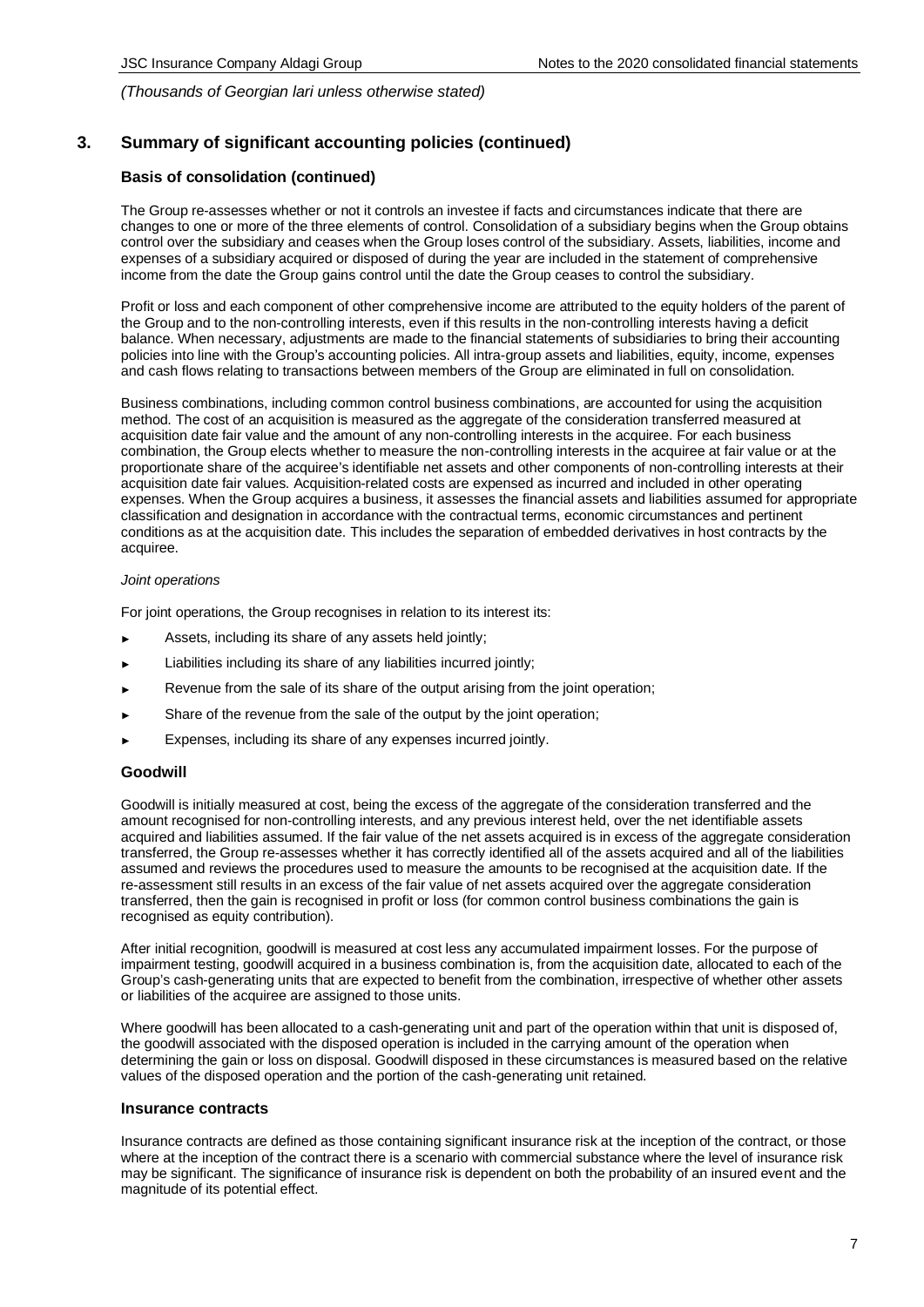### **3. Summary of significant accounting policies (continued)**

### **Insurance contracts (continued)**

Once a contract has been classified as an insurance contract, it remains an insurance contract for the remainder of its lifetime, even if the insurance risk reduces significantly during this period, unless all rights and obligations are extinguished or expire.

#### **Insurance and reinsurance receivables**

Insurance and reinsurance receivables are recognised based upon insurance policy terms and measured at cost. The carrying value of insurance and reinsurance receivables is reviewed for impairment whenever events or circumstances indicate that the carrying amount may not be recoverable, with any impairment loss recorded in the consolidated statement of profit or loss.

Reinsurance receivables primarily include balances due from both insurance and reinsurance companies for ceded insurance liabilities. Premiums on reinsurance assumed are recognised as revenue in the same manner as they would be if the reinsurance were considered direct business, taking into account the product classification of the reinsured business. Amounts due to reinsurers are estimated in a manner consistent with the associated reinsured policies and in accordance with the reinsurance contract. Premiums ceded and claims reimbursed are presented on a gross basis.

An impairment review is performed on all ceded share of technical provisions when an indication of impairment occurs. Reinsurance receivables are impaired only if there is objective evidence that the Group may not receive all amounts due to it under the terms of the contract and that this can be measured reliably.

### **Gross technical provisions**

Gross technical provisions include the outstanding claims provision, the provision for unearned premium and the provision for premium deficiency. General business contract liabilities are based on the estimated ultimate cost of all claims incurred but not settled at the reporting date, whether reported or not, together with related claims handling costs and reduction for the expected value of salvage and other recoveries. The liability is calculated at the reporting date using a range of standard actuarial claim projection techniques, based on empirical data and current assumptions. The liability is not discounted for the time value of money. No provision for equalisation or catastrophe reserves is recognised. The liabilities are derecognised when the obligation to pay a claim expires, is discharged or is cancelled.

The provision is recognised when contracts are entered into and premiums are charged, and is brought to account as premium income over the term of the contract in accordance with the pattern of insurance service provided under the contract. At each reporting date the carrying amount of unearned premium is calculated on active policies based on the insurance period and time until the expiry date of each insurance policy. The Group reviews its unexpired risk based on historical performance of separate business lines to determine overall change in expected claims. The differences between the unearned premium reserves, loss provisions and as well as the expected claims are recognised in the consolidated statement of comprehensive income by setting up a provision for premium deficiency.

### **Ceded share of technical provisions**

The Group cedes insurance risk in the normal course of business for all of its businesses. Ceded share of technical provisions represent balances due from reinsurance companies. Amounts recoverable from reinsurers are estimated in a manner consistent with the outstanding claims provision or settled claims associated with the reinsurer's policies and are in accordance with the related reinsurance contract.

An impairment review is performed at each reporting date or more frequently when an indication of impairment arises during the reporting year. Impairment occurs when objective evidence exists that the Group may not recover outstanding amounts under the terms of the contract and when the impact on the amounts that the Group will receive from the reinsurer can be measured reliably. The impairment loss is recorded in the consolidated statement of comprehensive income. The reinsurers' share of each unexpired risk provision is recognised on the same basis. Ceded share of technical provisions are derecognised when the contractual rights are extinguished or expire or when the contract is transferred to another party.

### **Deferred acquisition costs**

Deferred acquisition costs ("DAC") are capitalized and amortized on a straight line basis over the life of the contract. All other acquisition costs are recognised as an expense when incurred. Acquisition costs deferred consist of commissions to sales agents and brokerage companies assisting in policy issuance.

### **Cash and cash equivalents**

Cash and cash equivalents consist of cash on hand, current accounts and bank deposits that mature within three months from the date of origination and are free from contractual encumbrances.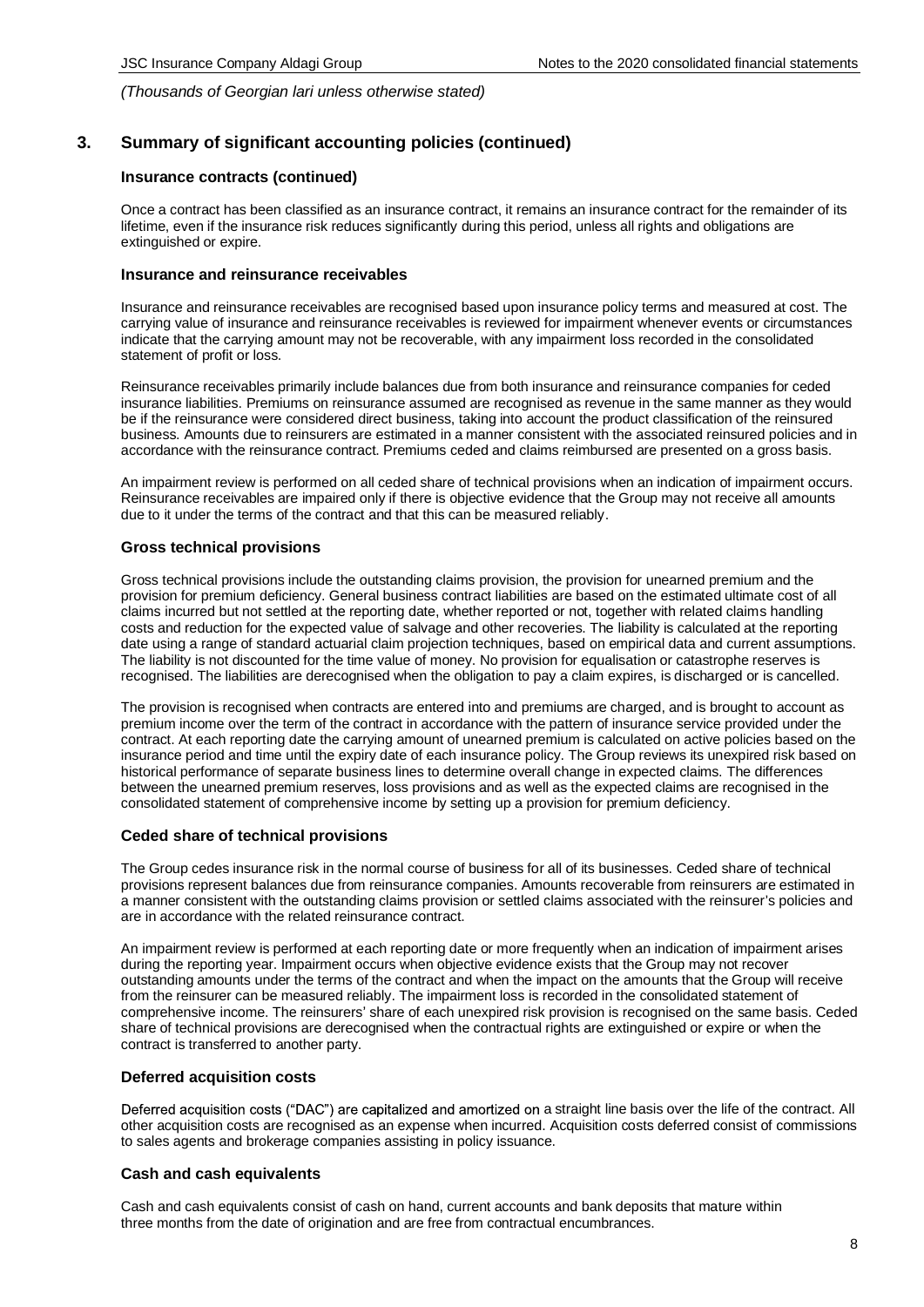# **3. Summary of significant accounting policies (continued)**

### **Financial assets**

Financial assets in the scope of IAS 39 are classified as either financial assets at fair value through profit or loss, loans and receivables, held-to-maturity investments, or available-for-sale financial assets, as appropriate. When financial assets are recognised initially, they are measured at fair value, plus, in the case of investments not at fair value through profit or loss, directly attributable transaction costs. The Group determines the classification of its financial assets upon initial recognition.

### *Financial assets at fair value through profit or loss*

Financial assets at fair value through profit or loss is a financial asset that is either:

- Classified as held for trading; or Й
- Upon initial recognition it is designated by the entity as at fair value through profit or loss.

Financial assets at fair value through profit or loss are initially recognised at fair value. After initial recognition, subsequent gains or losses arising from changes in fair value are recognised in profit or loss until the investment is derecognised or until the investment is determined to be impaired.

#### *Loans and receivables*

Loans and receivables are non-derivative financial assets with fixed or determinable payments that are not quoted in an active market. These investments are initially recognised at cost, being the fair value of the consideration paid for the acquisition of the investment. All transaction costs directly attributable to the acquisition are also included in the cost of the investment. Subsequent to initial recognition, these investments are carried at amortized cost using the effective interest method. Gains and losses are recognised in the profit or loss when the loans and receivables are derecognised or impaired, as well as through the amortization process.

Regress and other receivables are recognised at their original invoiced value. Where the time value of money is material, receivables are carried at amortized cost.

#### *Available-for-sale financial assets*

Available-for-sale financial assets are those non-derivative financial assets that are designated as available-for-sale or are not classified in any of the three preceding categories. After initial recognition available-for-sale financial assets are measured at fair value with gains or losses being recognised in other comprehensive income until the investment is derecognised or until the investment is determined to be impaired at which time the cumulative gain or loss previously reported in other comprehensive income is reclassified to the consolidated statement of comprehensive income. However, interest calculated using the effective interest method is recognised in the consolidated statement of comprehensive income.

### **Offsetting**

Financial assets and liabilities are offset and the net amount is reported in the consolidated statement of financial position when there is a legally enforceable right to set off the recognised amounts and there is an intention to settle on a net basis, or to realize the asset and settle the liability simultaneously. Income and expense will not be offset in the consolidated statement of comprehensive income unless required or permitted by any accounting standard or interpretation, as specifically disclosed in the accounting policies of the Group.

### **Allowances for impairment of loans and receivables**

The Group assesses at each reporting date whether a financial asset or group of financial assets is impaired.

If there is objective evidence that an impairment loss on financial assets carried at amortized cost has been incurred, the amount of the loss is measured as the difference between the asset's carrying amount and the present value of estimated future cash flows (excluding future credit losses that have not been incurred) discounted at the financial asset's original effective interest rate (i.e. the effective interest rate computed at initial recognition). The carrying amount of the asset is reduced through use of an allowance account. The amount of the impairment loss is recognised in the consolidated statement of comprehensive income.

#### *Assets carried at amortized cost*

The calculation of the present value of the estimated future cash flows of a collateralized financial asset reflects the cash flows that may result from foreclosure less costs for obtaining and selling the collateral, whether or not the foreclosure is probable.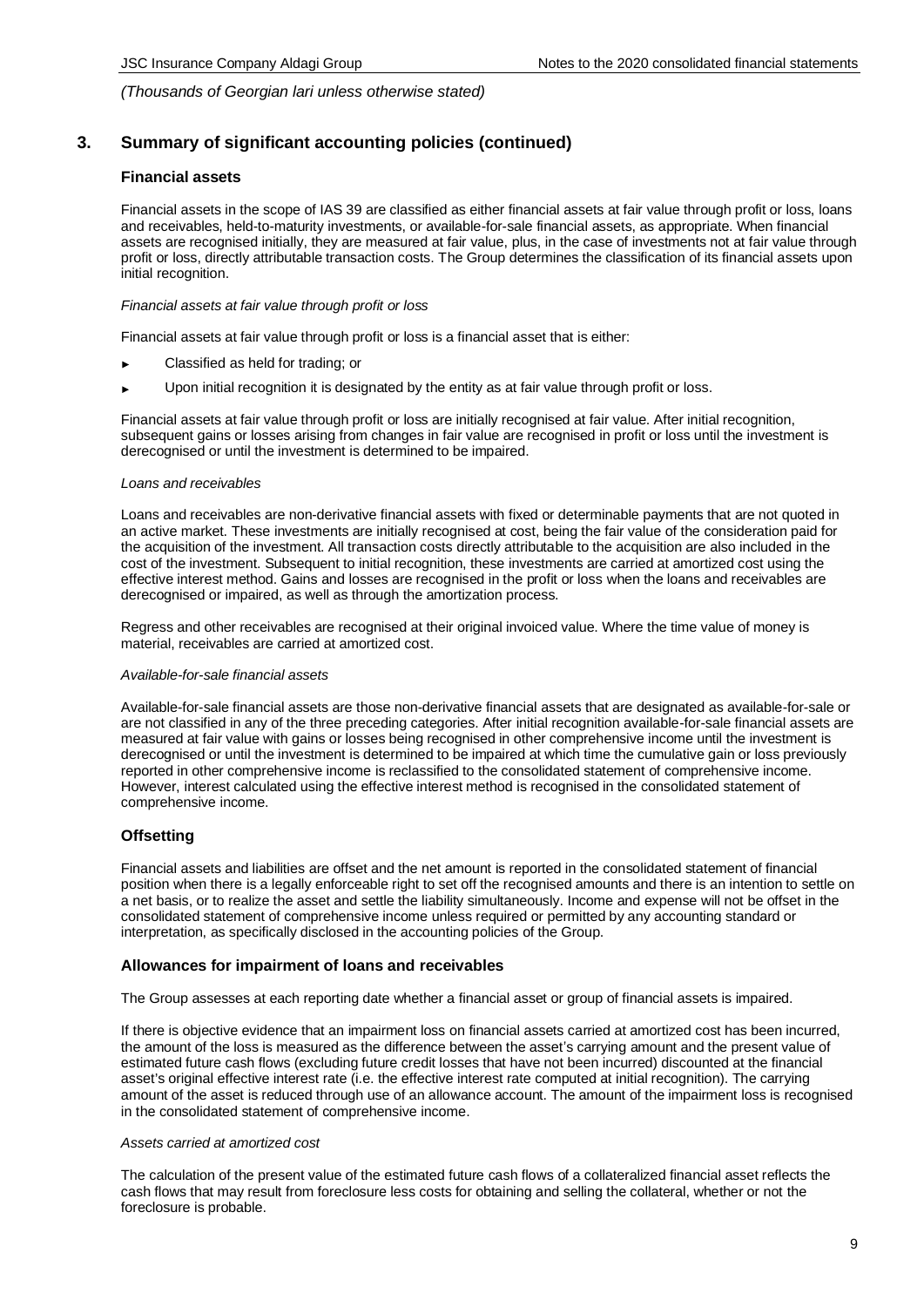# **3. Summary of significant accounting policies (continued)**

### **Allowances for impairment of loans and receivables (continued)**

The Group first assesses whether objective evidence of impairment exists individually for financial assets that are individually significant, and individually or collectively for financial assets that are not individually significant. If it is determined that no objective evidence of impairment exists for an individually assessed financial asset, whether significant or not, the asset is included in a group of financial assets with similar credit risk characteristics and that group of financial assets is collectively assessed for impairment. Assets that are individually assessed for impairment and for which an impairment loss is or continues to be recognised are not included in a collective assessment of impairment.

If, in a subsequent period, the amount of the impairment loss decreases and the decrease can be related objectively to an event occurring after the impairment was recognised, the previously recognised impairment loss is reversed. Any subsequent reversal of an impairment loss is recognised in the consolidated statement of comprehensive income, to the extent that the carrying value of the asset does not exceed its amortized cost at the reversal date.

When an asset is uncollectible, it is written off against the related allowance for impairment. Such assets are written off after all necessary procedures have been completed and the amount of the loss has been determined. Subsequent recoveries of amounts previously written off decrease the charge for impairment of financial assets in the consolidated statement of comprehensive income.

### **Derecognition of financial assets and liabilities**

#### *Financial assets*

A financial asset (or, where applicable a part of a financial asset or part of a group of similar financial assets) is derecognised where:

- The rights to receive cash flows from the asset have expired;
- The Group has transferred its rights to receive cash flows from the asset, or retained the right to receive cash flows from the asset, but has assumed an obligation to pay them in full without material delay to a third party under a 'pass-through' arrangement; and
- The Group either (a) has transferred substantially all the risks and rewards of the asset, or (b) has neither Ы transferred nor retained substantially all the risks and rewards of the asset, but has transferred control of the asset.

Where the Group has transferred its rights to receive cash flows from an asset and has neither transferred nor retained substantially all the risks and rewards of the asset nor transferred control of the asset, the asset is recognised to the extent of the Group's continuing involvement in the asset. Continuing involvement that takes the form of a guarantee over the transferred asset is measured at the lower of the original carrying amount of the asset and the maximum amount of consideration that the Group could be required to repay.

### *Financial liabilities*

A financial liability is derecognised when the obligation under the liability is discharged or cancelled or expires.

### **Fair value measurement**

The Group measures financial instruments, such as derivatives and certain non-financial assets such as office buildings, investment property, at fair value at the end of each reporting period. Fair values of financial instruments measured at amortised cost are disclosed in Note 33.

Fair value is the price that would be received to sell an asset or paid to transfer a liability in an orderly transaction between market participants at the measurement date. The fair value measurement is based on the presumption that the transaction to sell the asset or transfer the liability takes place either:

- In the principal market for the asset or liability; or
- In the absence of a principal market, in the most advantageous market for the asset or liability.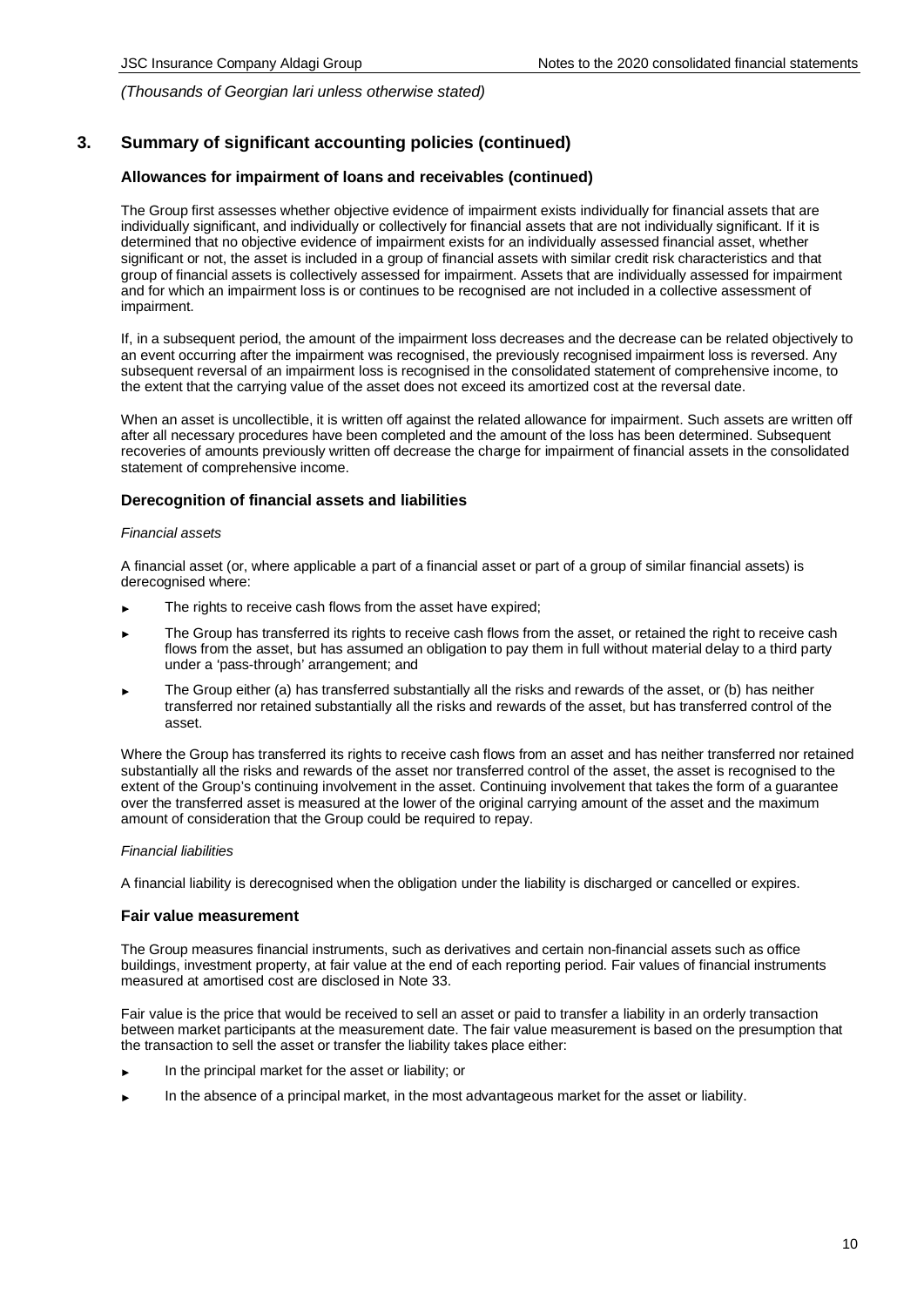# **3. Summary of significant accounting policies (continued)**

### **Fair value measurement (continued)**

The principal or the most advantageous market must be accessible by the Group. The fair value of an asset or a liability is measured using the assumptions that market participants would use when pricing the asset or liability, assuming that market participants act in their economic best interest. A fair value measurement of a non-financial asset takes into account a market participant's ability to generate economic benefits by using the asset in its highest and best use or by selling it to another market participant that would use the asset in its highest and best use.

The Group uses valuation techniques that are appropriate in the circumstances and for which sufficient data are available to measure fair value, maximizing the use of relevant observable inputs and minimizing the use of unobservable inputs significant to the fair value measurement as a whole:

- Level 1 quoted (unadjusted) market prices in active markets for identical assets or liabilities.
- Level 2 valuation techniques for which the lowest level input that is significant to the fair value measurement is directly or indirectly observable.
- Level 3 valuation techniques for which the lowest level input that is significant to the fair value measurement is unobservable.

For assets and liabilities that are recognised in the consolidated financial statements on a recurring basis, the Group determines whether transfers have occurred between levels in the hierarchy by re-assessing categorization (based on the lowest level input that is significant to the fair value measurement as a whole) at the end of each reporting period.

### **Property and equipment**

Property and equipment are carried at cost less accumulated depreciation and any accumulated impairment in value. Such cost includes the cost of replacing part of equipment when that cost is incurred if the recognition criteria are met.

The carrying values of property and equipment are reviewed for impairment when events or changes in circumstances indicate that the carrying value may not be recoverable. Impairment losses are recognised in the consolidated statement of comprehensive income as an expense.

Depreciation of an asset begins when it is available for use. Depreciation is calculated on a straight-line basis over the following estimated useful lives:

|                         | Years    |
|-------------------------|----------|
| Office buildings        | 50       |
| Furniture and fixtures  | $5 - 10$ |
| Computers and equipment | $5 - 10$ |
| Motor vehicles          | 5        |

Leasehold improvements are depreciated over the life of the related leased asset or the expected lease term if lower.

The asset's residual values, useful lives and methods are reviewed, and adjusted as appropriate, at each financial year-end.

Costs related to repairs and renewals are charged when incurred and included in other operating expenses, unless they qualify for capitalization.

An item of property and equipment is derecognised upon disposal or when no further future economic benefits are expected from its use or disposal. Any gain or loss arising on derecognising of the asset (calculated as the difference between the net disposal proceeds and the carrying amount of the asset) is included in the consolidated statement of comprehensive income in the year the asset is derecognised.

Assets under construction comprises costs directly related to construction of property, plant and equipment including an appropriate allocation of directly attributable variable and fixed overheads that have been incurred during the construction. Depreciation of these assets, on the same basis as similar property assets, commences when the assets are available for use.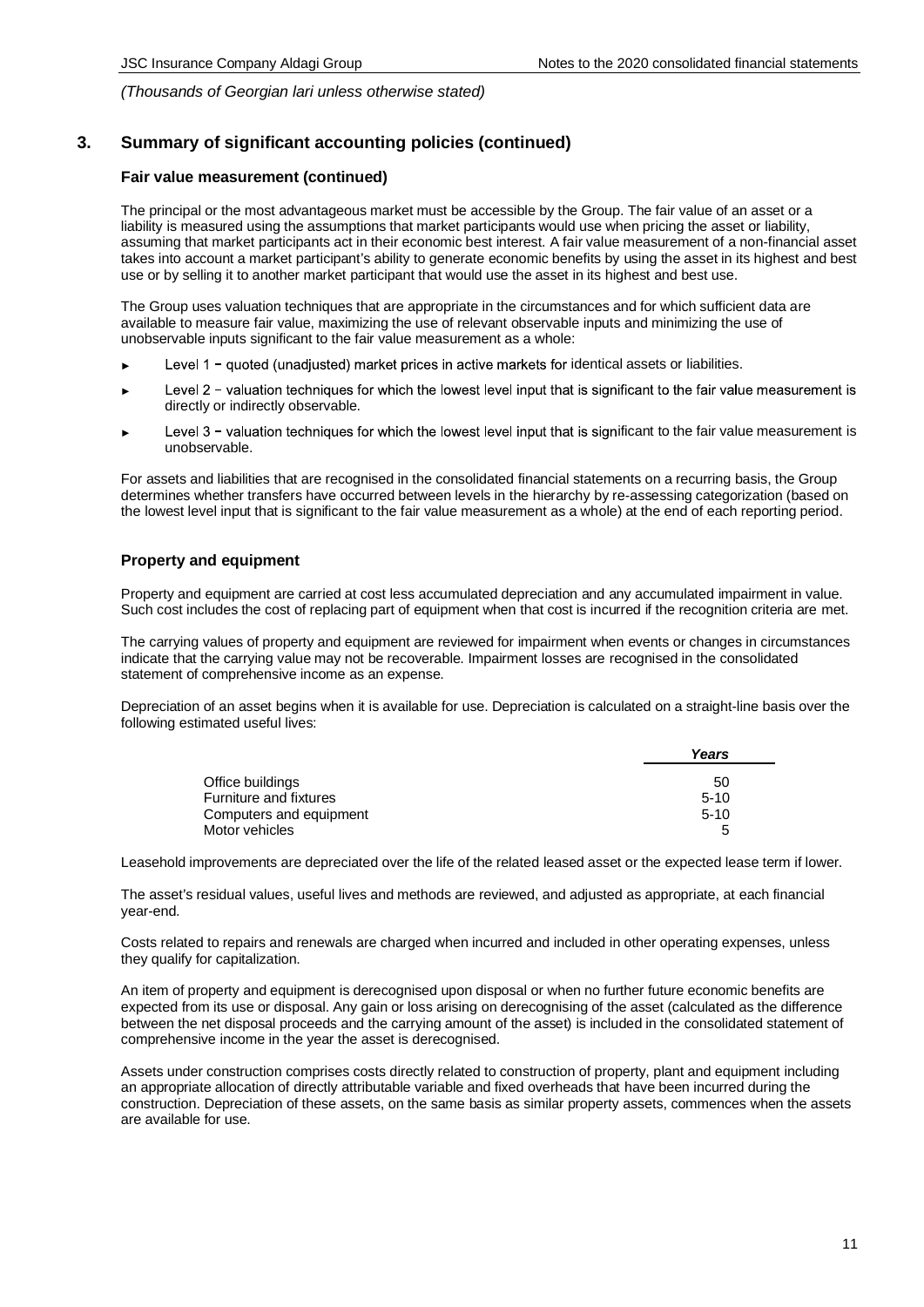## **3. Summary of significant accounting policies (continued)**

#### **Leases**

The Group assesses at contract inception whether a contract is, or contains, a lease. That is, if the contract conveys the right to control the use of an identified asset for a period of time in exchange for consideration.

#### *Group as a lessee*

The Group applies a single recognition and measurement approach for all leases, except for short-term leases and leases of low-value assets. The Group recognises lease liabilities to make lease payments and right-of-use assets representing the right to use the underlying assets

#### *Right-of-use assets*

The Group recognises right-of-use assets at the commencement date of the lease (i.e., the date the underlying asset is available for use). Right-of-use assets are measured at cost, less any accumulated depreciation and impairment losses, and adjusted for any remeasurement of lease liabilities. The cost of right-of-use assets includes the amount of lease liabilities recognised, initial direct costs incurred, and lease payments made at or before the commencement date less any lease incentives received. Unless the Group is reasonably certain to obtain ownership of the leased asset at the end of the lease term, the recognised right-of-use assets are depreciated on a straight-line basis over the shorter of its estimated useful life and the lease term. Right-of-use assets are subject to impairment.

#### *Lease liabilities*

At the commencement date of the lease, the Group recognises lease liabilities measured at the present value of lease payments to be made over the lease term. The lease payments include fixed payments (including in-substance fixed payments) less any lease incentives receivable, variable lease payments that depend on an index or a rate, and amounts expected to be paid under residual value guarantees. The lease payments also include the exercise price of a purchase option reasonably certain to be exercised by the Group and payments of penalties for terminating a lease, if the lease term reflects the Group exercising the option to terminate.

The variable lease payments that do not depend on an index or a rate (unless they are incurred to produce inventories) are recognised as expense in the period on which the event or condition that triggers the payment occurs.

In calculating the present value of lease payments, the Group uses the incremental borrowing rate at the lease commencement date if the interest rate implicit in the lease is not readily determinable. After the commencement date, the amount of lease liabilities is increased to reflect the accretion of interest and reduced for the lease payments made.

In addition, the carrying amount of lease liabilities is remeasured if there is a modification, a change in the lease term, a change in the lease payments (e.g., changes to future payments resulting from a change in an index or rate used to determine such lease payments) or a change in the assessment of an option to purchase the underlying asset.

#### *Short-term leases and leases of low-value assets*

The Group applies the short-term lease recognition exemption to the lease of vehicles and equipment across the Group, exemption will not be applied to the lease of real estate. The Group will apply low value lease exemption to its low value leases such as computers and furniture (assets with a value, when new, of US\$5,000 or less). Lease payments on short-term leases and leases of low-value assets are recognised as expense on a straight-line basis over the lease term.

#### *Significant judgement in determining the lease term of contracts with renewal options*

The Group determines the lease term as the non-cancellable term of the lease, together with any periods covered by an option to extend the lease if it is reasonably certain to be exercised, or any periods covered by an option to terminate the lease, if it is reasonably certain not to be exercised. The Group has the option, under some of its leases to lease the assets for additional terms. The Group applies judgement in evaluating whether it is reasonably certain to exercise the option to renew. That is, it considers all relevant factors that create an economic incentive for it to exercise the renewal. After the commencement date, the Group reassesses the lease term if there is a significant event or change in circumstances that is within its control and affects its ability to exercise (or not to exercise) the option to renew (e.g., a change in business strategy).

#### *Group as a lessor*

Leases in which the Group does not transfer substantially all the risks and rewards incidental to ownership of an asset are classified as operating leases.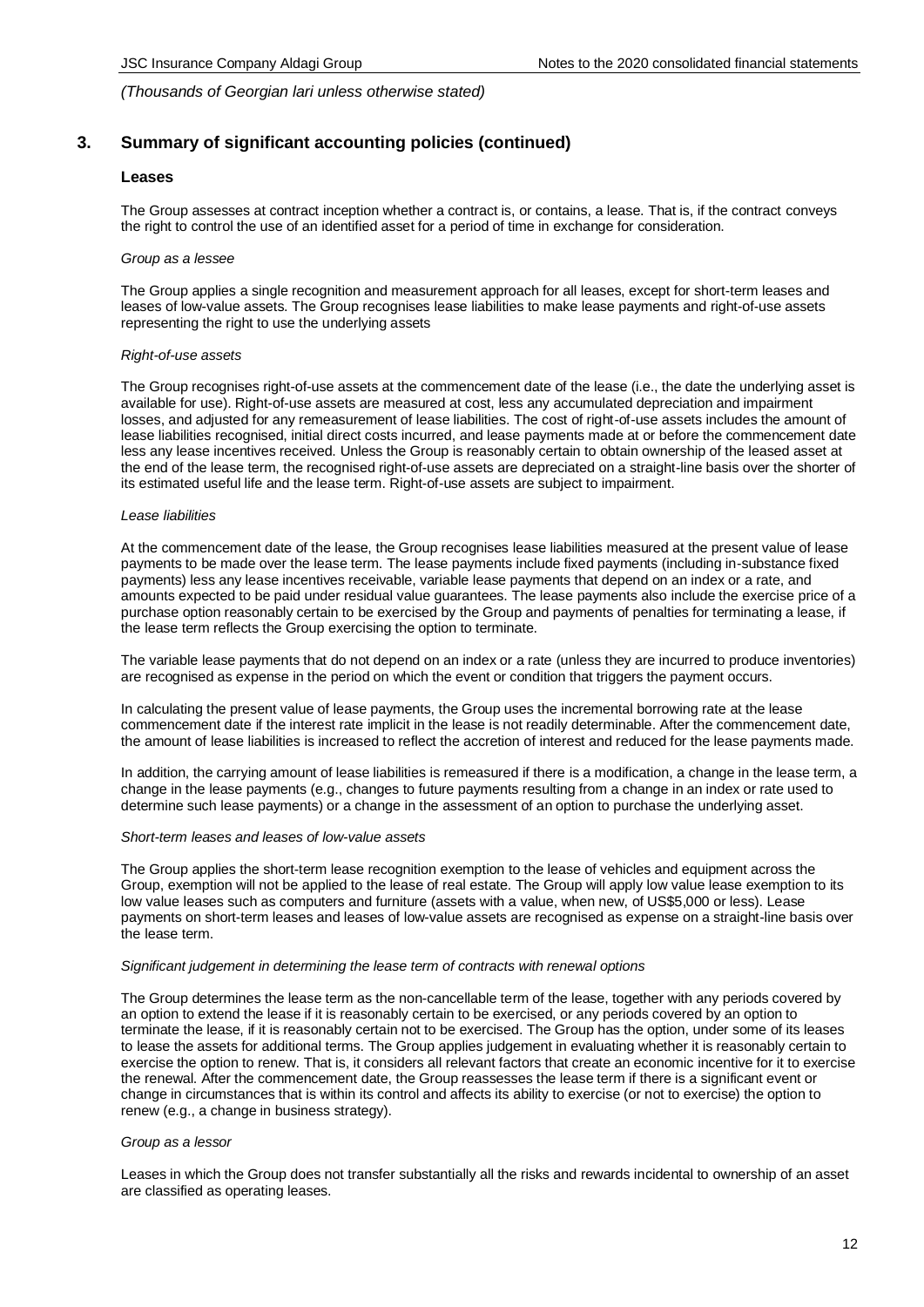# **3. Summary of significant accounting policies (continued)**

### **Leases (continued)**

Rental income arising is accounted for on a straight-line basis over the lease terms and is included in revenue in the statement of profit or loss due to its operating nature. Initial direct costs incurred in negotiating and arranging an operating lease are added to the carrying amount of the leased asset and recognised over the lease term on the same basis as rental income.

### **Pension fund assets and liabilities**

The Group provides management and employees of the Group, management and employees of the former parent of the Group, Bank of Georgia Group plc and its entities, management and employees of the parent of the Group and other Georgia Capital plc entities and Group non-related broad client base with private pension plans. These are defined contribution pension plans covering substantially all full-time employees of the Group. The Group collects contributions from its employees as well as employees of other clients. When a client reaches the pension age, aggregated contributions, plus any income earned on the employee's behalf are paid to the employee according to the schedule agreed with the client. Aggregated amounts are distributed during the period when the employee will receive accumulated contributions. In case of leaving the occupied position, the client is entitled to accumulated contributions in form of a lump sum.

The Group holds the licence to act as a pension fund. Under this licence the Group is authorized to receive pension contribution from the population of Georgia, with obligation to repay contributions plus earnings.

Assets and liabilities of the Fund are accounted for within Pension fund assets and Pension fund liabilities. Pension fund assets and Pension fund liabilities are measured under IAS 39 at amortized cost or fair value, depending on classification made at initial recognition. The Group does not guarantee any investment income to the participants of the investment plan.

### **Borrowings**

Borrowings are initially recognised at fair value plus directly attributable transaction costs.

After initial recognition, these are measured at amortised cost using the effective interest rate ("EIR") method. Gains and losses are recognised in profit or loss when the liabilities are derecognised as well as through the EIR amortisation process.

A borrowing is derecognised when the obligation under the liability is discharged or cancelled or expires.

#### **Non-recurring items**

The Group separately classifies and discloses those income and expenses that are non-recurring by nature. The Group defines non-recurring income or expense as an income or expense triggered by or originated from an economic, business or financial event that is not inherent to the regular and ordinary business course of the Group and is caused by uncertain or unpredictable external factors that cannot be reasonably expected to occur in the future and thus they should not be taken into account when making projections of the future results.

#### **Taxation**

The current income tax expense is calculated in accordance with the regulations in force in Georgia.

Deferred tax assets and liabilities are calculated in respect of temporary differences using the liability method. Deferred income taxes are provided for all temporary differences arising between the tax bases of assets and liabilities and their carrying values for financial reporting purposes, except where the deferred income tax arises from the initial recognition of goodwill or of an asset or liability in a transaction that is not a business combination and, at the time of the transaction, affects neither the accounting profit nor taxable profit or loss.

A deferred tax asset is recorded only to the extent that it is probable that taxable profit will be available against which the deductible temporary differences can be utilised. Deferred tax assets and liabilities are measured at tax rates that are expected to apply to the period when the asset is realised or the liability is settled, based on tax rates (applicable to undistributed profits) that have been enacted or substantively enacted at the reporting date.

Deferred income tax is provided on temporary differences arising on investments in subsidiaries, associates and joint ventures, except where the timing of the reversal of the temporary difference can be controlled and it is probable that the temporary difference will not reverse in the foreseeable future.

Georgia also has various operating taxes that are assessed on the Group's activities. These taxes are included as a component of other operating expenses.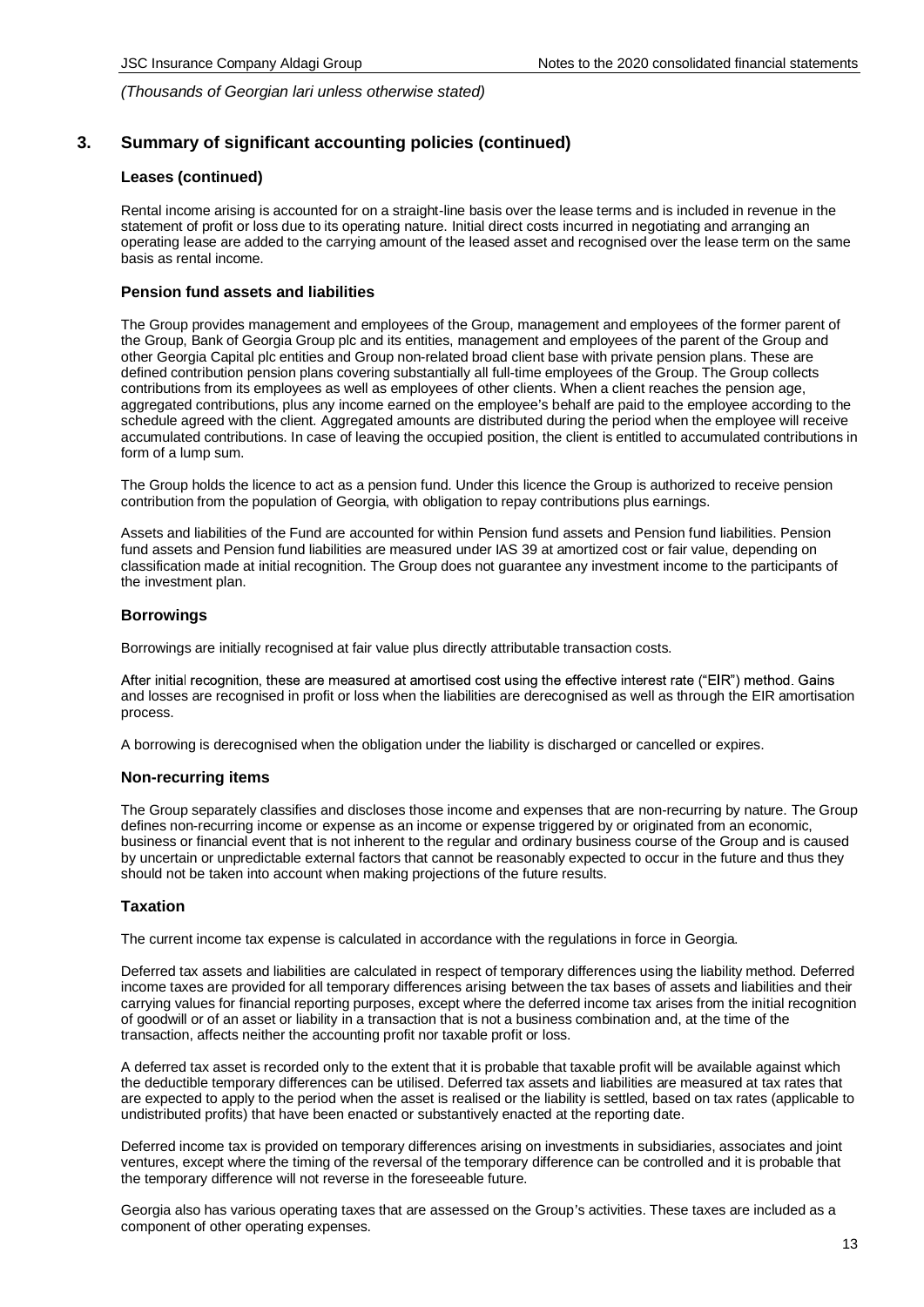# **3. Summary of significant accounting policies (continued)**

### **Intangible assets**

Intangible assets include computer software and licenses.

Intangible assets acquired separately are measured on initial recognition at cost. The cost of intangible assets acquired in a business combination is fair value as at the date of acquisition. Following initial recognition, intangible assets are carried at cost less any accumulated amortization and any accumulated impairment losses.

The useful lives of intangible assets are assessed to be either finite or indefinite. Intangible assets with finite lives are amortized over the useful economic lives of 4 to 10 years and assessed for impairment whenever there is an indication that the intangible asset may be impaired. Amortization periods and methods for intangible assets with finite useful lives are reviewed at least at each financial year-end.

Intangible assets with indefinite useful lives are not amortized, but tested for impairment annually either individually or at the cash-generating unit level. The useful life of an intangible asset with an indefinite life is reviewed annually to determine whether indefinite life assessment continues to be supportable.

Costs associated with maintaining computer software programs are recorded as an expense as incurred. Software development costs (relating to the design and testing of new or substantially improved software) are recognised as intangible assets only when the Group can demonstrate the technical feasibility of completing the software so that it will be available for use or sale, its intention to complete and its ability to use or sell the asset, how the asset will generate future economic benefits, the availability of resources to complete and the ability to measure reliably the expenditure during the development. Other software development costs are recognised as an expense as incurred.

### **Provisions and contingent liabilities**

Provisions are recognised when the Group has a present legal or constructive obligation as a result of past events, and it is probable that an outflow of resources embodying economic benefits will be required to settle the obligation and a reliable estimate of the amount of obligation can be made.

Where the Group expects a provision to be reimbursed, for example under an insurance contract, the reimbursement is recognised as a separate asset but only when the reimbursement is more probable than not.

Contingent liabilities are not recognised in the consolidated statement of financial position but are disclosed unless the possibility of any outflow in settlement is remote. A contingent asset is not recognised in the consolidated statement of financial position but disclosed when an inflow of economic benefits is probable.

#### **Share-based payment transactions**

Top and middle management executives of the Group receive share-based remuneration settled in equity instruments of the Group, of JSC A Group (parent of the Group) and the Group's ultimate parent, Georgia Capital plc.

#### *Cash-settled transactions*

The cost of cash-settled transactions is measured initially at fair value at the grant date based on market. This fair value is expensed over the period until the vesting date with recognition of a corresponding liability. The liability is remeasured to fair value at each reporting date up to, and including the settlement date, with changes in fair value recognised in employee benefits expense.

#### *Equity-settled transactions*

The cost of equity settled transactions with employees is measured by reference to the fair value of shares at the grant date. The cost of equity settled transactions is recognised together with the corresponding increase in equity, over the period in which the performance and/or service conditions are fulfilled, ending on the date when the relevant employee is fully entitled to the award ( the vesting date ). The cumulative expense recognised for equity settled transactions at each reporting date until the vesting date reflects the extent to which the vesting period has expired and the Group's best estimate of the number of equity instruments that will ultimately vest. The consolidated income statement charge or credit for the period represents the movement in cumulative expense recognised as at the beginning and end of that period.

No expense is recognised for the awards that do not ultimately vest except for the awards where vesting is conditional upon market conditions which are treated as vesting irrespective of whether the market condition is satisfied, provided that all other performance conditions are satisfied.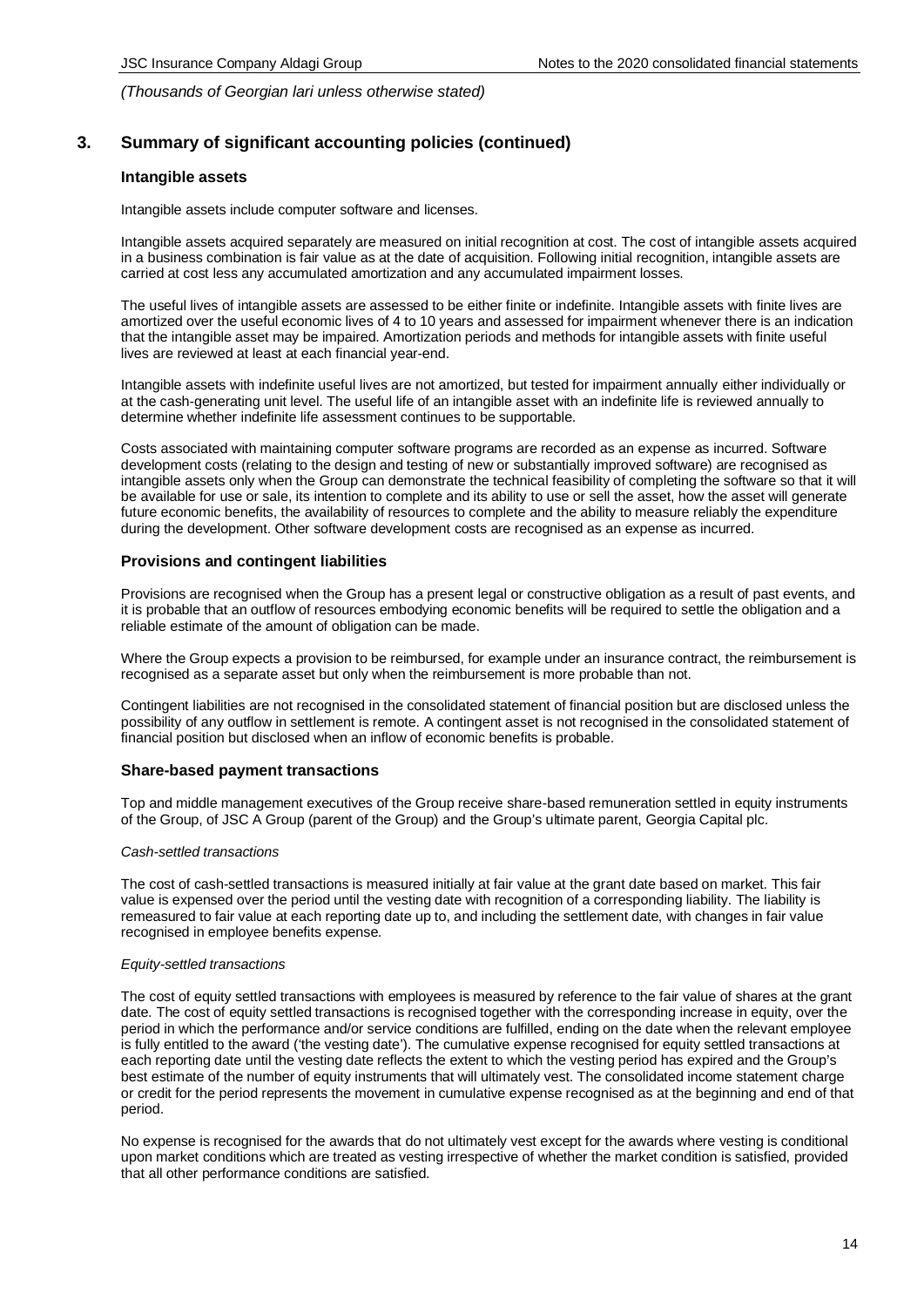# **3. Summary of significant accounting policies (continued)**

### **Share-based payment transactions (continued)**

Where the terms of an equity settled award are modified, the minimum expense is recognised as if the terms had not been modified. An additional expense is recognised for any modification which increases the total fair value of the share-based payment arrangement, or is otherwise beneficial to the employee as measured at the date of the modification. Where an equity-settled award is cancelled, it is treated as if it has vested on the date of cancellation, and any expense not yet recognised for the award is recognised immediately. However, if a new award is substituted for the cancelled award, and designated as the replacement award on the date that it is granted, the cancelled and the new awards are treated as if they were a modification of the original award, as described in the previous paragraph.

### **Share capital**

#### *Share capital*

Ordinary shares are classified as equity. Any excess of the fair value of consideration received over the par value of shares issued is recognised as additional paid-in capital.

#### *Dividends*

Dividends are recognised as a liability and deducted from equity at the reporting date only if they are declared before or on the reporting date. Dividends are disclosed when they are proposed before the reporting date or proposed or declared after the reporting date but before the consolidated financial statements are authorised for issue.

#### **Income and expense recognition**

#### *Premium written*

Insurance premiums written are recognised on policy inception and earned on a pro rata basis over the term of the related policy coverage. Insurance premiums written reflect business incepted during the year, are shown before deduction of commission and exclude any sales-based taxes or duties. Unearned premiums are those proportions of the premiums written in a year that relate to periods of risk after the reporting date. Unearned premiums are computed principally on monthly pro rata basis.

#### *Premiums ceded*

Premiums payable in respect of reinsurance ceded are recognised in the period in which the reinsurance contract is entered into and include estimates where the amounts are not determined at the reporting date. Premiums are expensed over the period of the reinsurance contract, calculated principally on a daily pro rata basis.

#### *Provision for unearned premiums*

The proportion of written premiums attributable to subsequent periods is deferred as unearned premium. The change in the provision for unearned premium is taken to the consolidated statement of comprehensive income in the order that revenue is recognised over the period of risk or, for annuities, the amount of expected future benefit payments.

#### *Benefits and claims*

Life insurance business claims reflect the cost of all claims incurred during the year, including claims handling costs. Death claims and surrenders are recorded on the basis of notifications received. Maturities and annuity payments are recorded when due. Benefits recorded are then accrued to the liability.

General insurance claims incurred include all claim losses occurring during the year, whether reported or not, including the related handling costs and reduction for the value of salvage and other recoveries and any adjustments to claims outstanding from previous years.

Claims handling costs include internal and external costs incurred in connection with the negotiation and settlement of claims. Internal costs include any part of the general administrative costs directly attributable to the claims function.

### **Foreign currency translation**

The consolidated financial statements are presented in Georgian lari, which is the Company's and its subsidiaries functional and presentation currency. Transactions in foreign currencies are initially recorded in the functional currency, converted at the rate of exchange ruling at the date of the transaction. Monetary assets and liabilities denominated in foreign currencies are translated into Georgian lari at official exchange rates declared by the National Bank of Georgia ("NBG") and effective as of the reporting date.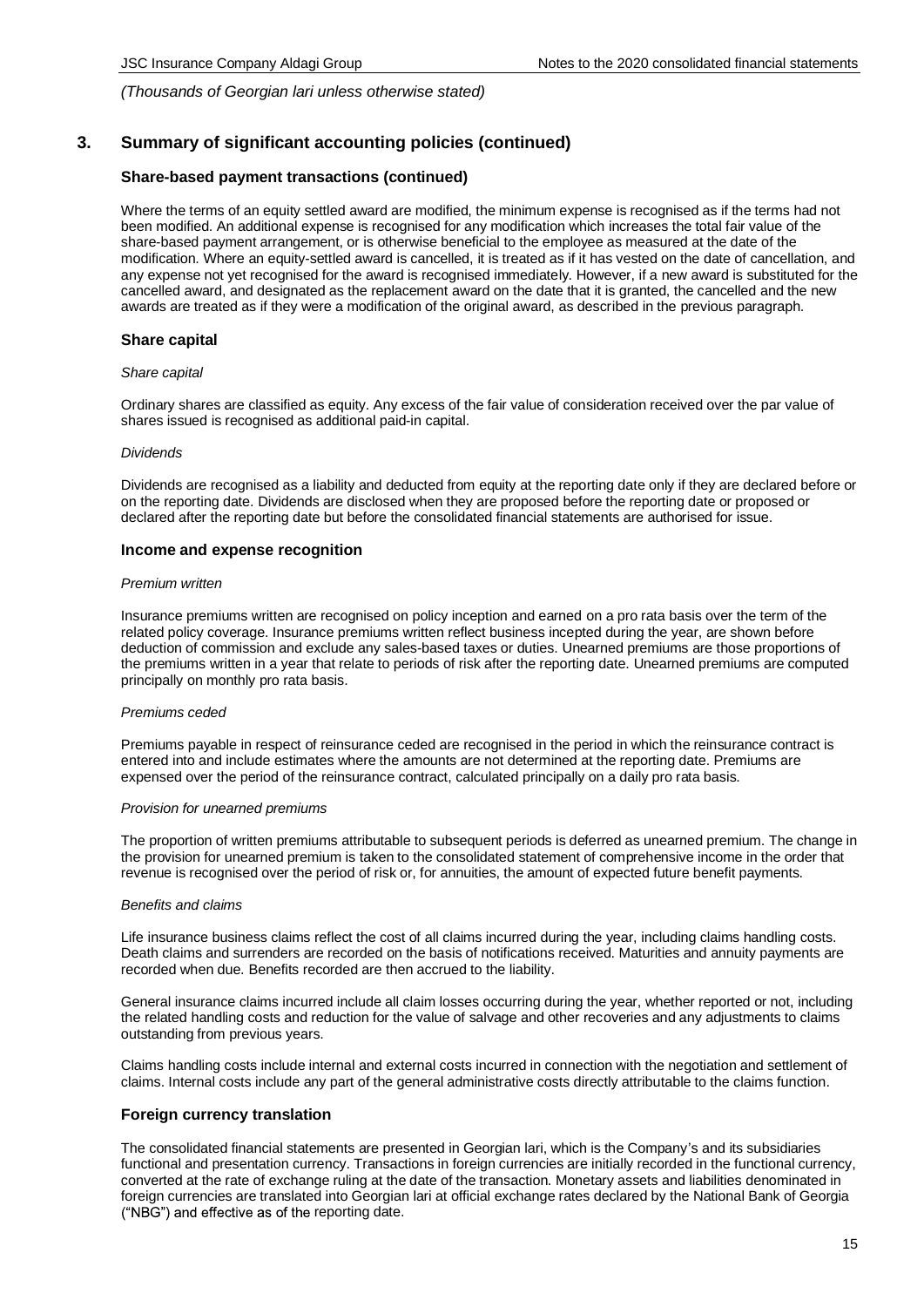# **3. Summary of significant accounting policies (continued)**

### **Foreign currency translation (continued)**

Gains and losses resulting from the translation of foreign currency transactions are recognised in the consolidated statement of comprehensive income as foreign exchange gains/(losses).

Differences between the contractual exchange rate of a transaction in a foreign currency and the NBG exchange rate on the date of the transaction are included in foreign exchange losses. The official NBG exchange rates at 31 December 2020 and 31 December 2019 were 3.2766 and 2.8677 Georgian lari to 1 US dollar, respectively.

### **Derivative financial instruments**

As part of its risk management strategy, the Group uses foreign exchange contracts to manage exposures resulting from changes in foreign currency exchange rates. Such financial instruments are initially recognised and are subsequently measured at fair value. The fair values are estimated based on pricing models that take into account the current market and contractual prices of the underlying instruments and other factors. Derivatives are carried as assets when their fair value is positive and as liabilities when it is negative. Gains and losses resulting from these instruments are included in the consolidated statement of comprehensive income in foreign exchange losses.

### **Standards and interpretations issued but not yet effective**

The standards and interpretations that are issued, but not yet effective, up to the date of issuance of the Group's financial statements which may have impact on the Group's financial statements are disclosed below. The Group intends to adopt these standards when they become effective.

### *IFRS 17 Insurance Contracts*

In May 2017, the IASB issued IFRS 17 Insurance Contracts (IFRS 17), a comprehensive new accounting standard for insurance contracts covering recognition and measurement, presentation and disclosure. Once effective, IFRS 17 will replace IFRS 4 Insurance Contracts (IFRS 4) that was issued in 2005.

IFRS 17 applies to all types of insurance contracts (i.e., life, non-life, direct insurance and re-insurance), regardless of the type of entities that issue them, as well as to certain guarantees and financial instruments with discretionary participation features. A few scope exceptions will apply. The overall objective of IFRS 17 is to provide an accounting model for insurance contracts that is more useful and consistent for insurers. In contrast to the requirements in IFRS 4, which are largely based on grandfathering previous local accounting policies, IFRS 17 provides a comprehensive model for insurance contracts, covering all relevant accounting aspects.

The core of IFRS 17 is the general model, supplemented by:

- A specific adaptation for contracts with direct participation features (the variable fee approach)
- A simplified approach (the premium allocation approach) mainly for short-duration contracts

IFRS 17 is effective for reporting periods beginning on or after 1 January 2023, with comparative figures required. Early application is permitted, provided the entity also applies IFRS 9 and IFRS 15 on or before the date it first applies IFRS 17. The Group plans to adopt the new standard on the required effective date together with IFRS 9 (see below). The Group is currently assessing the impact of IFRS 17 on its consolidated financial statements.

#### *IFRS 9 Financial Instruments*

In July 2014, the IASB issued the final version of IFRS 9 *Financial Instruments* that replaces IAS 39 *Financial Instruments: Recognition and Measurement* and all previous versions of IFRS 9. IFRS 9 brings together all three aspects of the accounting for financial instruments project: classification and measurement, impairment and hedge accounting. IFRS 9 is effective for annual periods beginning on or after 1 January 2018, with early application permitted. Except for hedge accounting, retrospective application is required but providing comparative information is not compulsory. For hedge accounting, the requirements are generally applied prospectively, with some limited exceptions. The Group has decided to defer the application of IFRS 9 until the effective date of the new insurance contracts standard (IFRS 17) of 1 January 2023, applying the temporary exemption from applying IFRS 9 as introduced by the amendments to IFRS 4 - Applying IFRS 9 *Financial Instruments* with IFRS 4 *Insurance Contracts*. The Group is currently assessing the impact of IFRS 9 on its consolidated financial statements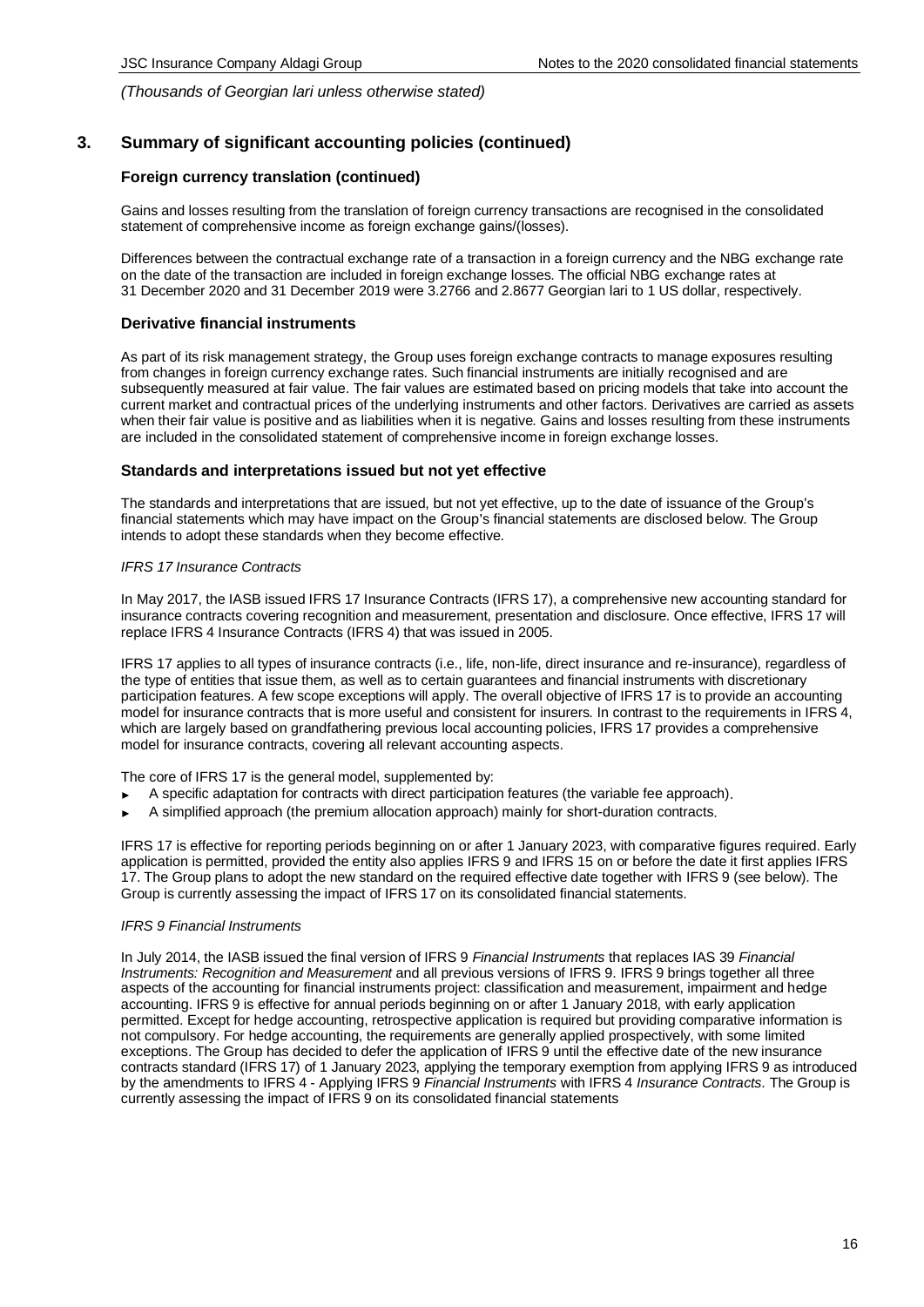# **3. Summary of significant accounting policies (continued)**

### **Standards and interpretations issued but not yet effective (continued)**

*Amendments to IAS 1: Classification of Liabilities as Current or Non-current*

In January 2020, the IASB issued amendments to paragraphs 69 to 76 of IAS 1 to specify the requirements for classifying liabilities as current or non-current. The amendments clarify:

- What is meant by a right to defer settlement
- That a right to defer must exist at the end of the reporting period
- That classification is unaffected by the likelihood that an entity will exercise its deferral right
- That only if an embedded derivative in a convertible liability is itself an equity instrument would the terms of a liability not impact its classification

The amendments are effective for annual reporting periods beginning on or after 1 January 2023 and must be applied retrospectively. The Group will not be affected by these amendments on the date of transition.

#### *Reference to the Conceptual Framework - Amendments to IFRS 3*

In May 2020, the IASB issued Amendments to IFRS 3 Business Combinations - Reference to the Conceptual Framework. The amendments are intended to replace a reference to the Framework for the Preparation and Presentation of Financial Statements, issued in 1989, with a reference to the Conceptual Framework for Financial Reporting issued in March 2018 without significantly changing its requirements.

The Board also added an exception to the recognition principle of IFRS 3 to avoid the issue of potential 'day 2' gains or losses arising for liabilities and contingent liabilities that would be within the scope of IAS 37 or IFRIC 21 Levies, if incurred separately.

At the same time, the Board decided to clarify existing guidance in IFRS 3 for contingent assets that would not be affected by replacing the reference to the Framework for the Preparation and Presentation of Financial Statements.

The amendments are effective for annual reporting periods beginning on or after 1 January 2022 and apply prospectively. The amendments are not expected to have a significant impact on the Group's consolidated financial statements.

#### *Property, Plant and Equipment: Proceeds before Intended Use - Amendments to IAS 16*

In May 2020, the IASB issued Property, Plant and Equipment — Proceeds before Intended Use, which prohibits entities deducting from the cost of an item of property, plant and equipment, any proceeds from selling items produced while bringing that asset to the location and condition necessary for it to be capable of operating in the manner intended by management. Instead, an entity recognises the proceeds from selling such items, and the costs of producing those items, in profit or loss.

The amendment is effective for annual reporting periods beginning on or after 1 January 2022 and must be applied retrospectively to items of property, plant and equipment made available for use on or after the beginning of the earliest period presented when the entity first applies the amendment. The Group will not be affected by these amendments on the date of transition.

#### *Onerous Contracts Costs of Fulfilling a Contract Amendments to IAS 37*

In May 2020, the IASB issued amendments to IAS 37 to specify which costs an entity needs to include when assessing whether a contract is onerous or loss-making.

The amendments apply a "directly related cost approach". The costs that relate directly to a contract to provide goods or services include both incremental costs and an allocation of costs directly related to contract activities. General and administrative costs do not relate directly to a contract and are excluded unless they are explicitly chargeable to the counterparty under the contract.

The amendments are effective for annual reporting periods beginning on or after 1 January 2022. The amendments are not expected to have a significant impact on the Group's consolidated financial statements.

#### *IFRS 1 First-time Adoption of International Financial Reporting Standards - Subsidiary as a first-time adopter*

As part of its 2018-2020 annual improvements to IFRS standards process, the IASB issued an amendment to IFRS 1 First-time Adoption of International Financial Reporting Standards. The amendment permits a subsidiary that elects to apply paragraph D16(a) of IFRS 1 to measure cumulative translation differences using the amounts reported by the parent, based on the parent's date of transition to IFRS. This amendment is also applied to an associate or joint venture that elects to apply paragraph D16 (a) of IFRS 1.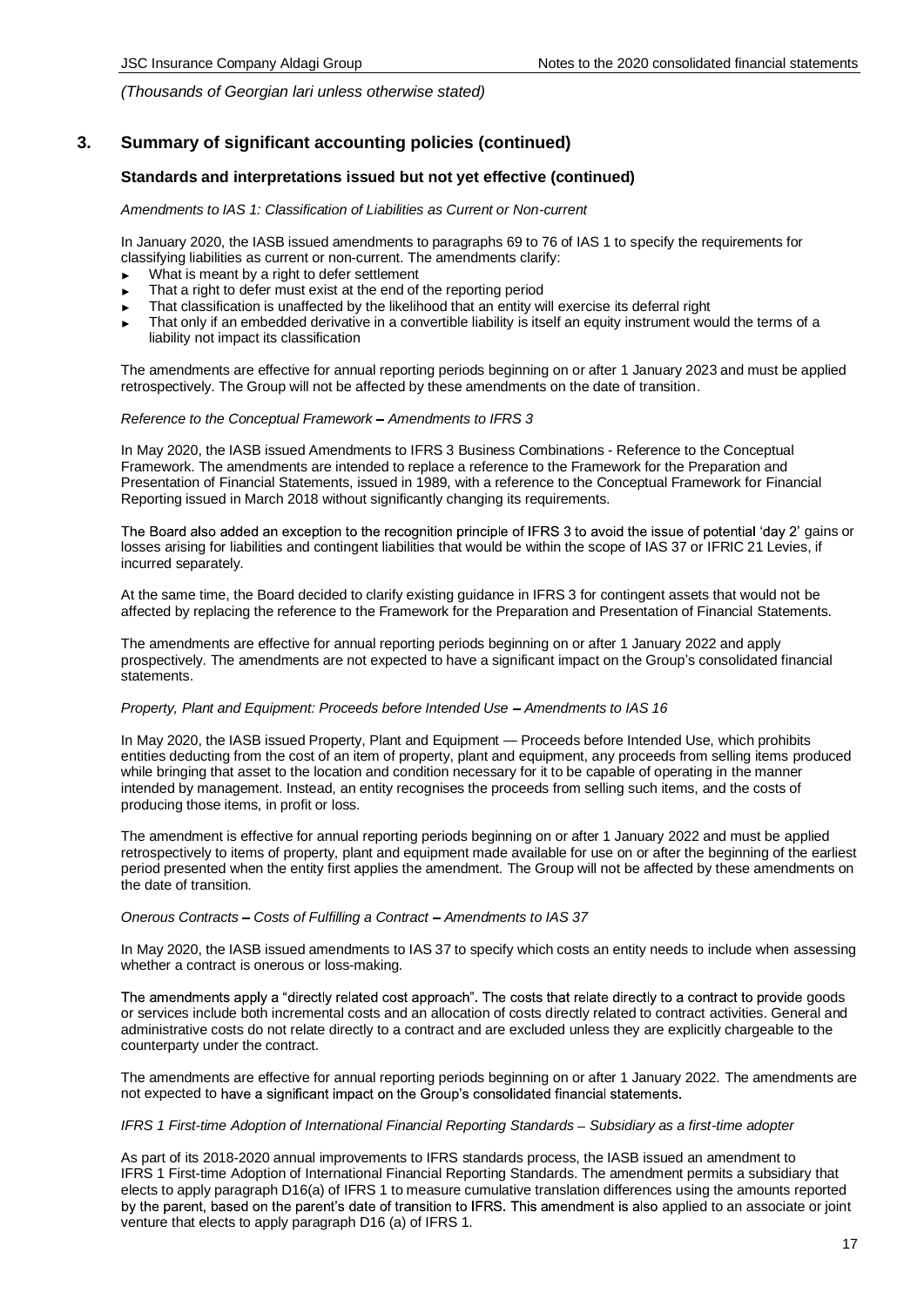# **3. Summary of significant accounting policies (continued)**

### **Standards and interpretations issued but not yet effective (continued)**

The amendment is effective for annual reporting periods beginning on or after 1 January 2022 with earlier adoption permitted. The Group will not be affected by these amendments on the date of transition.

#### *IFRS 9 Financial Instruments*

As part of its 2018-2020 annual improvements to IFRS standards process the IASB issued amendment to IFRS 9. The amendment clarifies the fees that an entity includes when assessing whether the terms of a new or modified financial liability are substantially different from the terms of the original financial liability. These fees include only those paid or received between the borrower and the lender, including fees paid or received by either the borrower or lender on the other's behalf. An entity applies the amendment to financial liabilities that are modified or exchanged on or after the beginning of the annual reporting period in which the entity first applies the amendment.

The amendment is effective for annual reporting periods beginning on or after 1 January 2022 with earlier adoption permitted. The Group will not be affected by these amendments on the date of transition.

### **4. Significant accounting judgments, estimates and assumptions**

### **Estimation uncertainty**

The key assumptions concerning the future and other key sources of estimation uncertainty at the reporting date, that have a significant risk of causing a material adjustment to the carrying amounts of assets and liabilities within the next financial year are discussed below:

### *Claims liability arising from insurance contracts*

The estimation of the ultimate liability arising from claims made under life and general insurance contracts is the Group's most critical accounting estimate. There are several sources of uncertainty that need to be considered in the estimation of the liability that the Group will ultimately pay for those claims.

Estimates have to be made jointly for the expected ultimate cost of claims reported at the reporting date and for the expected ultimate cost of claims incurred but not yet reported (IBNR) at the reporting date. It can take a significant period of time before the ultimate claims cost can be established with certainty. General insurance claims provisions are not discounted for the time value of money.

The ultimate cost of reserves is estimated by using a Chain ladder method. The main assumption underlying this technique is that a company's past claims development experience can be used to project future claims development and hence ultimate claims costs. As such, these methods extrapolate the development of paid and incurred losses, average costs per claim and claim numbers based on the observed monthly development of past year and expected loss ratios.

The carrying value of insurance claims provisions as at 31 December 2020 was GEL 17,069 (2019: GEL 65,114). For more details on insurance claims provisions please refer to Note 18.

### *Allowance for impairment of insurance receivables and reinsurance receivables*

The Group regularly reviews its insurance and reinsurance receivables to assess impairment. For accounting purposes, the Group uses an incurred loss model for the recognition of losses on impaired financial assets. This means that losses can only be recognised when objective evidence of a specific loss event has been observed. Triggering events include significant financial difficulty of the customer and/or breach of contract such as default of payment. The amount of allowance is reduced by an amount of debt that the Group has adequate reasons to believe will be recovered. Management judgment is that historical trends can serve as a basis for predicting incurred losses and that this approach can be used to estimate the amount of recoverable debts as at the reporting period end. The carrying amount of allowance on insurance and reinsurance receivables as at 31 December 2020 was GEL 6,231 (2019: GEL 6,171). For further details on allowance for impairment of insurance receivables and reinsurance receivables are disclosed in Note 8 and 15.

#### *Allowance for loans issued*

The Group regularly reviews its loans issued for impairment purposes on an individual basis. The Group recognises losses when objective evidence exists that portion of loans issued is irrecoverable (e.g. breach of contractual terms, financial difficulty of counteragent). No allowance was recognized for loans issued as at 31 December 2020 and 31 December 2019, as the Group did not identify any objective evidence of incurred impairment losses in relation to those assets.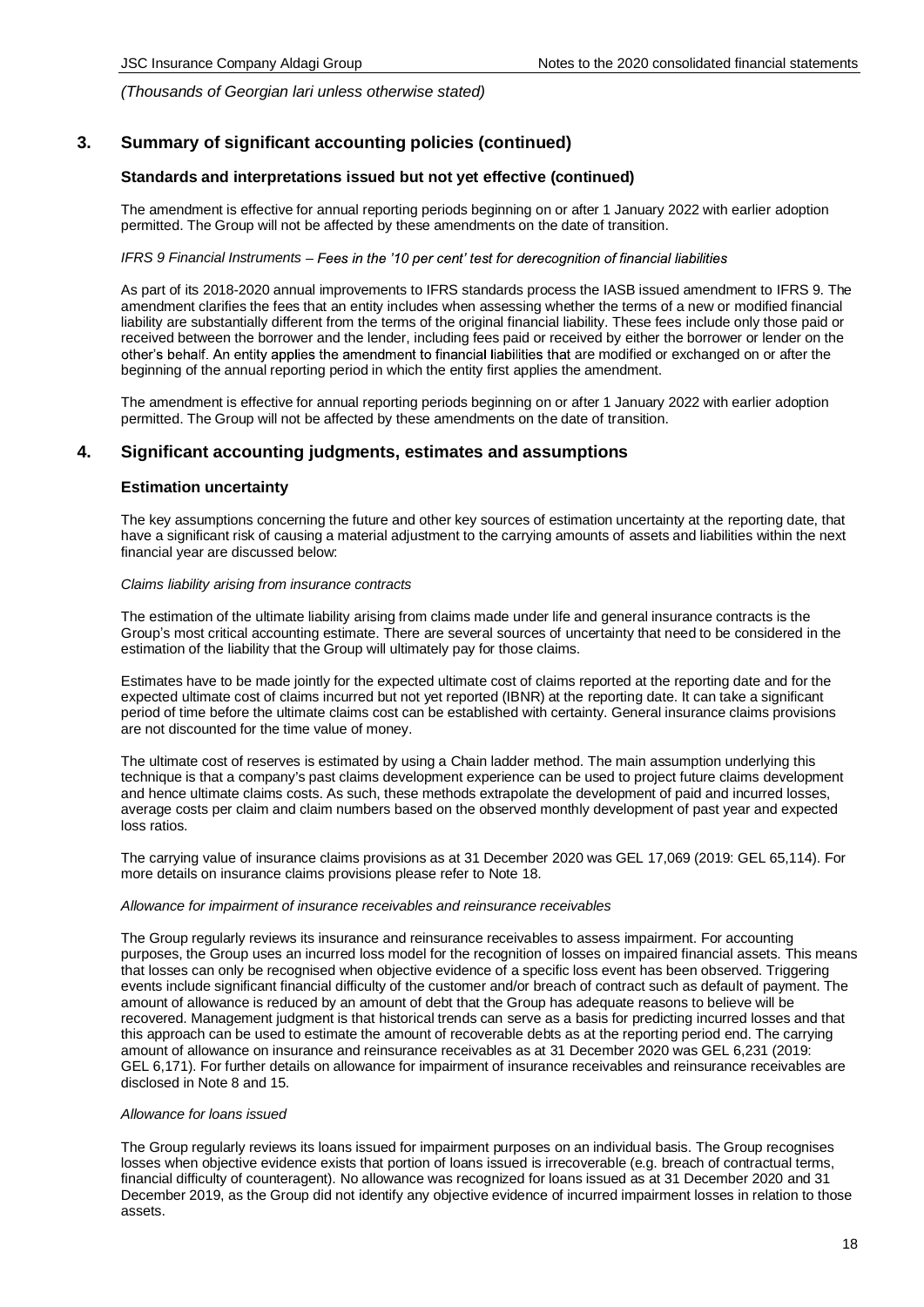### **5. Cash and cash equivalents**

Cash and cash equivalents as of 31 December comprise:

|                                 | 2020            | 2019  |
|---------------------------------|-----------------|-------|
| Cash on hand                    | $\qquad \qquad$ |       |
| Current accounts                | 5,560           | 3,413 |
| Total cash and cash equivalents | 5.560           | 3.421 |

As of 31 December 2020 cash and cash equivalents of the Company on stand-alone basis comprise GEL 4,625 (2019: GEL 2,778). The ISSSG requirement is to maintain minimum level of cash and cash equivalents at 10% of the technical provisions subject to reservation as defined by ISSSG regulatory reserve requirement resolution, which as of the reporting date amounts to GEL 1,784 (2019: GEL 1,868). Pension fund cash and cash equivalents which comprise GEL 1,356 (2019: GEL 294) (Note 14) are also eligible in minimum level requirements.

### **6. Bank deposits**

Bank deposits as of 31 December comprise:

|                            | 2020   | 2019   |
|----------------------------|--------|--------|
| <b>JSC TBC Bank</b>        | 14,826 | 4,832  |
| <b>JSC Bank of Georgia</b> | 7,070  | 20,435 |
| <b>JSC Credo Bank</b>      | 4,930  | 2,319  |
| <b>JSC Finca Bank</b>      | 1,133  | 2,542  |
| <b>JSC Tera Bank</b>       | 1,008  | 1,095  |
| <b>JSC VTB Bank</b>        | 1,008  |        |
| <b>JSC Liberty Bank</b>    | 550    | 742    |
| <b>JSC Halyk Bank</b>      | 518    | 609    |
| <b>Total bank deposits</b> | 31,043 | 32,574 |

Bank deposits are represented by short-term (for 3 to 12 months) and medium-term placements with Georgian banks and earn annual interest of 10.20% to 15.40% (2019: 10.15% to 12.35%)

# **7. Available-for-sale financial assets**

Available-for-sale non-pledged financial assets as of 31 December 2020 comprise:

|                                                              |                |                 | Type of the        |                                |                     |
|--------------------------------------------------------------|----------------|-----------------|--------------------|--------------------------------|---------------------|
| 2020                                                         | Carrying value | <b>Currency</b> | security           | <b>Maturity</b>                | <b>Nominal rate</b> |
| <b>JSC M2 Real Estate</b>                                    | 1,220          | <b>USD</b>      | <b>Bond</b>        | October 2022                   | 7.50%               |
| Georgian Leasing Company,                                    |                |                 |                    |                                |                     |
| LTD                                                          | 1,210          | <b>USD</b>      | Bond               | August 2022                    | 7.50%               |
| <b>JSC TBC Capital</b>                                       | 988            | USD             | Bond               | June 2024                      | 7.82%               |
| <b>JSC TBC Capital</b>                                       | 660            | <b>USD</b>      | Bond               | May 2023                       | 8.20%               |
| <b>JSC TBC Capital</b>                                       | 645            | USD             | Bond               | June 2024                      | 5.75%               |
| <b>JSC TBC Capital</b>                                       | 307            | GEL             | Bond               | April 2022<br><b>July 2021</b> | 12.50%              |
| <b>JSC Microfinance</b>                                      |                |                 | Promissory         | August 2021                    |                     |
| <b>Organization Swiss Capital</b>                            | 750            | GEL             | note               | September 2021                 | 13.00%              |
| <b>JSC Microfinance</b>                                      |                |                 |                    |                                |                     |
| <b>Organization Swiss Capital</b><br><b>JSC Microfinance</b> | 310            | GEL             | Bond<br>Promissory | September 2021<br>June 2021    | 14.25%              |
| <b>Organization Swiss Capital</b>                            | 295            | <b>USD</b>      | note               | August 2021                    | 10.00%              |
| <b>JSC Microfinance</b>                                      |                |                 |                    |                                |                     |
| <b>Organization Crystal</b>                                  | 121            | GEL             | Bond               | February 2021                  | 12.00%              |
| <b>Total non-pledged</b>                                     |                |                 |                    |                                |                     |
| available-for-sale financial<br>assets                       | 6,506          |                 |                    |                                |                     |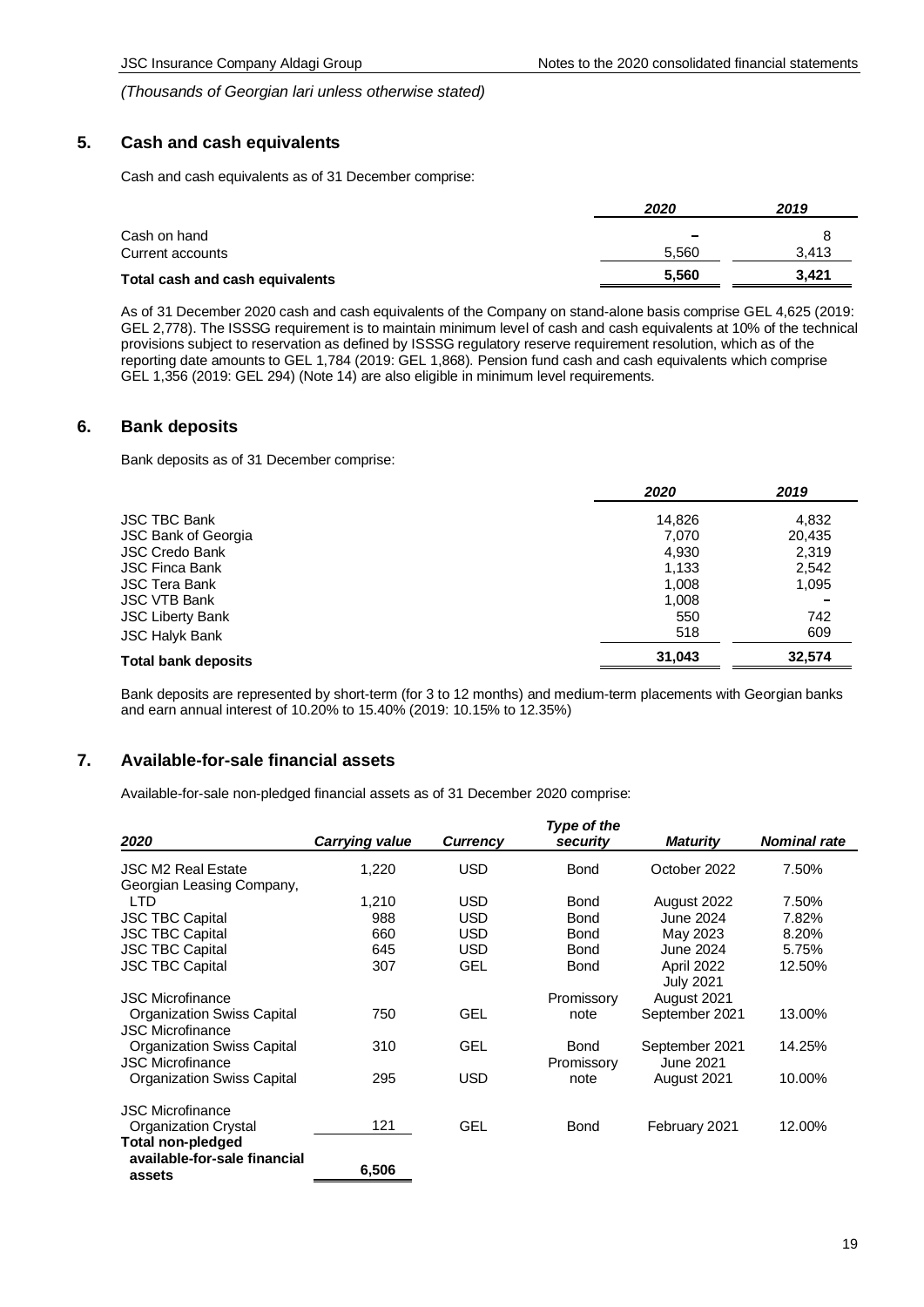# **7. Available-for-sale financial assets (continued)**

Available-for-sale pledged financial assets as of 31 December 2020 comprise:

| 2020                                                   | <b>Carrying value</b> | <b>Currency</b> | Type of the<br>security | <b>Maturity</b> | <b>Nominal rate</b> |
|--------------------------------------------------------|-----------------------|-----------------|-------------------------|-----------------|---------------------|
| <b>JSC Microfinance</b>                                |                       |                 |                         |                 |                     |
| <b>Organization Crystal</b><br><b>JSC Microfinance</b> | 397                   | GEL             | <b>Bond</b>             | February 2021   | 12.00%              |
| <b>Organization Swiss Capital</b>                      | 207                   | GEL             | <b>Bond</b>             | September 2021  | 14.25%              |
| Total pledged available-for-<br>sale financial assets  | 604                   |                 |                         |                 |                     |

Available-for-sale non-pledged financial assets as of 31 December 2019 comprise:

| 2019                                                     | <b>Carrying value</b> | <b>Currency</b> | security    | <b>Maturity</b>           | <b>Nominal rate</b> |
|----------------------------------------------------------|-----------------------|-----------------|-------------|---------------------------|---------------------|
| <b>JSC Bank of Georgia</b>                               | 3.028                 | GEL             | Bond        | June 2020                 | 11.00%              |
| <b>JSC M2 Real Estate</b><br><b>JSC Microfinance</b>     | 919                   | <b>USD</b>      | Bond        | October 2022<br>June 2020 | 7.50%               |
| <b>Organization Swiss Capital</b>                        |                       |                 | Promissory  | August 2020               |                     |
|                                                          | 757                   | GEL             | note        | September 2020;           | 13.00%              |
| <b>JSC Microfinance</b>                                  |                       |                 |             |                           |                     |
| <b>Organization Swiss Capital</b>                        | 315                   | <b>GEL</b>      | <b>Bond</b> | September 2021            | 12.75%              |
| <b>JSC Microfinance</b>                                  |                       |                 | Promissory  |                           |                     |
| <b>Organization Swiss Capital</b>                        | 115                   | <b>USD</b>      | note        | June 2021                 | 10.00%              |
| <b>JSC TBC Capital</b>                                   | 574                   | <b>USD</b>      | Bond        | June 2024                 | 5.75%               |
| <b>JSC TBC Capital</b>                                   | 306                   | <b>GEL</b>      | Bond        | April 2022                | 10.75%              |
| <b>JSC Microfinance</b>                                  |                       |                 |             |                           |                     |
| <b>Organization Crystal</b>                              | 115                   | <b>GEL</b>      | Bond        | February 2021             | 10.50%              |
| <b>Total non-pledged</b><br>available-for-sale financial |                       |                 |             |                           |                     |
| assets                                                   | 6,129                 |                 |             |                           |                     |

Available-for-sale pledged financial assets as of 31 December 2019 comprise:

|                                                       |                       |                 | Type of the |                 |                     |
|-------------------------------------------------------|-----------------------|-----------------|-------------|-----------------|---------------------|
| 2019                                                  | <b>Carrying value</b> | <b>Currency</b> | security    | <b>Maturity</b> | <b>Nominal rate</b> |
| <b>JSC Microfinance</b>                               |                       |                 |             |                 |                     |
| Organization Crystal                                  | 394                   | GEL             | <b>Bond</b> | February 2021   | 10.50%              |
| <b>JSC Microfinance</b>                               |                       |                 |             |                 |                     |
| Organization Crystal                                  | 205                   | GEL             | <b>Bond</b> | September 2021  | 12.75%              |
| Total pledged available-for-<br>sale financial assets | 599                   |                 |             |                 |                     |

# **8. Insurance and reinsurance receivables**

Insurance and reinsurance receivables as of 31 December comprise:

|                                                                                 | 2020    | 2019     |
|---------------------------------------------------------------------------------|---------|----------|
| Due from policyholders                                                          | 57,626  | 40.181   |
| Due from reinsurers                                                             | 1.007   | 2,720    |
|                                                                                 | 58.633  | 42.901   |
| Less – allowance for impairment for amounts due from policyholders<br>(Note 15) | (6,231) | (6, 171) |
| Total insurance and reinsurance receivables                                     | 52.402  | 36,730   |

The carrying amounts disclosed above reasonably approximate their fair values at the year end.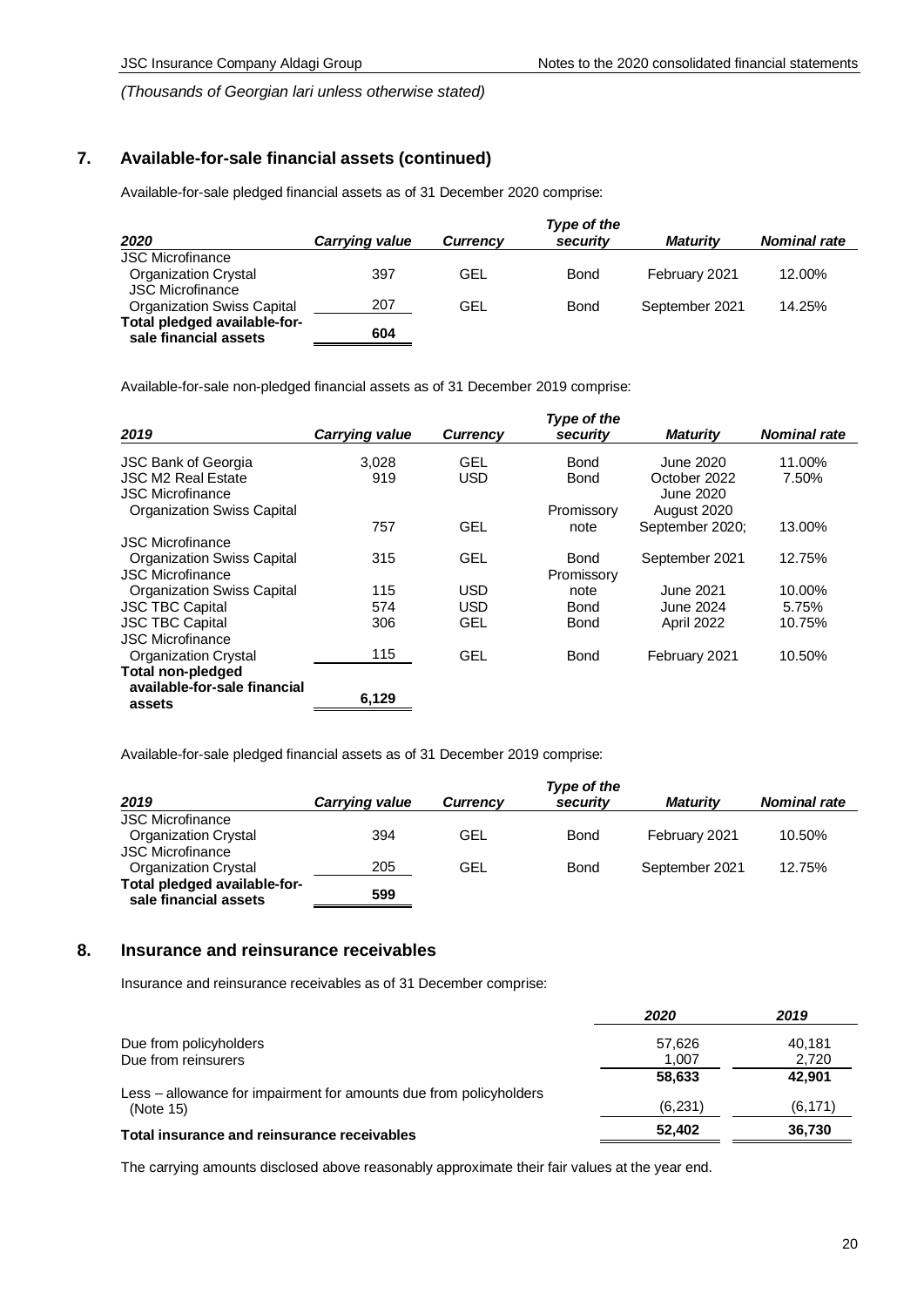### **9. Taxation**

The corporate income tax expenses comprise:

|                                                                                             | 2020     | 2019  |
|---------------------------------------------------------------------------------------------|----------|-------|
| Current tax charge<br>Deferred tax (benefit)/charge – origination and reversal of temporary | 3.097    | 2,585 |
| differences                                                                                 | $\equiv$ | 85    |
| Income tax expense                                                                          | 3.097    | 2.670 |

Georgian legal entities must file individual tax declarations. The corporate tax rate was 15% for 2020 (2019: 15%).

The effective income tax rate differs from the statutory income tax rates.

As of 31 December a reconciliation of the income tax expense based on statutory rates with actual is as follows:

|                                                      | 2020   | 2019   |
|------------------------------------------------------|--------|--------|
| Income before tax                                    | 20,165 | 17,586 |
| Statutory tax rate                                   | 15%    | 15%    |
| Theoretical income tax expense at the statutory rate | 3.025  | 2,638  |
| Non-deductible expenses                              | 72     | 32     |
| Income tax expense                                   | 3,097  | 2,670  |

In June 2016, amendments to the Georgian tax law in respect of corporate income tax became enacted. The amendments became effective from 1 January 2017 for all Georgian companies except the banks, insurance companies and microfinance organization, for which the effective date was initially set at 1 January 2019. On 5 May 2018 the effective date of the amendment for financial institutions was revised to 1 January 2023. Under the new regulation, corporate income tax will be levied on profit distributed as dividends, rather than on profit earned as under the current regulation. The amount of tax payable on a dividend distribution will be calculated as 15/85 of the amount of net distribution. The companies will be able to offset corporate income tax liability arising from dividend distributions out of profits earned in 2008-2016 by the amount of corporate income tax paid for the respective period under the current regulation. Dividends distributions between Georgian resident companies will not be subject to corporate income tax.

Following the enactment of the latest amendment, the Group recalculated its deferred tax assets for insurance companies at 31 December 2018, remeasured its deferred tax assets and liabilities for the periods after 1 January 2023 and made the relevant recognition of deferred tax benefit in the profit and loss statement for 2018. As IAS 12 *Income Taxes* requires, the Group used 0% tax rate applicable for undistributed profits in respect of assets and liabilities expected to be realized or settled in the periods when the new regulation becomes effective.

The amendments to the Georgian tax law described above also provide for charging corporate income tax on certain transactions that are considered deemed profit distributions, e.g. some transactions at non-market prices, non-business related expenses or supply of goods and services free of charge. Taxation of such transaction is outside scope of IAS 12 *Income Taxes* and will be accounted similar to operating taxes starting from 1 January 2017 or 1 January 2023, as applicable. Tax law amendments related to such deemed profit distribution did not have any effect on the Group's financial statements for the year ended 31 December 2020 and 2019.

Deferred tax assets and liabilities as of 31 December and their movements for the respective years comprise:

|                                                   | As at<br>31 December<br>2018 | <i>In profit</i><br>or loss | As at<br>31 December<br>2019 | <i>In profit</i><br>or loss | As at<br>31 December<br>2020 |
|---------------------------------------------------|------------------------------|-----------------------------|------------------------------|-----------------------------|------------------------------|
| Tax effect of deductible<br>temporary differences |                              |                             |                              |                             |                              |
| Insurance receivables                             | 557                          | (87)                        | 470                          |                             | 470                          |
| Other assets                                      | 552                          |                             | 554                          |                             | 554                          |
| Investments                                       | 87                           | $\equiv$                    | 87                           |                             | 87                           |
| Deferred tax assets                               | 1,196                        | (85)                        | 1.111                        |                             | 1.111                        |

The Group did not recognize deferred tax asset in respect of temporary differences arising in 2020 as it does not expect those differences to be reversed until 1 January 2023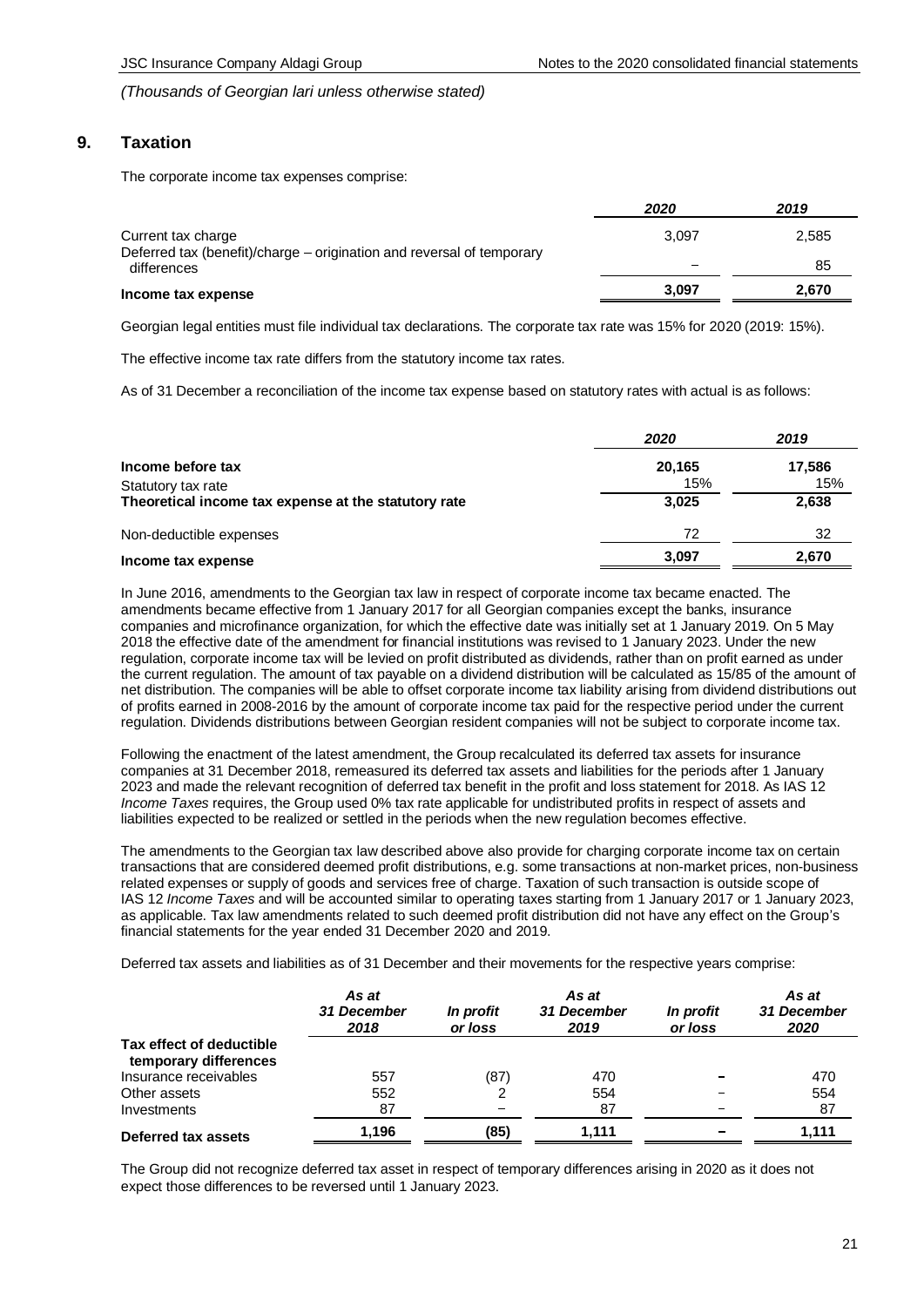# **9. Taxation (continued)**

Deferred income tax assets and liabilities are offset when there is a legally enforceable right to offset current tax assets against current tax liabilities and when the deferred income tax assets and liabilities relate to income taxes levied by the same taxation authority on either the taxable entity or different taxable entities where there is an intention to settle the balances on a net basis.

Georgia currently has a number of laws related to various taxes imposed by state governmental authorities. Applicable taxes include value added tax, corporate income tax (profits tax), together with others. Laws related to these taxes have not been in force for significant periods in contrast to more developed market economies. Therefore, regulations are often unclear or non-existent and few precedents have been established. This creates tax risks in Georgia substantially more significant than typically found in countries with more developed tax systems.

Management believes that the Group is in substantial compliance with the tax laws affecting its operations. However, the risk remains that relevant authorities could take differing positions with regard to interpretive issues. The Group's operations and financial position will continue to be affected by Georgian political developments, including the application and interpretation of existing and future legislation and tax regulations. Such possible occurrences and their effect on the Group could have a material impact on the Group's operations or its financial position in Georgia.

### **10. Loans Issued**

Loans issued as of 31 December comprise:

|                             | 2020   | 2019  |
|-----------------------------|--------|-------|
| <b>JSC Greenway Georgia</b> | 10.486 | 6,319 |
| <b>JSC Carfest</b>          | 1,846  | 877   |
| <b>LLC MotorStar</b>        | 1,273  | 2,054 |
| <b>JSC A Group</b>          | 258    |       |
| <b>Total loans issued</b>   | 13,863 | 9,250 |

In July 2018 the Group issued loan to its former subsidiary JSC Greenway Georgia (currently an entity under common control) at the interest rate of 11%. In 2019 repayment of principal amount of the loan was further extended with the respective increase of interest rate up to 12%. Principal amount of GEL 9,962 is to be repaid by the end of 2022.

In January 2018 the Group issued loan to its former subsidiary JSC Carfest (entity under common control) at the interest rate of 12%. In February 2020 the Group issued additional loan in USD to JSC Carfest at the interest rate of 7%. Principal amount of GEL 1,652 is to be repaid by the end of December 2021.

In July 2019 the Group issued loan to LLC MotorStar (a subsidiary of Georgia Capital plc) at the interest rate of 12%. Principal amount of GEL 2,000 was repaid by the end of February 2020. In January 2020 Group issued further loan in USD to LLC MotorStar at the interest rate of 7.0%. Principal of GEL 1,273 is repayable by the end of 2021.

In April 2020 the Group issued loan JSC A Group (parent company) at the interest rate of 12%. Principal amount of GEL 246 is to be repaid by the end of 2022.

No losses have been incurred on loans issued for the years ended 31 December 2020 and 31 December 2019, therefore there are no impairment provisions related to loans issued as at 31 December 2020 and 31 December 2019.

Interest income on the loans issued by the Group are disclosed in Note 28.

### **11. Deferred acquisition costs**

Deferred acquisition costs ("DAC") on direct, assumed and ceded reinsurance are as follows:

|                                                       | <b>DAC</b>     |
|-------------------------------------------------------|----------------|
| As at 31 December 2018<br>Expenses deferred (Note 26) | 3.324<br>3,985 |
| Amortization (Note 26)                                | (3, 497)       |
| At 31 December 2019                                   | 3,812          |
| Expenses deferred (Note 26)                           | 1.776          |
| Amortization (Note 26)                                | (1, 394)       |
| At 31 December 2020                                   | 4,194          |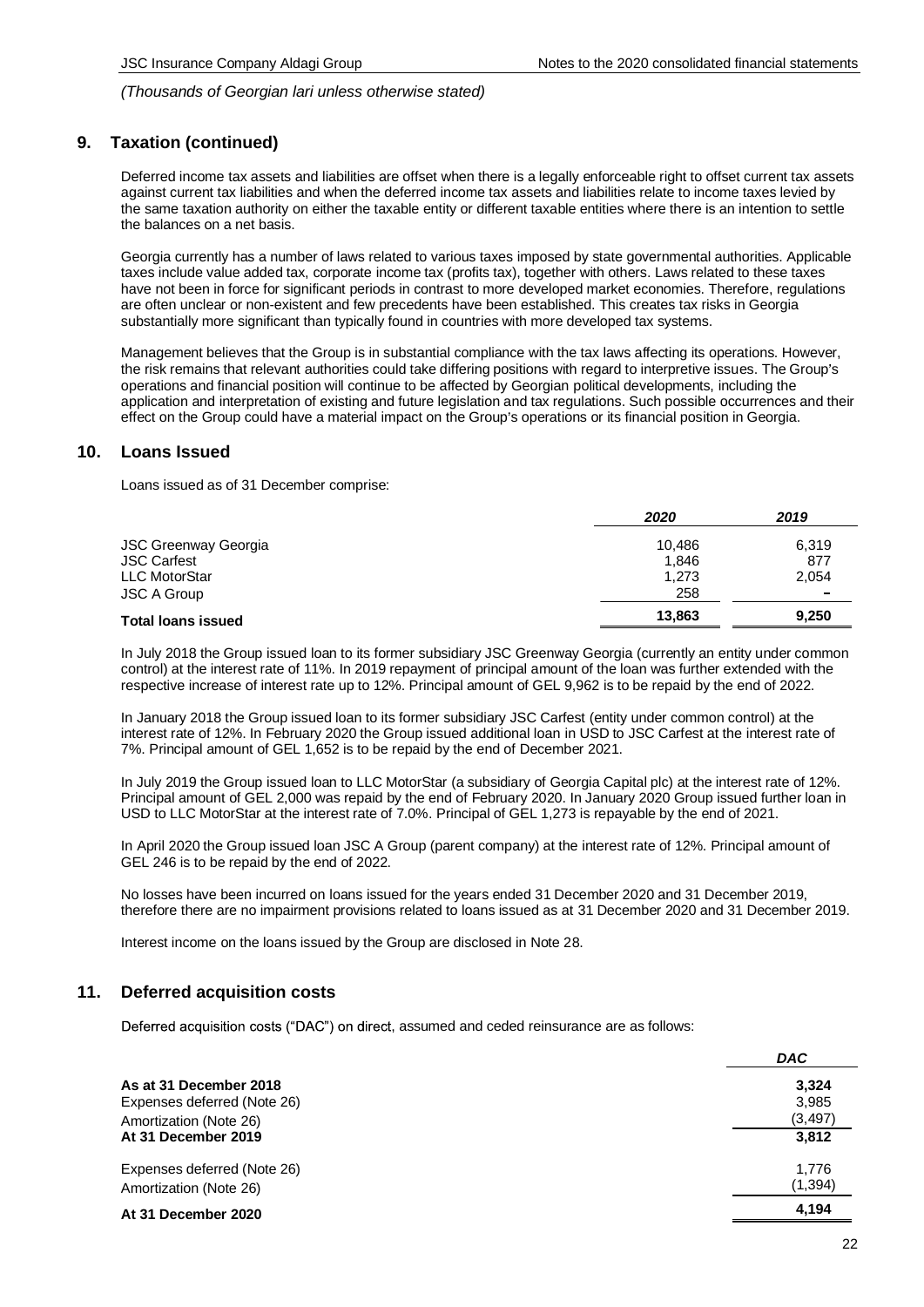# **12. Property and equipment**

The movements in property and equipment were as follows:

|                                      | <b>Notes</b> | Land<br>and buildings | <b>Furniture</b><br>and fixtures | <b>Computers</b><br>and equipment | <b>Motor</b><br>vehicles | Leasehold<br><i>improvements</i> | <b>Total</b> |
|--------------------------------------|--------------|-----------------------|----------------------------------|-----------------------------------|--------------------------|----------------------------------|--------------|
| Cost                                 |              |                       |                                  |                                   |                          |                                  |              |
| 31 December 2019                     |              | 5,942                 | 1,277                            | 2,518                             | 370                      | 737                              | 10,844       |
| Additions                            |              | 13<br>Ē,              | 194<br>(12)                      | 435<br>(62)                       | 26                       | 42<br>(120)                      | 710<br>(237) |
| <b>Disposals</b><br>31 December 2020 |              | 5,955                 | 1,459                            | 2,891                             | (43)<br>353              | 659                              | 11,317       |
|                                      |              |                       |                                  |                                   |                          |                                  |              |
| <b>Accumulated depreciation</b>      |              |                       |                                  |                                   |                          |                                  |              |
| 31 December 2019                     |              | 894                   | 646                              | 1,357                             | 204                      | 112                              | 3,213        |
| Depreciation charge                  |              | 210                   | 89                               | 350                               | 70                       | 68                               | 787          |
| <b>Disposals</b>                     |              |                       | (5)                              | (53)                              | (38)                     | (18)                             | (114)        |
| 31 December 2020                     |              | 1,104                 | 730                              | 1,654                             | 236                      | 162                              | 3,886        |
|                                      |              |                       |                                  |                                   |                          |                                  |              |
| Net book value                       |              |                       |                                  |                                   |                          |                                  |              |
| 31 December 2019                     |              | 5,048                 | 631                              | 1,161                             | 166                      | 625                              | 7,631        |
| 31 December 2020                     |              | 4,851                 | 729                              | 1,237                             | 117                      | 497                              | 7,431        |
|                                      |              | Land                  | <b>Furniture</b>                 | <b>Computers</b>                  | <b>Motor</b>             | Leasehold                        |              |
|                                      | <b>Notes</b> | and buildings         | and fixtures                     | and equipment                     | vehicles                 | improvements                     | <b>Total</b> |
| Cost                                 |              |                       |                                  |                                   |                          |                                  |              |
| 31 December 2018                     |              | 5,811                 | 969                              | 1,944                             | 513                      | 632                              | 9,869        |
| Additions                            |              | 161                   | 431                              | 590                               | 59                       | 342                              | 1,583        |
| Disposals                            |              | (30)                  | (29)                             | (8)                               | (202)                    | (29)                             | (298)        |
| Transfers to investment property     |              | $\sim$                | 8                                | (8)                               | $\equiv$                 |                                  |              |
| Disposal of subsidiary               |              |                       | (102)                            |                                   |                          | (208)                            | (310)        |
| 31 December 2019                     |              | 5,942                 | 1,277                            | 2,518                             | 370                      | 737                              | 10,844       |
| <b>Accumulated depreciation</b>      |              |                       |                                  |                                   |                          |                                  |              |
| 31 December 2018                     |              | 755                   | 581                              | 1,081                             | 213                      | 44                               | 2,674        |
| Depreciation charge                  |              | 139                   | 78                               | 279                               | 101                      | 68                               | 665          |
| <b>Disposals</b>                     |              |                       | (13)                             | (3)                               | (110)                    |                                  | (126)        |
| 31 December 2019                     |              | 894                   | 646                              | 1,357                             | 204                      | 112                              | 3,213        |
| Net book value                       |              |                       |                                  |                                   |                          |                                  |              |
|                                      |              | 5,056                 | 388                              | 863                               | 300                      | 588                              | 7,195        |
| 31 December 2018                     |              |                       |                                  |                                   |                          |                                  |              |
|                                      |              |                       |                                  |                                   |                          |                                  |              |
| 31 December 2019                     |              | 5,048                 | 631                              | 1,161                             | 166                      | 625                              | 7,631        |

No property and equipment is pledged as collateral as at 31 December 2020 and 2019.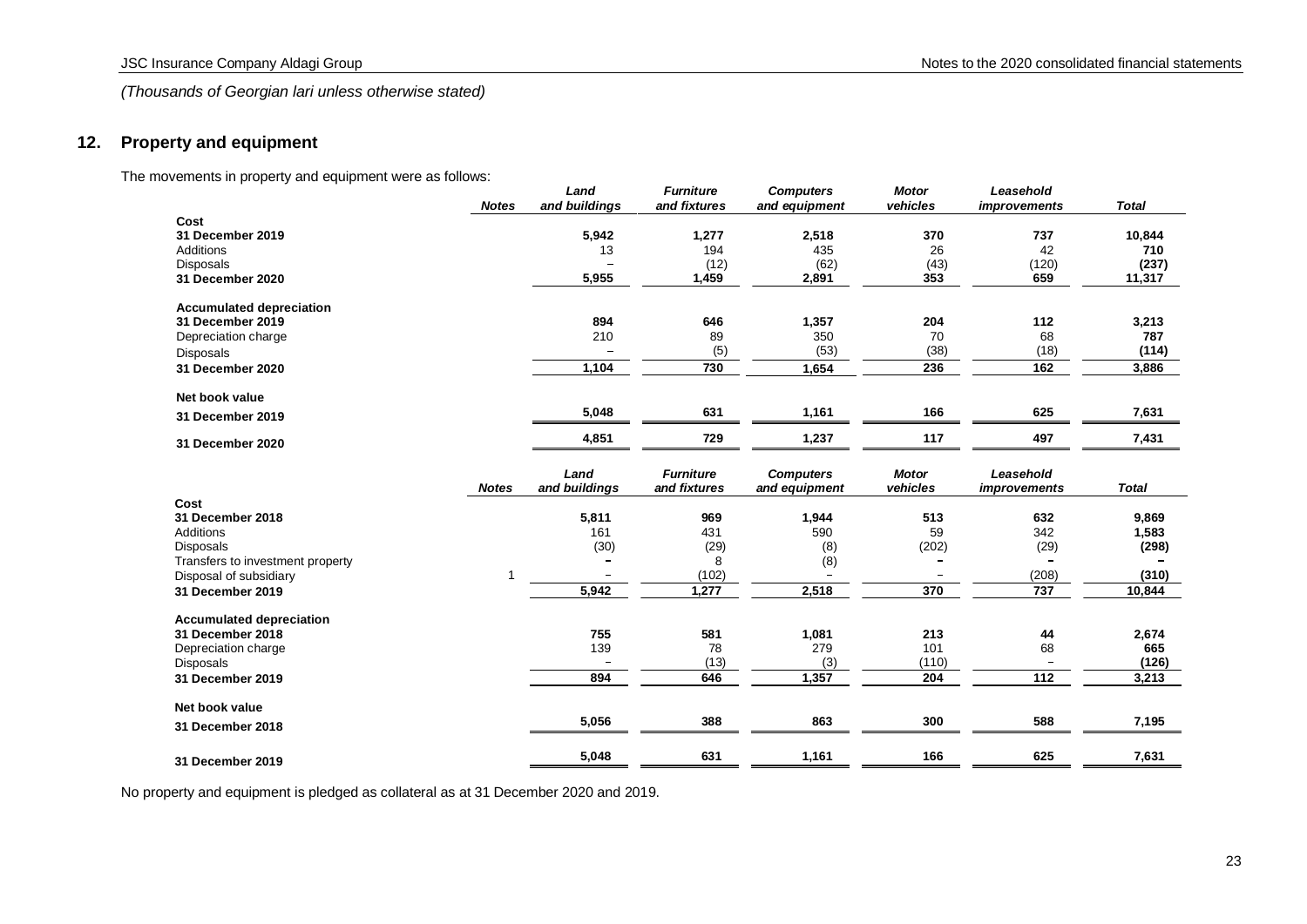# **13. Goodwill and other intangible assets**

The movements in goodwill and other intangible assets were as follows:

|                                            | <b>Goodwill</b> | <b>Licenses</b> | <b>Computer software</b> | <b>Total</b> |
|--------------------------------------------|-----------------|-----------------|--------------------------|--------------|
| Cost                                       |                 |                 |                          |              |
| 31 December 2018                           | 13,063          | 1,848           | 2,528                    | 17,439       |
| Additions                                  |                 | 496             | 1,095                    | 1,591        |
| 31 December 2019                           | 13,063          | 2,344           | 3,623                    | 19,030       |
| Additions                                  |                 | 464             | 1,204                    | 1,668        |
| 31 December 2020                           | 13,063          | 2,808           | 4,827                    | 20,698       |
| Accumulated amortization and<br>impairment |                 |                 |                          |              |
| 31 December 2018                           |                 | 985             | 1,099                    | 2,084        |
| Amortization charge                        |                 | 359             | 134                      | 493          |
| 31 December 2019                           |                 | 1,344           | 1,233                    | 2,577        |
| Amortization charge                        |                 | 342             | 186                      | 528          |
| 31 December 2020                           | -               | 1,686           | 1,419                    | 3,105        |
| Net book value                             |                 |                 |                          |              |
| 31 December 2019                           | 13,063          | 1,000           | 2,390                    | 16,453       |
| 31 December 2020                           | 13,063          | 1,122           | 3,408                    | 17,593       |

The recoverable amount of the total cash-generating unit has been determined based on a value-in-use calculation. The Group used cash flow projections based on financial budget approved by senior management covering from a one to three-year period. The Company as a whole is considered a single cash-generating unit for goodwill impairment test purposes.

The recoverable amount of cash generating unit has been determined based on a value-in-use calculation through a cash flow projection based on the approved budget under the assumption that business will steadily grow and the cash flows will be stable. The discount rate applied to cash flow projections is the pre-tax weighted average cost of capital ("WACC") of the cash-generating unit. Discount rates were not adjusted for either a constant or a declining growth rate beyond the three-year period covered in financial budgets. Effective annual growth rate in three-year financial budgets is 9.9% (2019: 8.4%). For the purposes of the impairment test, a 0% permanent growth rate has been assumed when assessing the future operating cash flows of the cash-generating unit. Discount rate applied to the cash flow projections is 13.3% (2019: 14.5%).

Reasonably possible changes in key assumptions (-5 p.p. decrease in effective annual growth rate in the three-years budgets and +2 p.p. increase in discounting rate) would not have resulted in goodwill impairment as at 31 December 2020, 2019.

### **14. Pension fund assets and liabilities**

Effective 2 June 2005, the Group established a private pension scheme. Contributions made by the Group's employees and other individuals are recorded as an accumulated pension liability to be repaid to the pension plan clients after pension age. Also, any income earned on this accumulated pension liability on behalf of the insured individuals will be accumulated and added to the pension benefit obligation. When an employee reaches pension age, aggregated contributions, plus any earnings earned on the employee's behalf are returned to the employee according to the schedule agreed with the employee.

Having collected funds from individuals, the Group conducts investment activities on behalf of these individuals in order to receive additional profit on accumulated amounts. The total net accumulated amount of a single member of the pension plan equals the total net contributions made by him/her, plus any net investment income generated by the funds. Investment activities on behalf of pension plan members and the Group are managed by the Company. According to the current arrangement of the plan, the pension age for men and women is 65 and 60 years, respectively.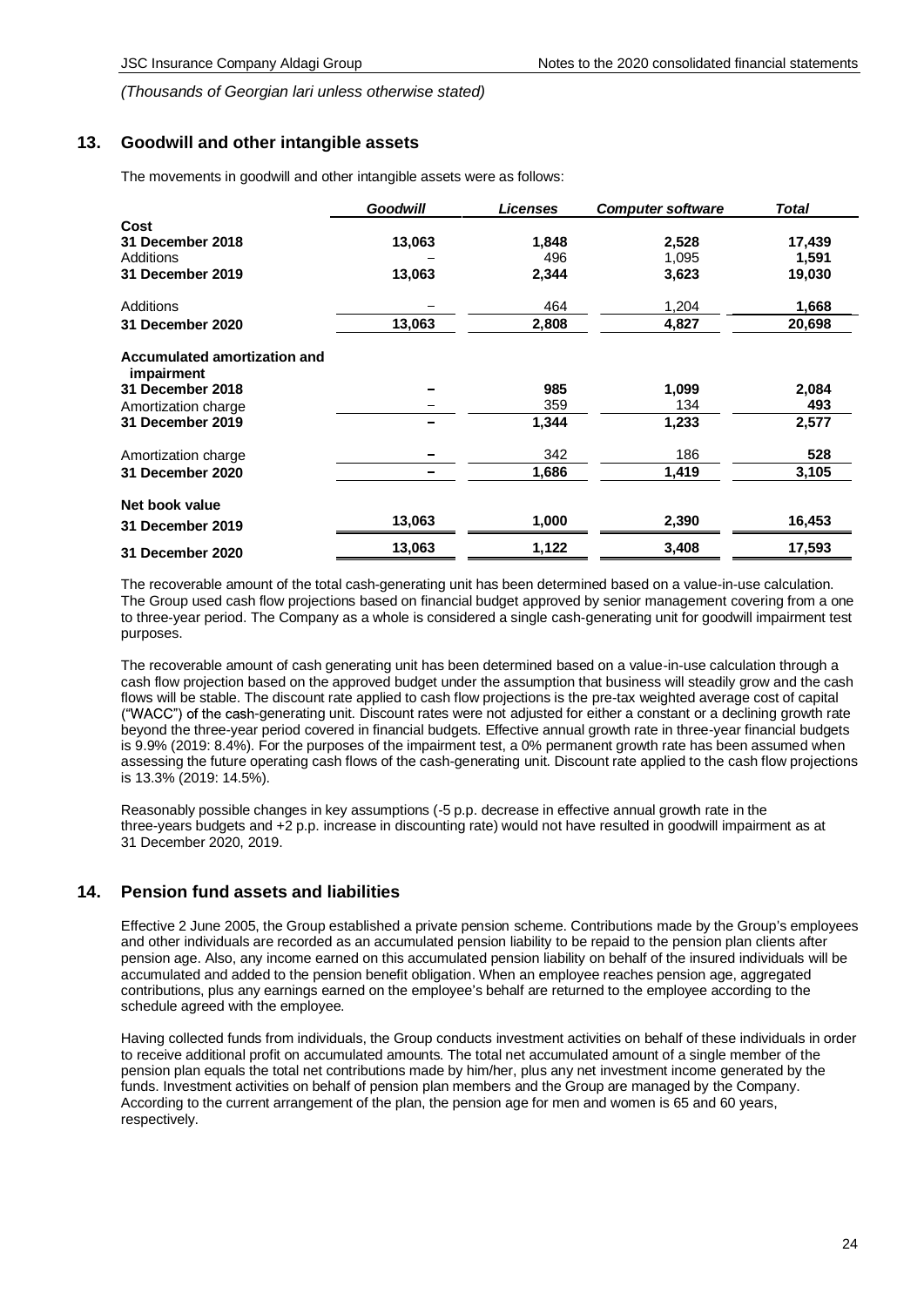## **14. Pension fund assets and liabilities (continued)**

As of 31 December pension fund liabilities consisted of:

|                                                                                                          | 2020             | 2019             |
|----------------------------------------------------------------------------------------------------------|------------------|------------------|
| Total net contributions to the pension fund<br>Total net income earned on net pension fund contributions | (4.567)<br>9.473 | (4,261)<br>9,129 |
| <b>Pension fund liabilities</b>                                                                          | 4.906            | 4.868            |

The movement of pension fund liabilities during 2020 and 2019 was as follows:

|                                                 | 2020  | 2019     |
|-------------------------------------------------|-------|----------|
| Pension fund liabilities as of 1 January        | 4,868 | 18,932   |
| Total pension fund instalments during the year  | 413   | 431      |
| Administration commission                       | (12)  | (19)     |
| Management commission                           | (48)  | (80)     |
| Investment income commission                    | (26)  | (29)     |
| Net income (net of physical persons income tax) | 429   | 982      |
| Funds withdrawn by Participants                 | (718) | (15,349) |
| Total accumulated pension fund during the year  | 38    | (14,064) |
| Pension fund liabilities as of 31 December      | 4,906 | 4,868    |

Pension fund assets as of 31 December consist mainly of deposits with local commercial banks and available for sale financial assets.

|                                     | 2020  | 2019  |
|-------------------------------------|-------|-------|
| Bank deposits                       | 2,828 | 3,259 |
| Cash at bank                        | 1,356 | 294   |
| Available-for-sale financial assets | 722   | 1,315 |
| <b>Pension fund assets</b>          | 4.906 | 4.868 |

The Group has not contributed any amount for the year ended 31 December 2020 and 2019 to its employees' defined contribution pension plan due to enactment of the State Pension Plan of Georgia.

### **15. Allowances for impairment and provisions**

The movements in the allowance for insurance and reinsurance receivables were as follows:

|                                 | Insurance and<br>reinsurance<br>receivables (Note 8) |
|---------------------------------|------------------------------------------------------|
| 31 December 2018                | 5,487                                                |
| Charge                          | 478                                                  |
| Write-off                       | (40)                                                 |
| Currency translation difference | 246                                                  |
| 31 December 2019                | 6,171                                                |
| Charge                          | 678                                                  |
| Write-off                       | (960)                                                |
| Currency translation difference | 342                                                  |
| 31 December 2020                | 6,231                                                |

Allowances for impairment of assets are deducted from the carrying amounts of the related assets.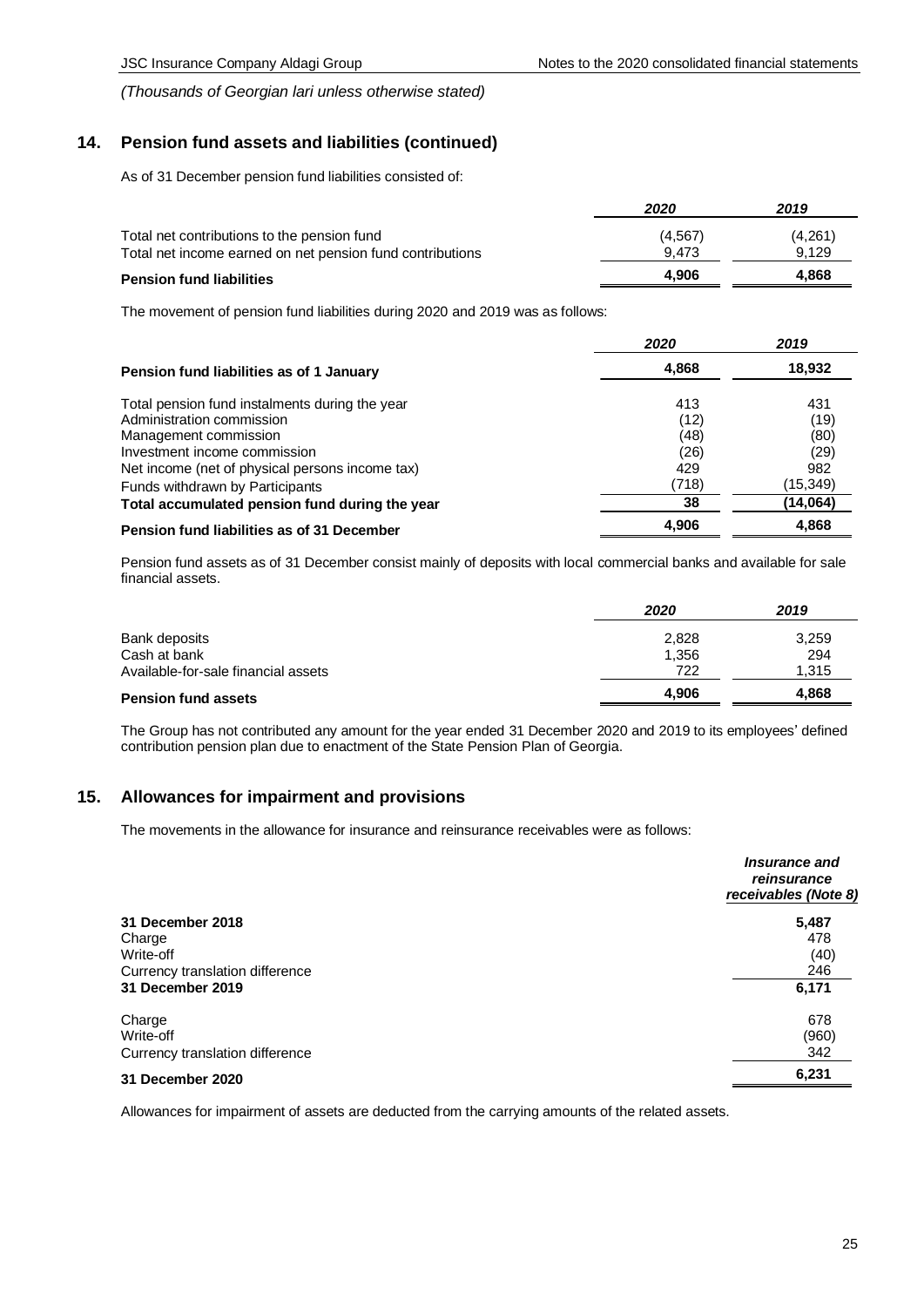### **16. Other assets**

Other assets as of 31 December comprise:

|                                        | 2020  | 2019  |
|----------------------------------------|-------|-------|
| Assets transferred through subrogation | 1,193 | 656   |
| Receivables from regression            | 778   | 183   |
| Advances and prepayments               | 729   | 845   |
| Trade receivables                      | 526   | 637   |
| Inventory                              | 335   | 515   |
| Prepaid operating taxes                | 145   | 208   |
| Other                                  | 537   | 409   |
| <b>Total other assets</b>              | 4.243 | 3,453 |

### **17. Equity**

As of 31 December 2020 the number of authorized ordinary shares was 2,700,000 (2019: 2,700,000) with a nominal value per share of one Georgian lari.1,889,155 authorized shares have been issued and fully paid (2019: 1,889,155).

The share capital of the Group was contributed by the shareholders in Georgian lari and they are entitled to dividends and any capital distribution in Georgian lari.

On 29 September 2020, shareholder of JSC Aldagi made a decision to distribute 2019 dividends comprising Georgian Lari 2.64 per share. Payment of the total GEL 5,000 annual dividends was received by the shareholder on 30 September 2020. On 20 December 2020, JSC Insurance Company Aldagi distributed dividends to its shareholder, JSC A Group, in the amount of GEL 5,000 comprising Georgian lari 2.64 per share.

On 28 June 2019, shareholder of JSC Insurance Company Aldagi made a decision to distribute 2018 dividends to its shareholder, JSC A Group amounting to GEL 8,000 comprising Georgian lari 4.234 per share. On 23 December 2019, JSC Insurance Company Aldagi distributed 2019 dividends to its shareholder, JSC A Group, in the amount of GEL 1,326 comprising Georgian lari 0.7 per share.

### **18. Gross technical provisions and ceded share of technical provisions**

Gross technical provisions and ceded share of technical provisions as of 31 December comprise:

|                                                          | 2020     | 2019     |  |
|----------------------------------------------------------|----------|----------|--|
| <b>Gross technical provisions</b>                        |          |          |  |
| - Unearned premiums provision                            | 41.065   | 35.771   |  |
| - Provisions for claims outstanding                      | 17,069   | 65,114   |  |
| <b>Total gross technical provisions</b>                  | 58,134   | 100,885  |  |
| Ceded share of technical provisions                      |          |          |  |
| - Reinsurers' share in unearned premiums provision       | (11,276) | (7,920)  |  |
| - Reinsurers' share in provisions for claims outstanding | (8, 131) | (56,786) |  |
| Total ceded share of technical provisions                | (19,407) | (64,706) |  |
| Technical provisions net of reinsurance                  |          |          |  |
| - Unearned premiums provision                            | 29.789   | 27,851   |  |
| - Provisions for claims outstanding                      | 8,938    | 8,328    |  |
| Total technical provisions net of reinsurance            | 38,727   | 36,179   |  |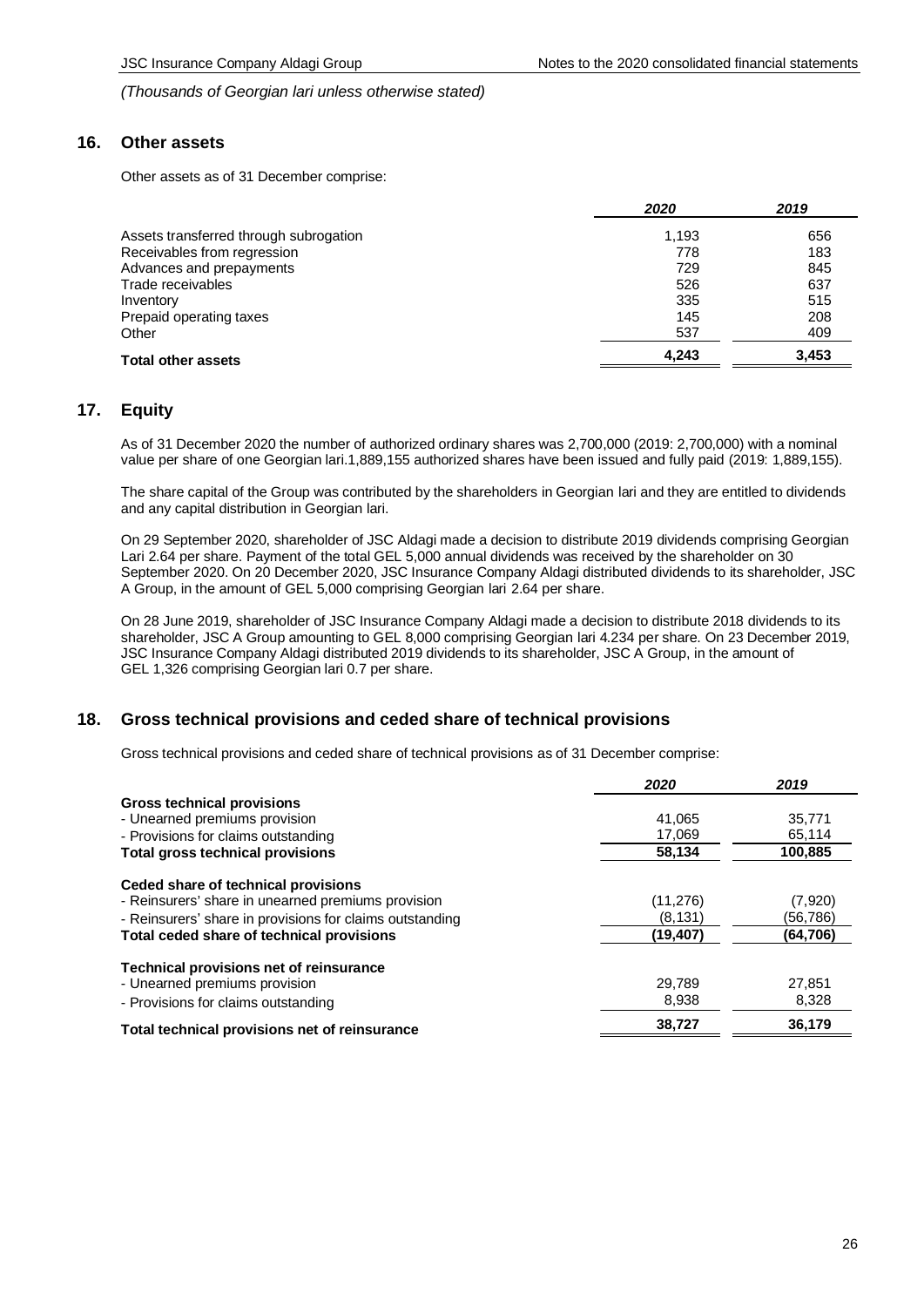# **18. Gross technical provisions and ceded share of technical provisions (continued)**

Technical provisions as of 31 December comprise:

|                                               |              |                                  | 2020                                             |            | 2019                             |                                           |            |  |  |
|-----------------------------------------------|--------------|----------------------------------|--------------------------------------------------|------------|----------------------------------|-------------------------------------------|------------|--|--|
|                                               | <b>Notes</b> | Gross<br>technical<br>provisions | <b>Ceded share</b><br>of technical<br>provisions | <b>Net</b> | Gross<br>technical<br>provisions | Ceded share<br>of technical<br>provisions | <b>Net</b> |  |  |
| Life insurance contracts<br>General insurance | (a)          | 4.271                            | (367)                                            | 3.904      | 3.076                            | (176)                                     | 2,900      |  |  |
| contracts                                     | (b)          | 53,863                           | (19,040)                                         | 34.823     | 97,809                           | (64, 530)                                 | 33,279     |  |  |
| <b>Total gross technical</b><br>provisions    |              | 58,134                           | (19.407)                                         | 38.727     | 100.885                          | (64, 706)                                 | 36,179     |  |  |

(a) The movement during the year in life technical provisions is as follows.

|                                                |              |                                  | 2020                                             |            |                                         | 2019                                             |            |  |  |  |
|------------------------------------------------|--------------|----------------------------------|--------------------------------------------------|------------|-----------------------------------------|--------------------------------------------------|------------|--|--|--|
|                                                | <b>Notes</b> | Gross<br>technical<br>provisions | <b>Ceded share</b><br>of technical<br>provisions | <b>Net</b> | <b>Gross</b><br>technical<br>provisions | <b>Ceded share</b><br>of technical<br>provisions | <b>Net</b> |  |  |  |
| At 1 January                                   |              | 3,076                            | (176)                                            | 2,900      | 1,194                                   | (139)                                            | 1,055      |  |  |  |
| Premiums written during                        |              |                                  |                                                  |            |                                         |                                                  |            |  |  |  |
| the year                                       | 24           | 15.470                           | (443)                                            | 15,027     | 13.632                                  | (180)                                            | 13,452     |  |  |  |
| Premiums earned during                         |              |                                  |                                                  |            |                                         |                                                  |            |  |  |  |
| the year                                       |              | (14, 997)                        | 418                                              | (14, 579)  | (13, 569)                               | 203                                              | (13, 366)  |  |  |  |
| Claims incurred during<br>the current accident |              |                                  |                                                  |            |                                         |                                                  |            |  |  |  |
| year                                           |              | 12.003                           | (246)                                            | 11,757     | 7.968                                   | (64)                                             | 7,904      |  |  |  |
| Claims paid during the                         |              |                                  |                                                  |            |                                         |                                                  |            |  |  |  |
| year                                           | 25           | (11,281)                         | 80                                               | (11,201)   | (6, 149)                                | 4                                                | (6, 145)   |  |  |  |
| At 31 December                                 |              | 4,271                            | (367)                                            | 3,904      | 3,076                                   | (176)                                            | 2,900      |  |  |  |

(b) General technical provisions may be analysed as follows. Provision for claims settlement expenses is included in the gross technical provisions.

|                                              |                   |                                  | 2020                                      |            | 2019                             |                                           |            |  |  |
|----------------------------------------------|-------------------|----------------------------------|-------------------------------------------|------------|----------------------------------|-------------------------------------------|------------|--|--|
|                                              | <b>Notes</b>      | Gross<br>technical<br>provisions | Ceded share<br>of technical<br>provisions | <b>Net</b> | Gross<br>technical<br>provisions | Ceded share<br>of technical<br>provisions | <b>Net</b> |  |  |
| Provisions for claims<br>outstanding         | (1)               | 13,653                           | (7, 879)                                  | 5.774      | 62.420                           | (56,700)                                  | 5,720      |  |  |
| Provision for unearned<br>premiums           | $\left( 2\right)$ | 40.210                           | (11,161)                                  | 29.049     | 35,389                           | (7,830)                                   | 27,559     |  |  |
| <b>Total general technical</b><br>provisions |                   | 53,863                           | (19,040)                                  | 34.823     | 97,809                           | (64, 530)                                 | 33,279     |  |  |

(1) The provision for claims outstanding for general insurance contracts may be analyzed as follows:

|                                                                |              |                                  | 2020                                             |            | 2019                             |                                                  |            |  |  |  |
|----------------------------------------------------------------|--------------|----------------------------------|--------------------------------------------------|------------|----------------------------------|--------------------------------------------------|------------|--|--|--|
|                                                                | <b>Notes</b> | Gross<br>technical<br>provisions | <b>Ceded share</b><br>of technical<br>provisions | <b>Net</b> | Gross<br>technical<br>provisions | <b>Ceded share</b><br>of technical<br>provisions | <b>Net</b> |  |  |  |
| At 1 January<br>Claims incurred during<br>the current accident |              | 62,420                           | (56, 700)                                        | 5,720      | 12.678                           | (8, 449)                                         | 4,229      |  |  |  |
| year                                                           |              | 32.648                           | (9,710)                                          | 22,938     | 81.934                           | (57, 256)                                        | 24,678     |  |  |  |
| Claims paid during the<br>year                                 | 25           | (82,067)                         | 58,531                                           | (23, 536)  | (32,192)                         | 9.005                                            | (23, 187)  |  |  |  |
| Effect of movements in<br>exchange rates                       |              | 652                              |                                                  | 652        |                                  |                                                  | $\equiv$   |  |  |  |
| At 31 December                                                 |              | 13,653                           | (7, 879)                                         | 5,774      | 62.420                           | (56,700)                                         | 5,720      |  |  |  |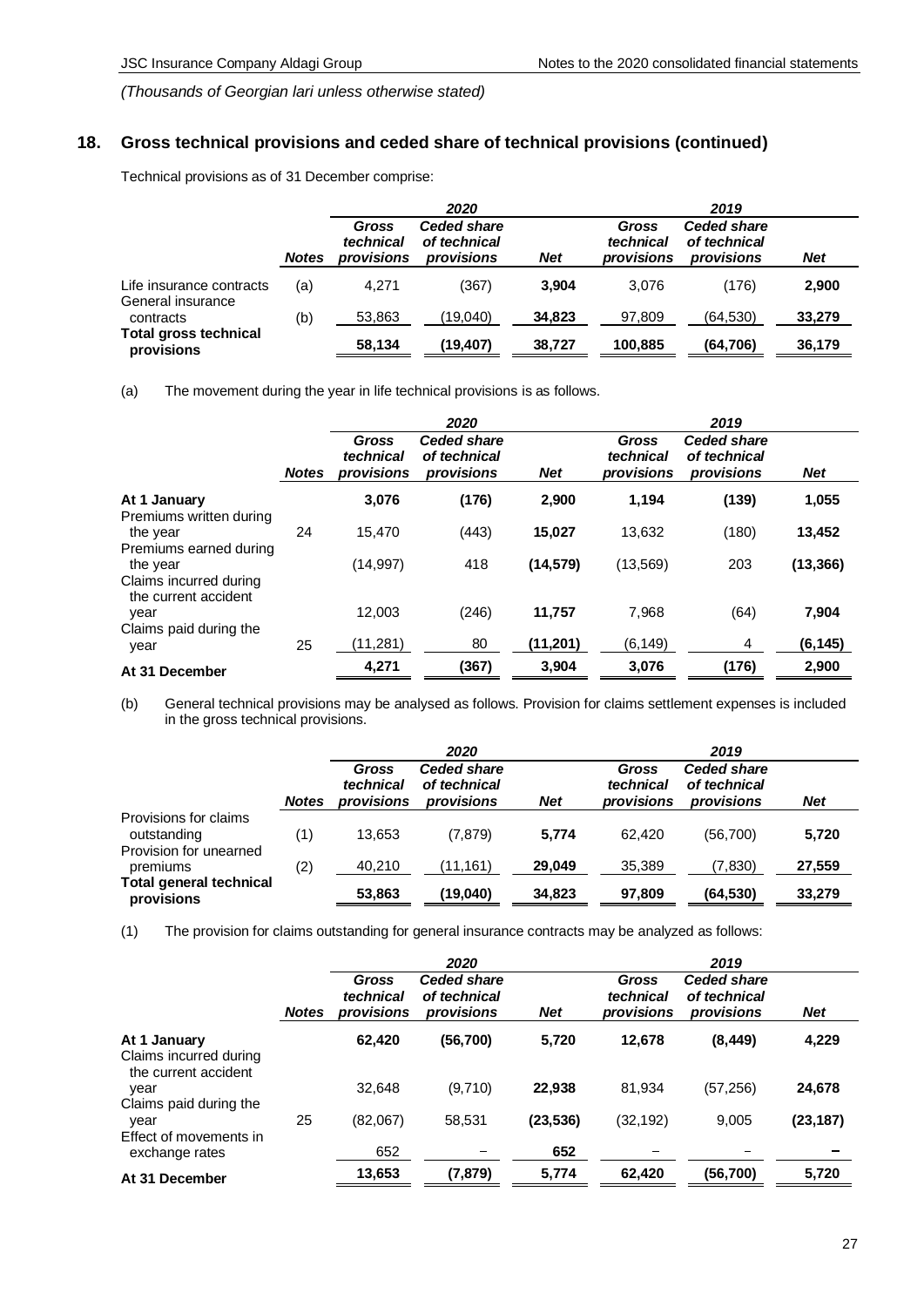# **18. Gross technical provisions and ceded share of technical provisions (continued)**

(2) The provision for unearned premiums for general insurance contracts may be analyzed as follows.

|                                                               |              |                                  | 2020                                      |            | 2019                             |                                           |            |  |  |
|---------------------------------------------------------------|--------------|----------------------------------|-------------------------------------------|------------|----------------------------------|-------------------------------------------|------------|--|--|
|                                                               | <b>Notes</b> | Gross<br>technical<br>provisions | Ceded share<br>of technical<br>provisions | <b>Net</b> | Gross<br>technical<br>provisions | Ceded share<br>of technical<br>provisions | <b>Net</b> |  |  |
| At 1 January                                                  |              | 35,389                           | (7,830)                                   | 27.559     | 31.928                           | (8, 422)                                  | 23,506     |  |  |
| Premiums written during<br>the year<br>Premiums earned during | 24           | 92,062                           | (33,025)                                  | 59,037     | 88.243                           | (22, 215)                                 | 66,028     |  |  |
| the year                                                      |              | (87,241)                         | 29,694                                    | (57,547)   | (84,782)                         | 22,807                                    | (61,975)   |  |  |
| At 31 December                                                |              | 40,210                           | (11, 161)                                 | 29,049     | 35,389                           | (7,830)                                   | 27,559     |  |  |

Gross technical provisions and ceded share of technical provisions - terms, assumptions and **sensitivities**

### **(a) Life insurance contracts**

#### *(1) Terms and conditions*

Life insurance contracts offered by the Group only consist of annually or monthly renewable term conventional insurance contracts where lump sum benefits are payable on death.

### *(2) Key assumptions*

Premiums for life insurance contracts are based on rates derived from mortality tables that are developed through actuarial research. These annually renewed insurance contracts only pay a lump sum benefit when the insured person dies within that year. At the reporting date, the pro rata premium for the policy year that is not yet earned, is deferred in the caption gross technical provisions.

### **(b) General insurance contracts**

#### *(1) Terms and conditions*

The major classes of general insurance written by the Group include cargo, motor, compulsory third party liability for foreign-registered vehicles, household, property, freight forwarding liability, professional indemnity, financial risk and aviation. Risks under these policies usually cover twelve month duration.

For general insurance contracts, claims provisions are established to cover the ultimate cost of settling the liabilities in respect of claims that have occurred and are estimated based on known facts at the reporting date.

The provisions are refined monthly as part of a regular ongoing process as claims experience develops, certain claims are settled and further claims are reported. Outstanding claims provisions are not discounted for the time value of money.

#### *(2) Assumptions*

For the calculation of the claims reserves including the liability adequacy test refer to Note  $3 -$  Summary of significant accounting policies, technical provisions and Note 4 - Significant accounting judgements, estimates and assumptions.

Gross technical provisions on insurance business written in Georgia significantly depend on fluctuations in currency exchange rates as the insured values on these contracts are denominated in US dollars (see analysis of currency risk in the Note 32).

#### *(3) Loss development triangle*

Reproduced below is an exhibit that shows the development of claims over a period of time on a gross and net reinsurance basis.

The tables show the reserves for both claims reported and claims incurred but not yet reported and cumulative payments.

In the tables below, the claims estimates are translated into Lari at the rate of exchange that applied at the end of the accident year.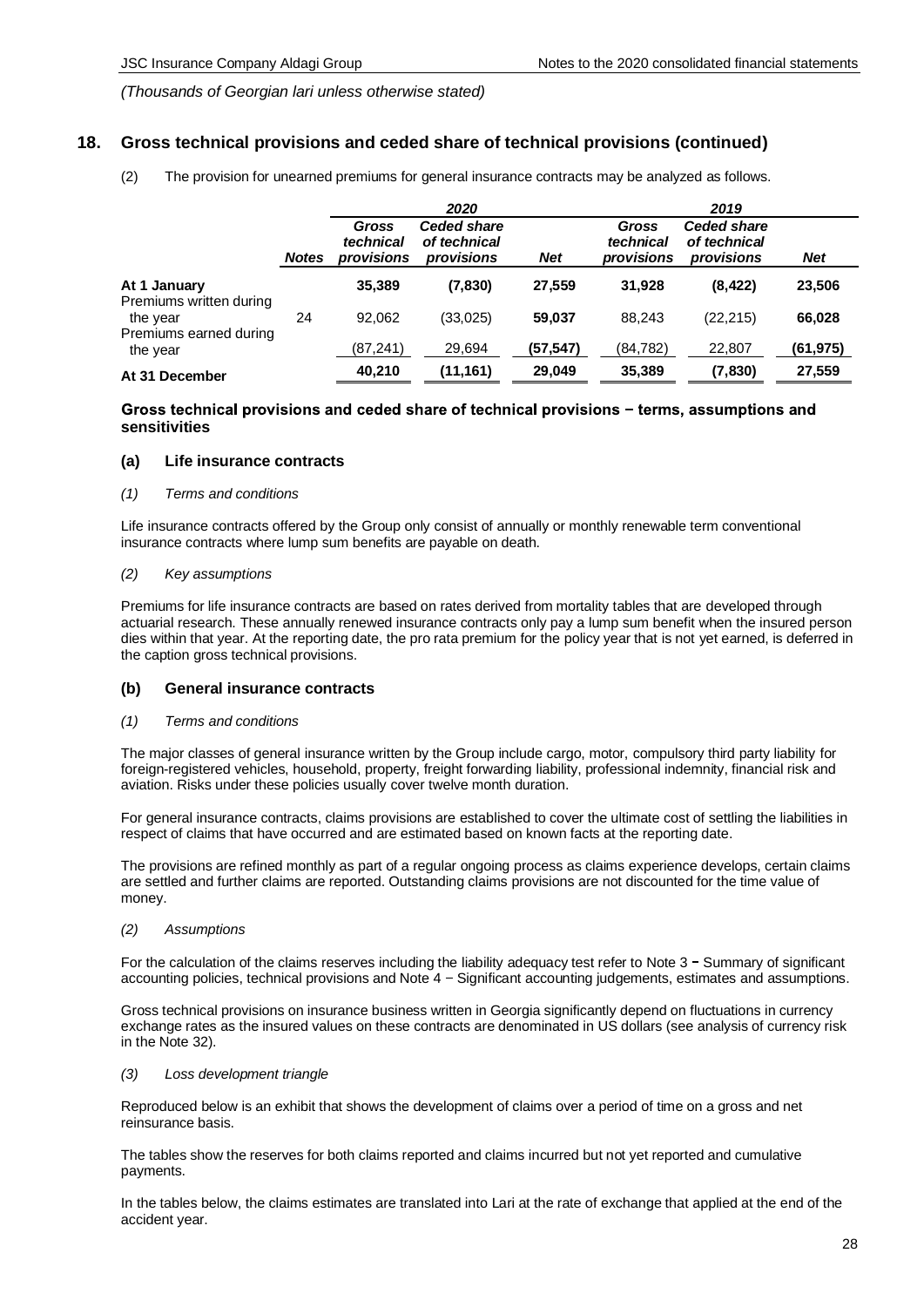# **18. Gross technical provisions and ceded share of technical provisions (continued)**

Gross technical provisions and ceded share of technical provisions - terms, assumptions and sensitivities (continued)

Before the effect of reinsurance, the loss development table is:

|                                                      | 2010      | 2011     | 2012      | 2013      | 2014      | 2015      | 2016      | 2017      | 2018      | 2019      | 2020      | <b>Total</b> |
|------------------------------------------------------|-----------|----------|-----------|-----------|-----------|-----------|-----------|-----------|-----------|-----------|-----------|--------------|
| Accident year                                        | 8,771     | 7,428    | 16,301    | 13,058    | 16,406    | 31,128    | 27,926    | 43,667    | 29,019    | 89,080    | 38,836    |              |
| One year later                                       | 8,702     | 7,653    | 14,048    | 12,570    | 15,817    | 30,186    | 27,077    | 44,481    | 29,331    | 95,694    |           |              |
| Two years later                                      | 9,421     | 7,593    | 14,021    | 12,011    | 15,352    | 29,889    | 27,222    | 44,341    | 29,048    |           |           |              |
| Three years later                                    | 9,399     | 7,556    | 14,019    | 12,161    | 14,986    | 29,843    | 27,869    | 44,101    |           |           |           |              |
| Four years later                                     | 9,367     | 7,476    | 14,012    | 11,566    | 14,937    | 29,766    | 27,927    |           |           |           |           |              |
| Five years later                                     | 9,544     | 7,476    | 14,012    | 11,567    | 14,941    | 29,766    |           |           |           |           |           |              |
| Six years later                                      | 9,683     | 7,482    | 14,012    | 11,537    | 14,999    |           |           |           |           |           |           |              |
| Seven years later                                    | 9,653     | 7,482    | 14,012    | 11,537    |           |           |           |           |           |           |           |              |
| Eight years later                                    | 9,699     | 7,482    | 14,012    |           |           |           |           |           |           |           |           |              |
| Nine years later                                     | 9,805     | 7,517    |           |           |           |           |           |           |           |           |           |              |
| Ten years later                                      | 10,031    |          |           |           |           |           |           |           |           |           |           |              |
| <b>Current estimate of cumulative</b>                |           |          |           |           |           |           |           |           |           |           |           |              |
| claims incurred                                      | 10,031    | 7,517    | 14,012    | 11,537    | 14,999    | 29,766    | 27,927    | 44,101    | 29,048    | 95,694    | 38,836    | 323,468      |
| Accident year                                        | (6,665)   | (5,700)  | (10, 733) | (8, 867)  | (12, 268) | (21, 926) | (19, 254) | (27, 753) | (24, 023) | (27, 392) | (31, 950) |              |
| One year later                                       | (7, 559)  | (6,904)  | (13, 013) | (10, 520) | (14, 185) | (29,662)  | (26, 674) | (38, 084) | (28, 597) | (88, 391) |           |              |
| Two years later                                      | (7, 887)  | (7, 441) | (13, 937) | (11, 463) | (14, 467) | (29, 766) | (26, 996) | (43, 807) | (28, 769) |           |           |              |
| Three years later                                    | (7, 887)  | (7, 441) | (14, 012) | (11, 566) | (14, 547) | (29, 778) | (27, 695) | (43, 967) |           |           |           |              |
| Four years later                                     | (8, 220)  | (7, 441) | (14, 012) | (11, 566) | (14, 546) | (29, 766) | (27, 763) |           |           |           |           |              |
| Five years later                                     | (8, 222)  | (7, 441) | (14, 012) | (11, 567) | (14, 540) | (29,766)  |           |           |           |           |           |              |
| Six years later                                      | (8, 222)  | (7, 441) | (14, 012) | (11, 537) | (14, 540) |           |           |           |           |           |           |              |
| Seven years later                                    | (8, 222)  | (7, 482) | (14, 012) | (11, 537) |           |           |           |           |           |           |           |              |
| Eight years later                                    | (8, 222)  | (7, 482) | (14, 012) |           |           |           |           |           |           |           |           |              |
| Nine years later                                     | (8, 222)  | (7, 482) |           |           |           |           |           |           |           |           |           |              |
| Ten years later                                      | (8, 222)  |          |           |           |           |           |           |           |           |           |           |              |
| <b>Cumulative payments to date</b>                   | (8, 222)  | (7, 482) | (14, 012) | (11, 537) | (14, 540) | (29, 766) | (27, 763) | (43, 967) | (28, 769) | (88, 391) | (31, 950) | (306, 399)   |
| <b>Gross Outstanding Claims</b>                      |           |          |           |           |           |           |           |           |           |           |           |              |
| provision per the statement of                       |           |          |           |           |           |           |           |           |           |           |           |              |
| financial position                                   | 1,809     | 35       |           |           | 459       |           | 164       | 134       | 279       | 7,303     | 6,886     | 17,069       |
| Current estimation of surplus/                       |           |          |           |           |           |           |           |           |           |           |           |              |
| (deficiency)<br>% of surplus/(deficiency) of initial | (1,260)   | (89)     | 2,289     | 1,521     | 1,407     | 1,362     | (1)       | (434)     | (30)      | (6, 614)  |           |              |
| gross reserve                                        | $-14.37%$ | $-1.20%$ | 14.04%    | 11.65%    | 8.58%     | 4.38%     | 0.00%     | $-0.99%$  | $-0.10%$  | $-7.42%$  |           |              |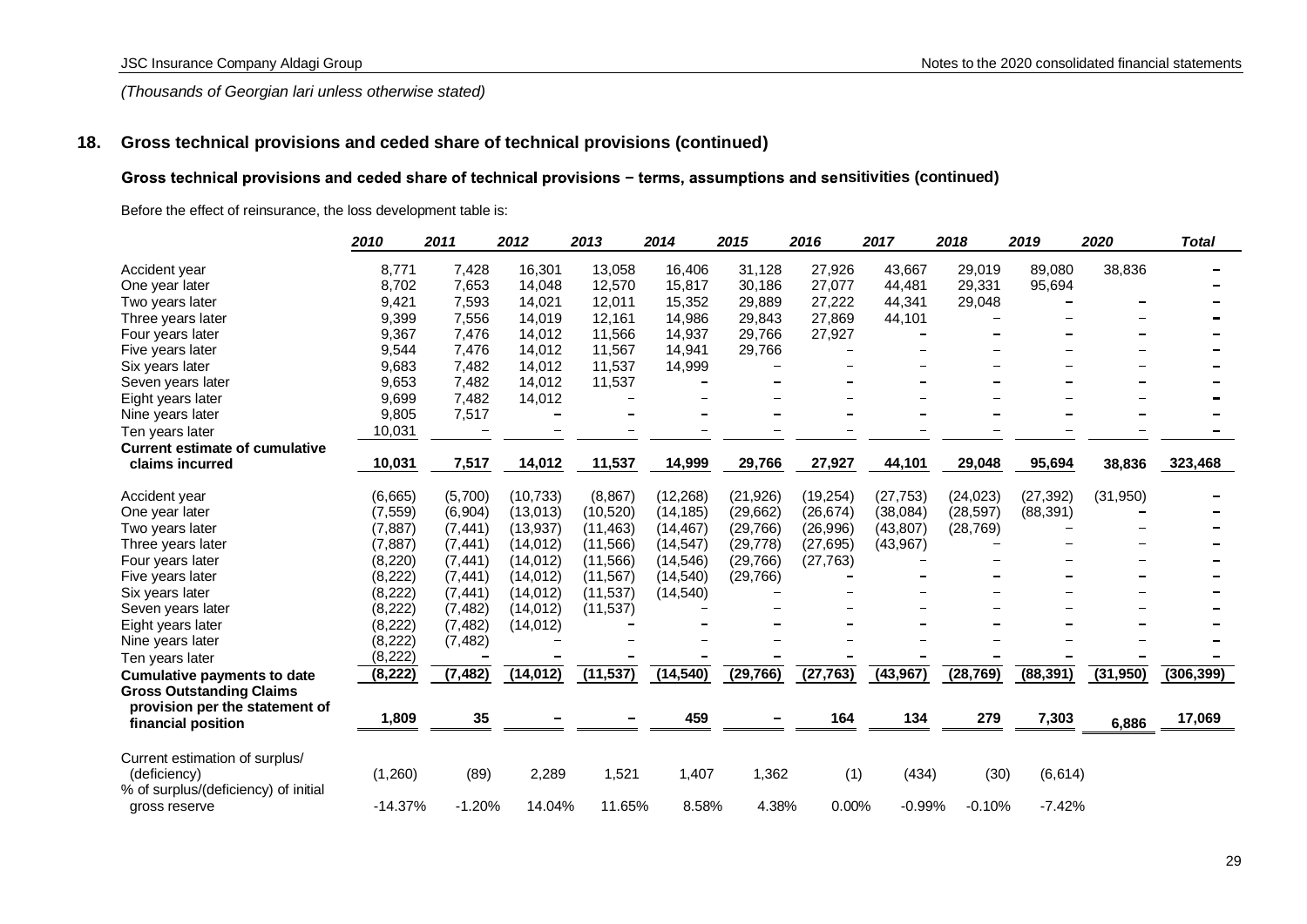# **18. Gross technical provisions and ceded share of technical provisions (continued)**

Gross technical provisions and ceded share of technical provisions - terms, assumptions and sensitivities (continued)

After the effect of reinsurance, the loss development table is:

|                                                                           | 2010      | 2011     | 2012      | 2013      | 2014      | 2015      | 2016      | 2017      | 2018      | 2019      | 2020     | <b>Total</b> |
|---------------------------------------------------------------------------|-----------|----------|-----------|-----------|-----------|-----------|-----------|-----------|-----------|-----------|----------|--------------|
| Accident year                                                             | 3,937     | 5,788    | 12,355    | 10,337    | 12,855    | 21,815    | 19,601    | 26,425    | 26,806    | 32,194    | 35,286   |              |
| One year later                                                            | 3,934     | 6,088    | 12,260    | 10,086    | 13,274    | 21,721    | 19,347    | 26,776    | 27,226    | 32,563    |          |              |
| Two years later                                                           | 4,506     | 6,132    | 12,253    | 10,190    | 13,103    | 21,479    | 19,452    | 26,857    | 26,943    |           |          |              |
| Three years later                                                         | 4,398     | 6,090    | 12,249    | 10,284    | 13,148    | 21,438    | 19,391    | 26,758    |           |           |          |              |
| Four years later                                                          | 4,346     | 6,090    | 12,242    | 10,285    | 13,088    | 21,423    | 19,430    |           |           |           |          |              |
| Five years later                                                          | 4,346     | 6,090    | 12,242    | 10,285    | 13,081    | 21,423    |           |           |           |           |          |              |
| Six years later                                                           | 4,346     | 6,096    | 12,242    | 10,255    | 13,081    |           |           |           |           |           |          |              |
| Seven years later                                                         | 4,346     | 6,096    | 12,242    | 10,255    |           |           |           |           |           |           |          |              |
| Eight years later                                                         | 4,346     | 6,096    | 12,242    |           |           |           |           |           |           |           |          |              |
| Nine years later                                                          | 4,346     | 6,132    |           |           |           |           |           |           |           |           |          |              |
| Ten years later                                                           | 4,346     |          |           |           |           |           |           |           |           |           |          |              |
| <b>Current estimate of cumulative</b>                                     |           |          |           |           |           |           |           |           |           |           |          |              |
| claims incurred                                                           | 4,346     | 6,132    | 12,242    | 10,255    | 13,081    | 21,423    | 19,430    | 26,758    | 26,943    | 32,563    | 35,286   | 208,459      |
| Accident year                                                             | (3,037)   | (5,055)  | (9,865)   | (8, 172)  | (10, 963) | (17,669)  | (15, 439) | (22, 347) | (22, 174) | (24, 855) | (29,094) |              |
| One year later                                                            | (3,869)   | (5,979)  | (11, 896) | (9,806)   | (12, 745) | (21, 327) | (19, 172) | (26, 425) | (26, 497) | (30, 194) |          |              |
| Two years later                                                           | (4,074)   | (6,055)  | (12, 175) | (10, 181) | (13,009)  | (21, 423) | (19, 361) | (26, 626) | (26, 668) |           |          |              |
| Three years later                                                         | (4,013)   | (6,055)  | (12, 242) | (10, 284) | (13,088)  | (21, 435) | (19, 362) | (26, 692) |           |           |          |              |
| Four years later                                                          | (4, 346)  | (6,055)  | (12, 242) | (10, 285) | (13,088)  | (21, 423) | (19, 430) |           |           |           |          |              |
| Five years later                                                          | (4,346)   | (6,055)  | (12, 242) | (10, 285) | (13,081)  | (21, 423) |           |           |           |           |          |              |
| Six years later                                                           | (4,346)   | (6,055)  | (12, 242) | (10, 255) | (13,081)  |           |           |           |           |           |          |              |
| Seven years later                                                         | (4, 346)  | (6,096)  | (12, 242) | (10, 255) |           |           |           |           |           |           |          |              |
| Eight years later                                                         | (4,346)   | (6,096)  | (12, 242) |           |           |           |           |           |           |           |          |              |
| Nine years later                                                          | (4,346)   | (6,096)  |           |           |           |           |           |           |           |           |          |              |
| Ten years later                                                           | (4, 346)  |          |           |           |           |           |           |           |           |           |          |              |
| <b>Cumulative payments to date</b>                                        | (4, 346)  | (6,096)  | (12, 242) | (10, 255) | (13,081)  | (21, 423) | (19, 430) | (26, 692) | (26, 668) | (30, 194) | (29,094) | (199, 521)   |
| <b>Net Outstanding Claims provision</b><br>per the statement of financial |           |          |           |           |           |           |           |           |           |           |          |              |
| position                                                                  |           | 36       |           |           |           |           |           | 66        | 275       | 2,369     | 6,192    | 8,938        |
| Current estimation of surplus/                                            |           |          |           |           |           |           |           |           |           |           |          |              |
| (deficiency)                                                              | (409)     | (344)    | 113       | 82        | (226)     | 392       | 171       | (333)     | (137)     | (369)     |          |              |
| % of surplus/(deficiency) of initial<br>gross reserve                     | $-10.39%$ | $-5.94%$ | 0.91%     | 0.79%     | $-1.76%$  | 1.80%     | 0.87%     | $-1.26%$  | $-0.51%$  | $-1.15%$  |          |              |
|                                                                           |           |          |           |           |           |           |           |           |           |           |          |              |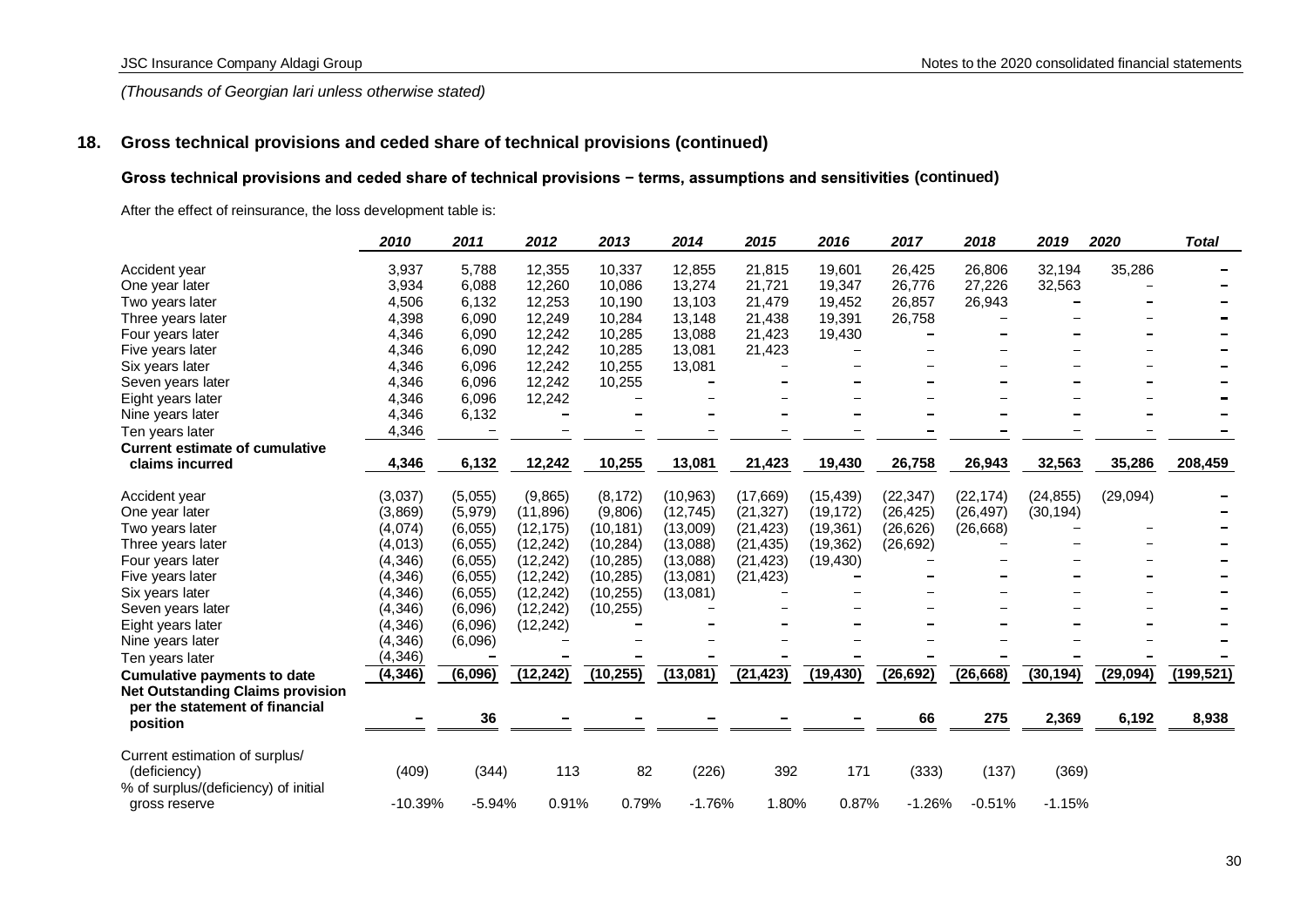# **19. Right-of-use assets**

The movements in right-of-use assets were as follows:

| <b>Total</b> |
|--------------|
| 540<br>3,797 |
| 4,337        |
| 385          |
| (1, 870)     |
| 2,852        |
|              |

|                                                   | Land   | <b>Buildings</b> | Total |
|---------------------------------------------------|--------|------------------|-------|
| <b>Accumulated depreciation</b><br>1 January 2019 | $\sim$ | $\sim$           |       |
| Depreciation charge                               | 67     | 949              | 1,016 |
| 31 December 2019                                  | 67     | 949              | 1,016 |
| Depreciation charge                               | 75     | 925              | 1,000 |
| 31 December 2020                                  | 142    | 1.874            | 2,016 |
|                                                   |        |                  |       |

| Net book value   |     |       |       |
|------------------|-----|-------|-------|
| 31 December 2019 | 701 | 2.620 | 3.321 |
| 31 December 2020 | 623 | 213   | 836   |

# **20. Other insurance liabilities**

Other insurance liabilities as of 31 December include:

|                                    | 2020   | 2019   |
|------------------------------------|--------|--------|
| Reinsurance payables               | 24,324 | 15,515 |
| Claims payable                     | 3,017  | 224    |
| Advances received                  | 1,864  | 1,892  |
| <b>Other insurance liabilities</b> | 29.205 | 17.631 |

# **21. Lease liabilities**

The movements in lease liabilities were as follows:

|                                       | Land  | <b>Buildinas</b> | <b>Total</b> |
|---------------------------------------|-------|------------------|--------------|
| 1 January 2019                        | 11    | 464              | 475          |
| Addition                              | 753   | 3,016            | 3,769        |
| Interest expense on lease liabilities | 19    | 168              | 187          |
| Repayment of lease liabilities        | (39)  | (1,408)          | (1, 447)     |
| Foreign exchange rate movements       | (19)  | 185              | 166          |
| 31 December 2019                      | 725   | 2,425            | 3,150        |
| Addition                              | 17    | 358              | 375          |
| Termination                           | (30)  | (1,840)          | (1,870)      |
| Interest expense on lease liabilities | 53    | 150              | 203          |
| Repayment of lease liabilities        | (106) | (556)            | (662)        |
| Foreign exchange rate movements       | 99    | 324              | 423          |
| 31 December 2020                      | 758   | 861              | 1,619        |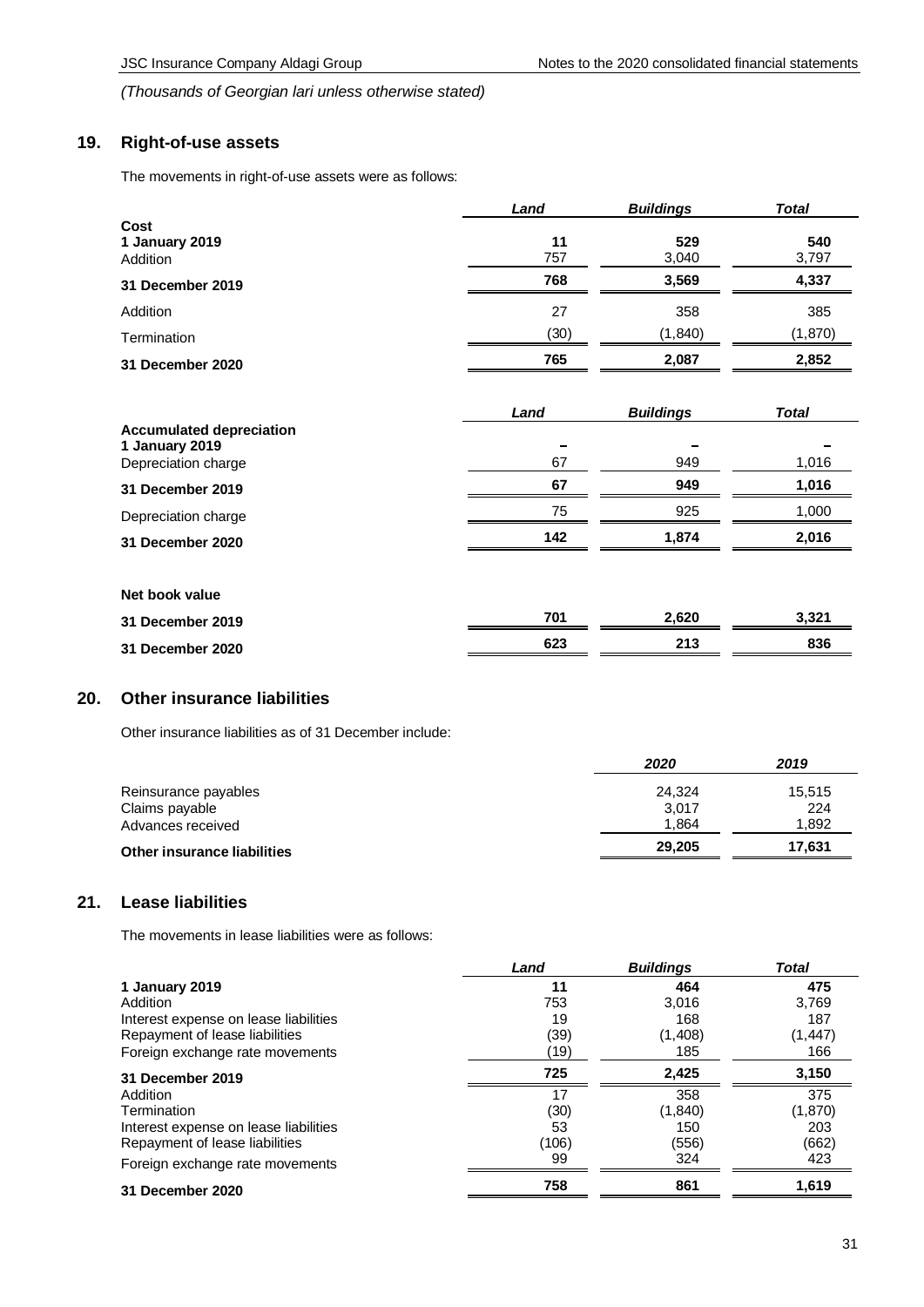# **21. Lease liabilities (continued)**

Decrease in lease liabilities and right of use assets of buildings at 31 December 2020 mostly resulted from termination of lease contracts for the Company's head office building with the amount of GEL 1,673.

### **22. Other liabilities**

Other liabilities as of 31 December comprise:

|                                    | 2020   | 2019   |
|------------------------------------|--------|--------|
| Accruals for employee compensation | 4.557  | 2,961  |
| Commission payable                 | 3,840  | 3,403  |
| Deposits received                  | 2,395  | 2,825  |
| Repurchase agreement liability     | 604    | 599    |
| Operating taxes payable            | 196    | 8      |
| Trade payables                     | 145    | 160    |
| Other                              | 782    | 525    |
| <b>Other liabilities</b>           | 12.519 | 10.481 |

On 29 May 2020 the Group entered in one year repurchase agreement (repo) with non-related party, carrying interest rate of fixed 1.5% + refinancing rate. Bond securities are pledged as collateral for the repo agreement (Note 7). Principal and interest payable on repo agreement at 31 December 2020 amounted to GEL 570 and GEL 34, respectively.

On 29 May 2019 the Group entered in one year repurchase agreement (repo) with non-related party, carrying interest rate of fixed 1.5% + refinancing rate. Bond securities were pledged as collateral for the repo agreement (Note 7). Principal and interest payable on repo agreement at 31 December 2019 amounted to GEL 570 and GEL 19, respectively. The securities were repurchased on 29 May 2020.

Changes in repurchase agreement liability are following:

|                                    | Repurchase agreement liability |
|------------------------------------|--------------------------------|
| 31 December 2019                   | 599                            |
| Proceeds from repurchase agreement | 570                            |
| Repayment of repurchase agreement  | (570)                          |
| Interest expense                   | 60                             |
| Interest repayment                 | (55)                           |
| 31 December 2020                   | 604                            |

### **23. Commitments and contingencies**

#### **Legal**

In the ordinary course of business, the Group is subject to legal actions and complaints.

The Group acts as a defendant in a legal dispute with the disputable amount of GEL 591 as at 31 December 2020. The claimant demands from Group the compensation of costs related to the termination of a service contract. As at 31 December 2020, the Group initiated a counter-claim in active legal proceedings against this party in connection to the service contract with aggregate disputable amount of GEL 846. The Group believes that the claimant's demand is without merit and it does not consider probable any outflow of economic benefits as the result of this claim. Accordingly, the Group did not recognize any provision for this litigation as at 31 December 2020.

Management reasonably believes that the ultimate liability, if any, arising from these complaints will not have a material adverse effect on the financial condition or the results of future operations of the Group.

Any legal actions or complaints related to insurance policies are taken into account when making assessment of respective technical provisions.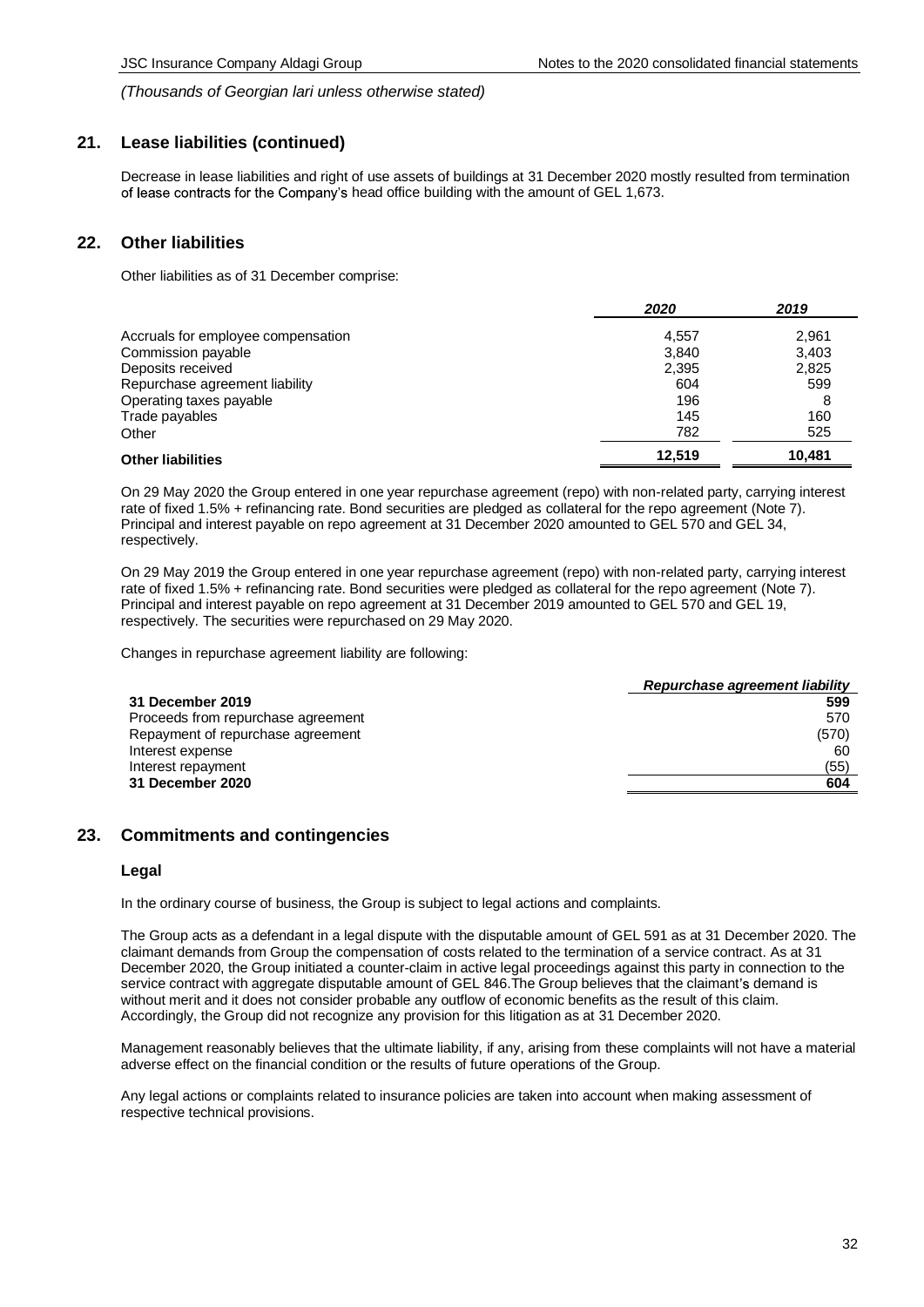# **23. Commitments and contingencies (continued)**

### **Taxation**

Georgian tax, currency and customs legislation is subject to varying interpretations, and changes, which can occur frequently. Management's interpretation of such legislation as applied to the transactions and activity of the Group may be challenged by the relevant regional and federal authorities. Recent events within Georgia suggest that the tax authorities are taking a more assertive position in its interpretation of the legislation and assessments and as a result, it is possible that transactions and activities that have not been challenged in the past may be challenged. As such, significant additional taxes, penalties and interest may be assessed. It is not practical to determine the amount of unasserted claims that may manifest, if any, or the likelihood of any unfavourable outcome. Fiscal periods remain open to review by the authorities in respect of taxes for three calendar years preceding the year of review. Under certain circumstances reviews may cover longer periods.

Management believes that its interpretation of the relevant legislation is appropriate and that it is probable that the Group's tax, currency and customs positions will be sustained.

### **24. Net insurance revenue**

Net insurance revenue comprises:

|                                                                                                                                     | <b>Notes</b> | 2020             | 2019             |
|-------------------------------------------------------------------------------------------------------------------------------------|--------------|------------------|------------------|
| Premiums written on general insurance contracts<br>Premiums written on life insurance contracts                                     | 18           | 92,062<br>15,470 | 88,243<br>13,632 |
| <b>Total written premiums</b>                                                                                                       | 18           | 107,532          | 101,875          |
| Gross change in life provision<br>Gross change in general insurance contracts unearned premium                                      |              | (473)            | (63)             |
| provision                                                                                                                           |              | (4,820)          | (3, 461)         |
| Total gross earned premiums on insurance contracts                                                                                  |              | 102,239          | 98,351           |
| Reinsurers' share of life insurance contracts premium revenue,<br>Reinsurers' share of general insurance contracts premium revenue, | 18           | (443)            | (180)            |
| direct                                                                                                                              | 18           | (33,025)         | (22, 215)        |
| Reinsurers' share of change in life provision<br>Reinsurers' share of change in general insurance contracts                         |              | 25               | (23)             |
| unearned premium provision                                                                                                          |              | 3,331            | (592)            |
| Total reinsurers' share of gross earned premiums on<br>insurance contracts                                                          |              | (30, 112)        | (23,010)         |
| Net insurance revenue                                                                                                               |              | 72,127           | 75,341           |

### **25. Net insurance claims incurred**

Net insurance claims incurred comprise:

|                                                                     | <b>Notes</b> | 2020     | 2019      |
|---------------------------------------------------------------------|--------------|----------|-----------|
| General insurance claims paid, direct                               | 18           | (82,067) | (32, 191) |
| Life insurance claims paid                                          | 18           | (11,281) | (6, 149)  |
| Gross change in total insurance contract liabilities                |              | 48,698   | (51,562)  |
| Gross insurance claims expenses                                     |              | (44,650) | (89,902)  |
| Reinsurers' share of life claims paid                               | 18           | 80       |           |
| Reinsurers' share of general claims paid                            | 18           | 58,531   | 9.005     |
| Reinsurers' share of change in total insurance contract liabilities |              | (48,655) | 48,312    |
| Reins insurance claims expenses                                     |              | 9,956    | 57,321    |
| Claim settlement expenses                                           |              | (1, 397) | (1,703)   |
| Income from regress                                                 |              | 4.390    | 2,974     |
| Net insurance claims incurred                                       |              | (31,701) | (31, 310) |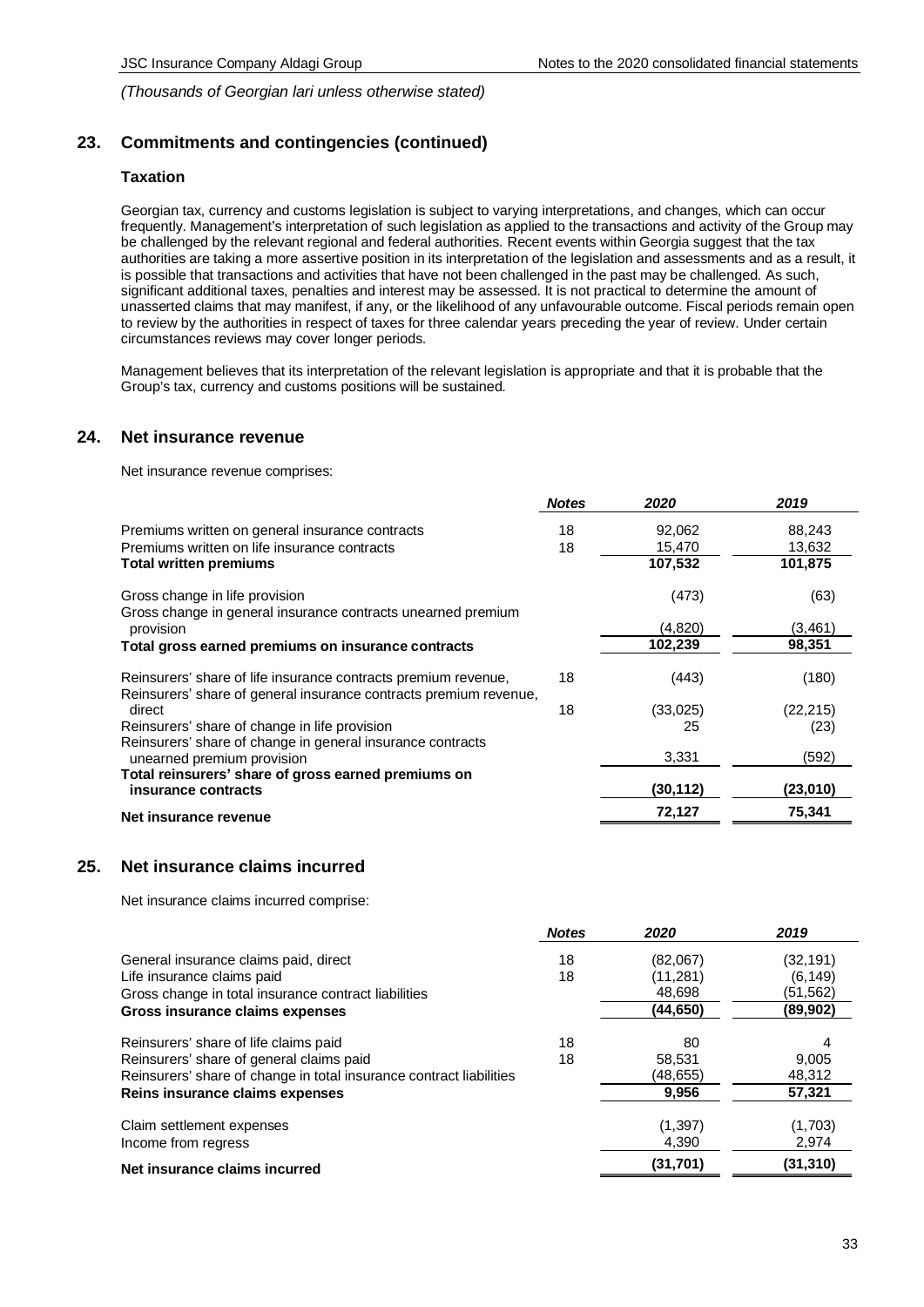# **26. Acquisition costs, net of reinsurance**

Acquisition costs, net of reinsurance comprise:

|                                                      | 2020     | 2019      |
|------------------------------------------------------|----------|-----------|
| Acquisition costs                                    | (9,901)  | (13, 499) |
| Acquisition costs deferred (Note 11)                 | 1.776    | 3.985     |
| Amortization of deferred acquisition costs (Note 11) | (1, 394) | (3, 497)  |
| Reinsurance commissions                              | 334      | 799       |
| <b>Total acquisition costs</b>                       | (9, 185) | (12, 212) |

### **27. Investment income**

Investment income from financial instruments comprises interest income on:

|                                                          | 2020  | 2019  |
|----------------------------------------------------------|-------|-------|
| Bank deposits                                            | 4.501 | 3.414 |
| Loan issued                                              | 1.240 | 782   |
| Available-for-sale financial assets                      | 698   | 631   |
| Interest income calculated using effective interest rate | 6.439 | 4.827 |

# **28. Salaries and other employee benefits**

Salaries and employee benefits comprise:

|                                      | 2020     | 2019     |
|--------------------------------------|----------|----------|
| <b>Salaries</b>                      | (7, 222) | (6,994)  |
| <b>Bonuses</b>                       | (2,916)  | (2,679)  |
| Share-based compensation             | (1,266)  | (1,602)  |
| Insurance and other benefits         | (350)    | (351     |
| Salaries and other employee benefits | (11,754) | (11,626) |

### **29. General and administrative expenses**

General and administrative expenses comprise:

|                                                  | 2020    | 2019     |
|--------------------------------------------------|---------|----------|
| Marketing and advertising                        | (676)   | (1, 912) |
| Membership fees                                  | (449)   | (614)    |
| Legal and consultancy                            | (421)   | (414)    |
| Utilities                                        | (418)   | (408)    |
| Office supplies                                  | (276)   | (156)    |
| Operating taxes                                  | (257)   | (250)    |
| Bank fees and commissions                        | (173)   | (141)    |
| Repair and maintenance of property and equipment | (158)   | (186)    |
| Communications                                   | (110)   | (112)    |
| Representative                                   | (73)    | (247)    |
| Personnel training                               | (64)    | (420)    |
| Fuel                                             | (54)    | (140)    |
| Security                                         | (44)    | (70)     |
| Business travel and related                      | (31)    | (118)    |
| Charity                                          | (7)     |          |
| Other                                            | (395)   | (289)    |
| Total general and administrative expenses        | (3,606) | (5, 477) |

Remuneration of the Group's auditor for the year ended 31 December 2020 comprises fee for the audit of Group's annual financial statements amounting to GEL 128 and fee for other services: GEL 36 (2019: fee for the audit of Group's annual financial statements: GEL 111) net of VAT.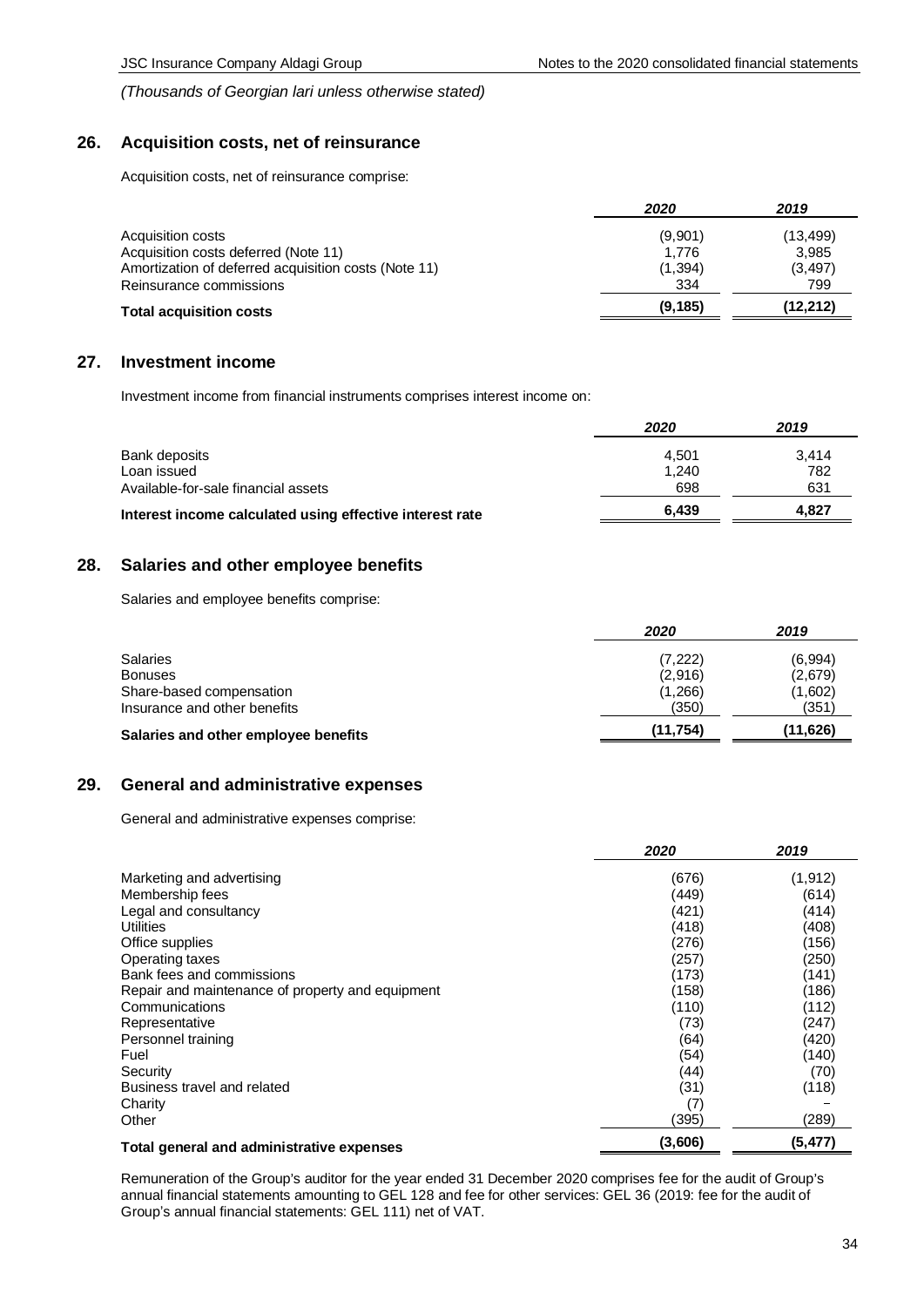## **30. Net other operating income**

Net other operating income comprises:

|                                         | 2020  | 2019  |
|-----------------------------------------|-------|-------|
| Other operating income                  |       |       |
| Penalty for breach of contract          | 451   | 396   |
| Income from sale of greencards          | 96    | 173   |
| Income from sale of fixed assets        | 19    | 146   |
| Income from rent of office space        | 6     | 44    |
| Gain on disposal of subsidiary (Note 1) |       | 485   |
| Other                                   | 54    | 13    |
| Total other operating income            | 626   | 1,257 |
| Other operating expenses                |       |       |
| Loss on disposal of investment property |       | (350) |
| Other                                   | (124) | (91)  |
| <b>Total other operating expenses</b>   | (124) | (441) |
| Net other operating expenses            | 502   | 816   |

In October 2019 the Group has disposed of its investment property with the fair value amounting to GEL 845 which resulted in loss on disposal of GEL 350

### **31. Net non-recurring items**

COVID-19-related charity expenditures incurred by the Group for the year ended 31 December 2020 comprises GEL 50 recognised as non-recurring item.

### **32. Risk management**

The activities of the Group are exposed to various risks. Risk management therefore is a critical component of its insurance activities. Risk is inherent in the Group's activities but it is managed through a process of ongoing identification, measurement and daily monitoring, subject to risk limits and other controls. Each individual within the Group is accountable for the risk exposures relating to his or her responsibilities. The main financial risks inherent to the Group's operations are those related to credit, liquidity and market movements in interest and foreign exchange rates and equity prices. A summary description of the Group's risk management policies in relation to those risks follows.

### **Governance framework**

The primary objective of the Group's risk and financial management framework is to protect the Group from events that hinder the sustainable achievement of the Group's performance objectives, including failing to exploit opportunities. The Group recognises the critical importance of having efficient and effective risk management systems in place.

The Group has established a risk management function with clear terms of reference for the Board of management, its committees and the associated executive management committees. Further a clear organization structure with documented delegated authorities and responsibilities from the Board to executive management committees and senior managers has been developed. Lastly, a Group policy framework which sets out the risk appetite of the Group, risk management, control and business conduct standards for the Group's worldwide operations has been put in place. Each policy has a member of senior management who is charged with overseeing compliance with the policy throughout the Group.

The Board has approved the Group risk management policies and meets regularly to approve on any commercial, regulatory and own organizational requirements in such policies. The policies define the Group's identification of risk and its interpretation, limit structure to ensure the appropriate quality and diversification of assets, alignment of underwriting and reinsurance strategy to the corporate goals and specify reporting requirements.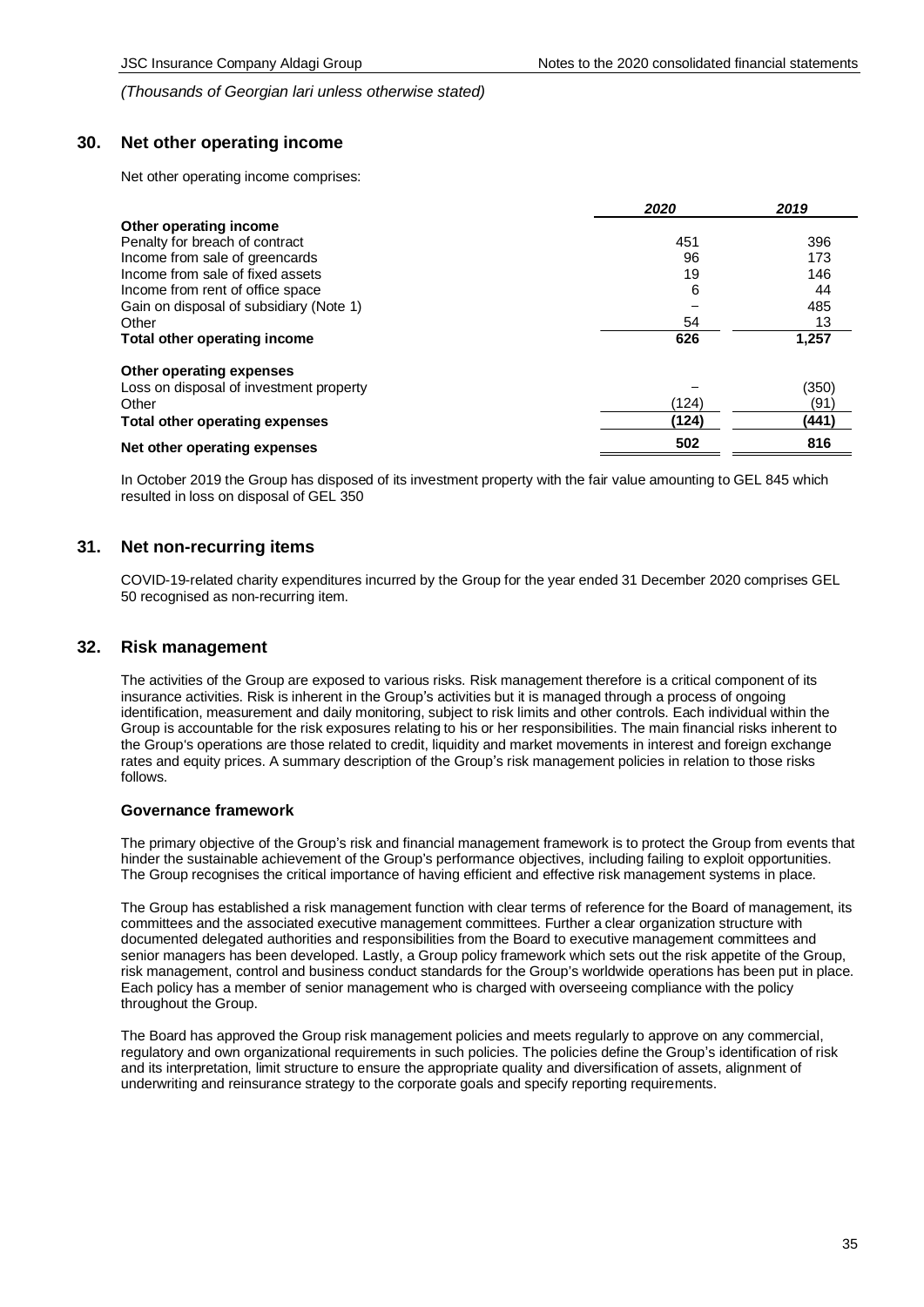# **32. Risk management (continued)**

### **Capital management objectives**

The Group has established the following capital management objectives, policies and approach to managing the risks that affect its capital position:

- To maintain the required level of stability of the Group thereby providing a degree of security to policyholders;
- To allocate capital efficiently and support the development of business by ensuring that returns on capital employed meet the requirements of its capital providers and of its shareholders;
- To retain financial flexibility by maintaining strong liquidity;
- To maintain financial strength to support new business growth and to satisfy the requirements of the policyholders, regulators and stakeholders.

The operations of the Group are also subject to local regulatory requirements within the jurisdiction where it operates. Such regulations not only prescribe approval and monitoring of activities, but also impose certain restrictive provisions to minimize the risk of default and insolvency on the part of insurance companies to meet unforeseen liabilities as these arise.

The Group's capital management policy for its insurance and non-insurance business is to hold sufficient liquid assets to cover statutory requirements based on the ISSSG directives.

### **Approach to capital management**

The Group seeks to optimize the structure and sources of capital to ensure that it consistently maximizes returns to shareholders and policyholders.

The Group's approach to managing capital involves managing assets, liabilities and risks in a co-ordinated manner, assessing shortfalls between reported and required capital levels on a regular basis and taking appropriate actions to influence the capital position of the Group.

### **Regulatory requirements**

Regulatory capital requirements for the insurance companies operating in Georgia are set by the ISSSG and are applied to the insurance companies within the Group solely on a stand-alone basis. Starting from 31 December 2019, the ISSSG requirement is to maintain a minimum share capital of GEL 4,200 for life insurance, GEL 4,200 for mandatory third party liability insurance, surety bonds and credit liability insurance, GEL 3,400 for other non-life insurance, and GEL 4,200 for reinsurance, of which 100% should be kept as cash at bank or bank deposits. Bank confirmation letters are submitted to ISSSG on a monthly basis in order to prove compliance with the above-mentioned regulatory requirement.

In addition to the minimum share capital requirement, starting from 1 January 2018 insurance companies are also required to maintain a solvency ratio, calculated as regulatory capital divided by the required solvency capital, in excess of 100%. The ISSSG defines the types of assets that can be used by an insurer to meet its regulatory capital requirements. Regulatory capital includes total equity less intangible assets and goodwill, deferred acquisition costs, deferred tax assets, unsecured loans issued, assets pledged as collateral on behalf of other parties, cash on hand above GEL 100, other assets, 100% of investments in subsidiaries and associates, 30% of investment property and 10% of available-for-sale financial assets and assets held-to-maturity. Certain adjustments are made to IFRS-based results and reserves, as prescribed by the ISSSG directives.

The required solvency capital is the greater of 18% of premium written up to GEL 100 million plus 16% of premiums above GEL 100 million; and 26% of claims up to GEL 70 million plus 23% of claims above GEL 70 million. Premiums for high risk classes of business are increased for the purpose of this calculation and an adjustment is made for reinsurance.

The Group complied with ISSSG requirements as at 31 December 2020 and 2019.

### **Insurance risk**

The risk under an insurance contract is the risk that an insured event will occur including the uncertainty of the amount and timing of any resulting claim. The principal risk the Group faces under such contracts is that actual claims and benefit payments exceed the carrying amount of insurance liabilities. This is influenced by the frequency of claims, severity of claims, actual benefits paid are greater than originally estimated and subsequent development of long term claims.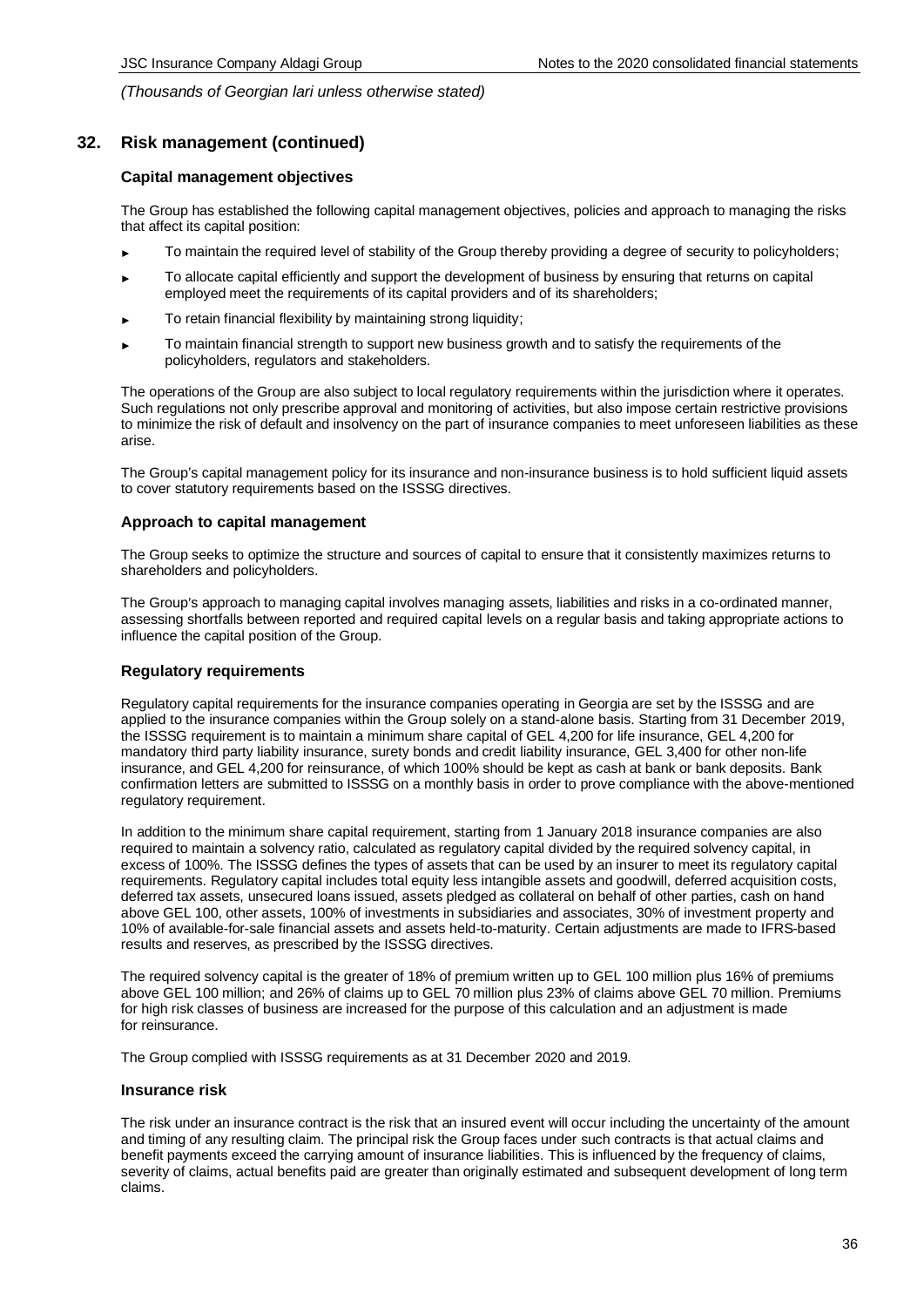# **32. Risk management (continued)**

### **Insurance risk (continued)**

The variability of risks is improved by diversification of risk of loss to a large portfolio of insurance contracts as a more diversified portfolio is less likely to be affected across the board by change in any subset of the portfolio, as well as unexpected outcomes. The variability of risks is also improved by careful selection and implementation of underwriting strategy and guidelines as well as the use of reinsurance arrangements. The Group establishes underwriting guidelines and limits, which stipulate who may accept what risks and the applicable limits. These limits are continuously monitored.

The Group primarily uses loss ratio and combined ratio to monitor its insurance risk. Loss ratio is defined as net insurance claims divided by net insurance revenue. Combined ratio is sum of loss ratio and expense ratio. Expense ratio is defined as operating expenses excluding net interest income and foreign exchange and translation losses divided by net insurance revenue. The Group's loss ratios and combined ratios calculated on a net basis were as follows:

|                | 2020 | 2019 |
|----------------|------|------|
| Loss ratio     | 44%  | 42%  |
| Combined ratio | 81%  | 83%  |

#### *Key assumptions*

Claims provisions are established to cover the ultimate cost of settling the liabilities in respect of claims that have occurred and are estimated based on known facts, including potential outstanding loss notifications, experience with similar claims and case law, at and after the reporting date.

The Group has used all possible and currently available information to estimate provision for claims reported by policyholders including claims' adjustment expenses according to every class of insurance contract. In addition, larger reported claims are usually separately assessed by loss adjusters. The claims projection assumptions are generally intended to provide a best estimate of the most likely or expected outcome.

The principal assumption underlying the estimates is the Group's past and future claims development experience which can be used to project future claims development and hence ultimate claims costs. As such, this method extrapolates the development of paid and incurred losses based on the observed development of earlier years. Historical claims development is mainly analysed by accident years as well as by significant business lines. Technical provisions on insurance business written significantly depends on fluctuations in currency exchange rates as the insurance values on these contracts are denominated in US dollars.

#### *Sensitivities*

The general insurance claims provision is sensitive to the above key assumptions. Because of delays that arise between occurrence of a claim and its subsequent notification and eventual settlement, the outstanding claim provisions are not known with certainty at the reporting date. The most significant risks arise from changes in loss frequency and loss severity - quantity of claims and average claim amount are key inputs for Motor Insurance reserve estimation. Motor insurance reserves are rather sensitive to lari devaluation and forex risk as significant portion of car repair cost is linked to foreign currencies.

The business of the Group comprises both life and general insurance contracts.

*(1) Life insurance contracts*

The Group writes life insurance contracts, where the life of the policyholder is insured against death or permanent disability, usually for a pre-determined amount.

The Group's underwriting strategy is designed to ensure that risks are well diversified in terms of type of risk and level of insured benefits. This is largely achieved through diversification across industry sectors and geography, the use of medical screening in order to ensure that pricing takes account of current health conditions and family medical history, regular review of actual claims experience and product pricing, as well as detailed claims handling procedures. Underwriting limits are in place to enforce appropriate risk selection criteria. For example, the Group has the right not to renew individual policies, it can impose deductibles and it has the right to reject the payment of fraudulent claims. Insurance contracts also entitle the Group to pursue third parties for payment of some or all cost. The Group further enforces a policy of actively managing and promptly pursuing claims, in order to reduce its exposure to unpredictable future developments that can negatively impact the Group.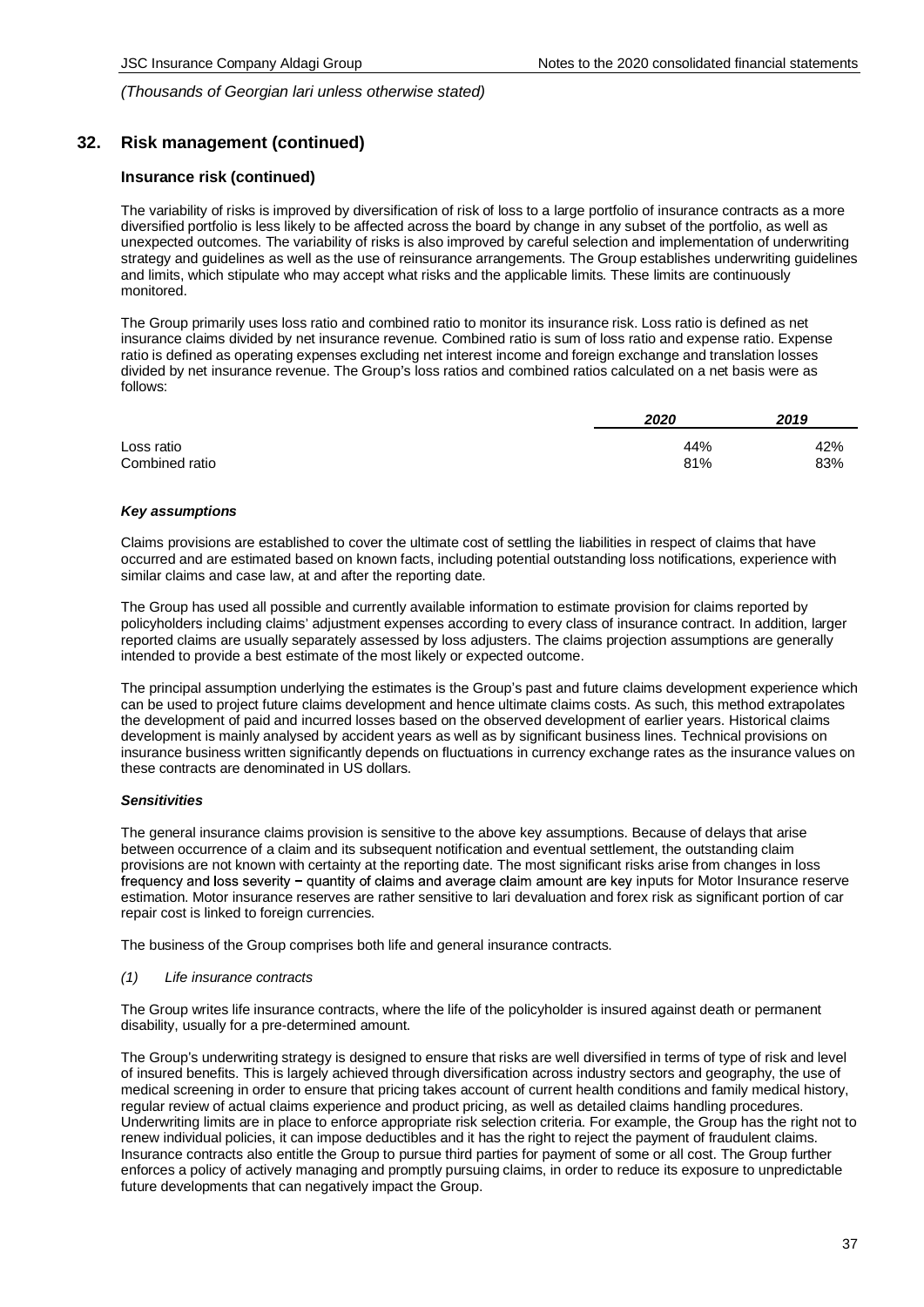# **32. Risk management (continued)**

### **Insurance risk (continued)**

Currently, insured risks do not vary significantly in relation to the location of the risk insured by the Group whilst undue concentration by amounts could have an impact on the severity of benefit payments on a portfolio basis. For contracts where death or disability is the insured risk, the significant factors that could increase the overall frequency of claims are epidemics, widespread changes in lifestyle and natural disasters, resulting in earlier or more claims than expected.

Direct insurance business written is taken in Georgia only and the reinsurance companies are all based outside Georgia. Gross and net technical provisions as at 31 December 2020 on life insurance contracts is GEL 4,271 and GEL 3,904 respectively (2019: GEL 3,076 and GEL 2,900).

#### *(2) General insurance contracts*

The Group principally issues the following types of general insurance contracts: motor own damage, property, financial risks, guarantees, cargo, freight forwarding liability, general third party liability, motor third party liability, professional indemnity, marine hull, aviation hull, performance bond, compulsory third party liability for foreign-registered vehicles . Risks under non-life insurance policies usually cover twelve month duration.

For general insurance contracts the most significant risks arise from climate changes and natural disasters.

These risks vary significantly in relation to the location of the risk insured by the Group, type of risk insured and by industry. Undue concentration by amounts can have a further impact on the severity of benefit payments on a portfolio basis.

The above risk exposure is mitigated by diversification across a large portfolio of insurance contracts. The variability of risks is improved by careful selection and implementation of underwriting strategies, which are designed to ensure that risks are diversified in terms of type of risk and level of insured benefits. This is largely achieved through diversification across industry sectors. Further, strict claim review policies to assess all new and ongoing claims, regular detailed review of claims handling procedures and frequent investigation of possible fraudulent claims are all policies and procedures put in place to reduce the risk exposure of the Group. The Group further enforces a policy of actively managing and prompt pursuit of claims, in order to reduce its exposure to unpredictable future developments that can negatively impact the Group.

The Group has also limited its exposure by imposing maximum claim amounts on certain contracts as well as the use of reinsurance arrangements in order to limit exposure to catastrophic events, for example hurricanes, earthquakes and flood damages.

|            |                             |                                                        |                                  | 2019                        |                                                        |                                  |  |
|------------|-----------------------------|--------------------------------------------------------|----------------------------------|-----------------------------|--------------------------------------------------------|----------------------------------|--|
|            | Gross claims<br>liabilities | <b>Reinsurers</b><br>share of<br>claims<br>liabilities | <b>Net claims</b><br>liabilities | Gross claims<br>liabilities | <b>Reinsurers</b><br>share of<br>claims<br>liabilities | <b>Net claims</b><br>liabilities |  |
| Motor      | 21,548                      | (84)                                                   | 21,464                           | 19,615                      | (33)                                                   | 19,582                           |  |
| Property   | 22,477                      | (14,068)                                               | 8,409                            | 69,563                      | (61, 133)                                              | 8,430                            |  |
| Liability  | 7,579                       | (4,262)                                                | 3,317                            | 6,358                       | (2,961)                                                | 3,397                            |  |
| Guarantees | 1,410                       | (552)                                                  | 858                              | 1,057                       | (354)                                                  | 703                              |  |
| Cargo      | 652                         | (59)                                                   | 593                              | 1,064                       | (30)                                                   | 1,034                            |  |
| Other      | 197                         | (15)                                                   | 182                              | 152                         | (19)                                                   | 133                              |  |
|            | 53,863                      | (19,040)                                               | 34,823                           | 97,809                      | (64,530)                                               | 33,279                           |  |

The table below sets out the concentration of general technical provisions by type of contract.

For general insurance contracts, the most significant risks arise from changes in loss frequency and loss severity in motor insurance. These risks vary significantly in relation to the location of the risk insured by the Group, and the type of risks insured.

The variability of risks is improved by diversification of risk of loss to a large portfolio of insurance contracts and geographical areas, as a more diversified portfolio is less likely to be affected across the board by changes in any subset of the portfolio.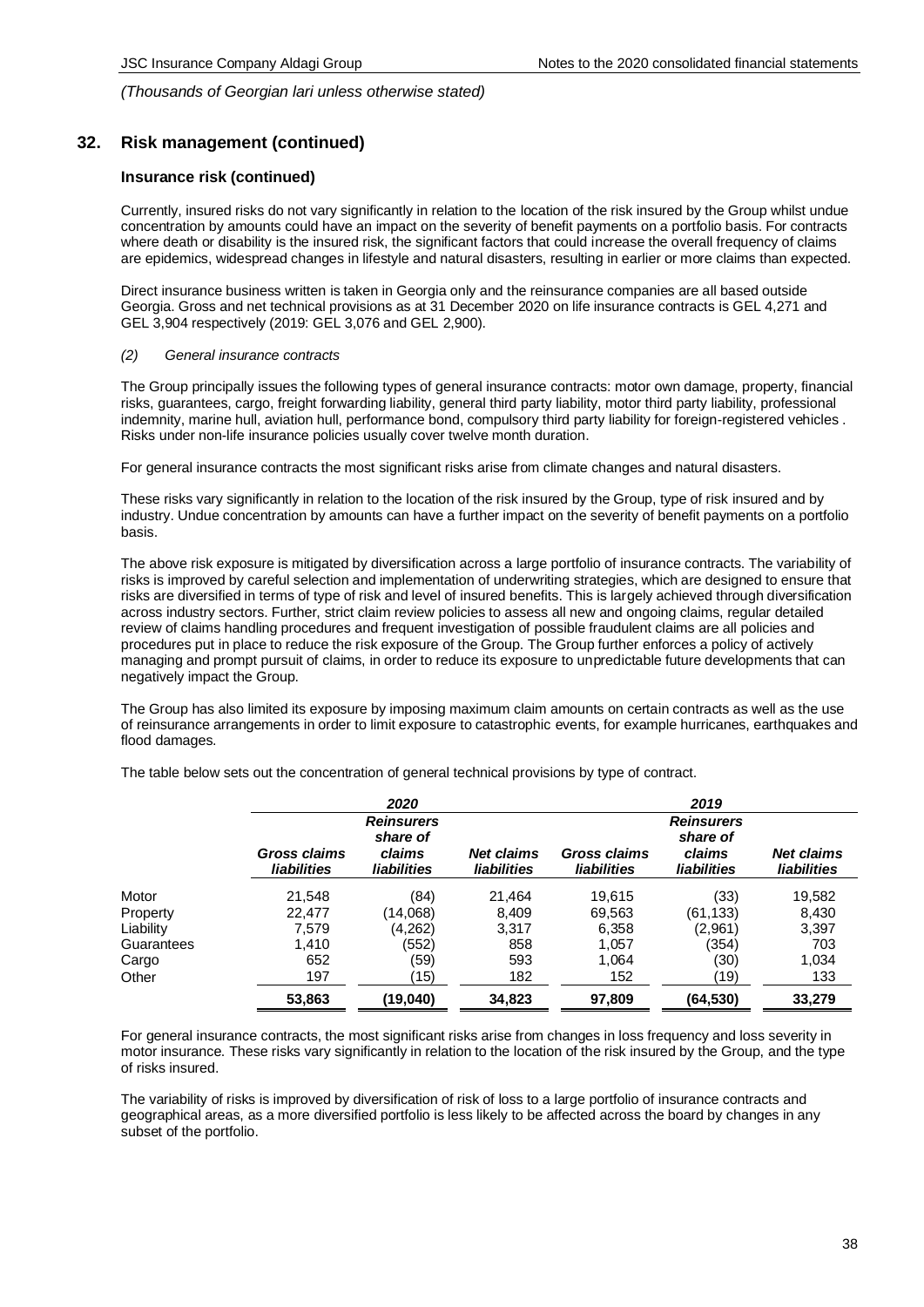# **32. Risk management (continued)**

### **Insurance risk (continued)**

The variability of risks is also improved by careful selection and implementation of underwriting strategies. The Group establishes underwriting guidelines and limits that stipulate who may accept risks, their nature and applicable limits. These limits are continuously monitored. Strict claim review policies to assess all new and ongoing claims, as well as the investigation of possible fraudulent claims are in place. The Group also enforces a policy of actively managing and promptly processing claims, in order to reduce its exposure to unpredictable future developments that can negatively impact the Group.

Business ceded is placed on different terms (quota share, excess of loss) with retention limits varying by product line and territory. Amounts recoverable from reinsurers are estimated in a manner consistent with the assumptions used for ascertaining the underlying policy benefits and are presented in the statement of financial position as ceded share of technical provisions. Direct insurance business written and assumed reinsurance is taken in Georgia only and the reinsurance companies are all based outside Georgia.

### **Financial risk**

### **(1) Credit risk**

Credit risk is the risk that one party to a financial instrument will fail to discharge an obligation and cause the other party to incur a financial loss. The Group manages the level of credit risk it accepts through a comprehensive group credit risk process setting out the assessment and determination of what constitutes credit risk for the Group; setting up of exposure limits by each counterparty or group of counterparties, geographical and industry segments; right of offset where counterparties are both debtors and creditors; guidelines on obtaining collateral and guarantees; reporting of credit risk exposures and breaches to the monitoring authority; monitoring compliance with credit risk policy and review of credit risk policy for pertinence and changing environment. The following is a brief description of how the Group manages its credit risk exposure.

### *Reinsurance*

Even though the Group may have reinsurance arrangements, it is not relieved of its direct obligations to its policyholders and thus a credit exposure exists with respect to reinsurance ceded, to the extent that any reinsurer is unable to meet its obligations assumed under such reinsurance agreements. The Group is neither dependent on a single reinsurer nor are the operations of the Group substantially dependent upon any reinsurance contract. The highest single counterparty exposure is 25% of total ceded share of technical provisions at the reporting date (2019: 31%). The Group evaluates the financial condition of its reinsurers and monitors concentration of credit risks arising from similar geographic regions, activities, or economic characteristics of the reinsurers to minimize its exposure to significant losses from reinsurers' insolvencies.

#### *Credit quality per class of financial assets*

The credit quality of financial assets is managed by the Group through internal credit ratings. The table below shows the credit quality by class of asset for loan-related lines in the statement of financial position.

|                                       | <b>Notes</b> | <b>Neither past due</b><br>nor impaired as at<br>31 December<br>2020 | Past-due but not<br>individually<br><i>impaired as at</i><br>31 December<br>2020 | <b>Total 2020</b> |
|---------------------------------------|--------------|----------------------------------------------------------------------|----------------------------------------------------------------------------------|-------------------|
| Bank deposits                         | 6            | 31,043                                                               |                                                                                  | 31,043            |
| Loan issued                           | 10           | 13,863                                                               |                                                                                  | 13,863            |
| Available-for-sale financial assets   |              | 7.110                                                                |                                                                                  | 7.110             |
| Insurance and reinsurance receivables | 8            | 50.497                                                               | 1,905                                                                            | 52,402            |
| Ceded share of technical provisions   | 18           | 19,407                                                               |                                                                                  | 19,407            |
| Pension fund assets                   | 14           | 4,906                                                                |                                                                                  | 4,906             |
| Total                                 |              | 126.826                                                              | 1.905                                                                            | 128.731           |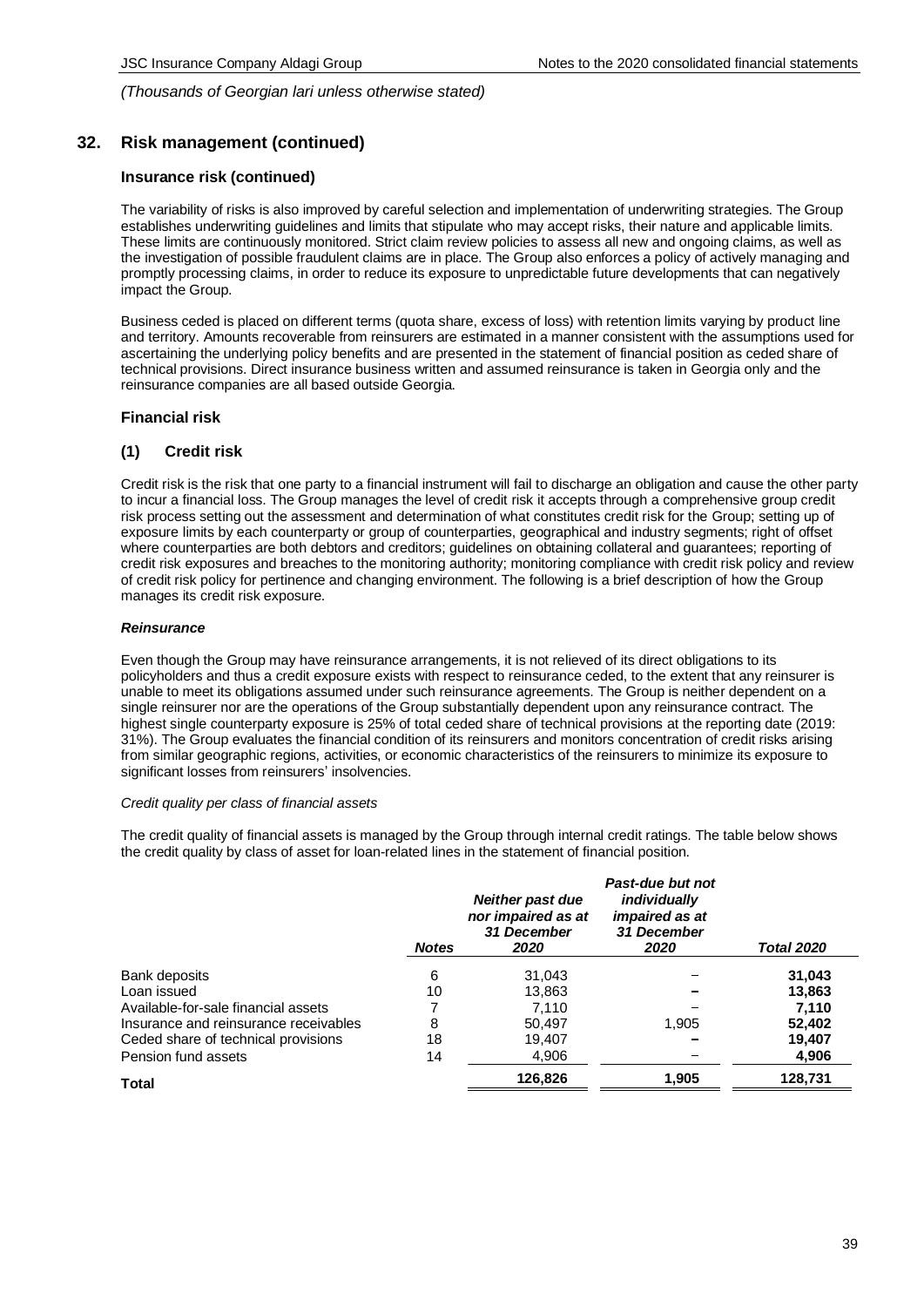# **32. Risk management (continued)**

# **Financial risk (continued)**

|                                       | <b>Notes</b> | <b>Neither past due</b><br>nor impaired as at<br>31 December<br>2019 | Past-due but not<br>individually<br><i>impaired as at</i><br>31 December<br>2019 | <b>Total 2019</b> |
|---------------------------------------|--------------|----------------------------------------------------------------------|----------------------------------------------------------------------------------|-------------------|
| Bank deposits                         | 6            | 32,574                                                               |                                                                                  | 32,574            |
| Loan issued                           | 10           | 9.250                                                                |                                                                                  | 9.250             |
| Available-for-sale financial assets   |              | 6.728                                                                | -                                                                                | 6.728             |
| Insurance and reinsurance receivables | 8            | 34,847                                                               | 1,883                                                                            | 36,730            |
| Ceded share of technical provisions   | 18           | 64.706                                                               |                                                                                  | 64.706            |
| Pension fund assets                   | 14           | 4,868                                                                |                                                                                  | 4,868             |
| Total                                 |              | 152,973                                                              | 1,883                                                                            | 154.856           |

The Group has internal credit rating system to evaluate credit quality of insurance receivables based on days overdue from the scheduled.

Age analysis of Insurance and reinsurance receivables past not but not individually impaired is following:

| <b>31 December 2020</b>               | < 30 davs |     |     | 31-60 days 61-90 days 91-150 days | 151-180<br>days | 181-270<br>days | Total<br>past-due<br>but not<br>individually<br><i>impaired</i> |
|---------------------------------------|-----------|-----|-----|-----------------------------------|-----------------|-----------------|-----------------------------------------------------------------|
| Insurance and reinsurance receivables | 1,162     | 326 | 157 | 133                               | 40              | 87              | 1,905                                                           |
| <b>31 December 2019</b>               | < 30 davs |     |     | 31-60 days 61-90 days 91-150 days | 151-180<br>days | 181-270<br>days | Total<br>past-due but<br>not<br>individually<br><i>impaired</i> |
| Insurance and reinsurance receivables | 1,256     | 271 | 99  | 138                               | 48              | 71              | 1,883                                                           |

The credit quality of financial assets that are neither past due nor impaired is appropriate and is constantly monitored in order to identify any potential adverse changes in the credit quality. The table below provides information regarding the credit risk exposure of the Group by classifying neither past due not impaired financial assets according to external ratings.

| <b>31 December 2020</b>             | <b>Notes</b> | ΒB                       | BB-    | B+    | в                        | В-    | <b>Not rated</b> | <b>Total</b><br>neither past<br>due nor<br>impaired |
|-------------------------------------|--------------|--------------------------|--------|-------|--------------------------|-------|------------------|-----------------------------------------------------|
|                                     |              |                          |        |       |                          |       |                  |                                                     |
| Bank deposits                       | 6            | 518                      | 22.904 | 1,558 |                          |       | 6.063            | 31,043                                              |
| Loan issued                         | 10           | $\qquad \qquad$          |        |       | <b>1979</b>              | -     | 13,863           | 13,863                                              |
| Available-for-sale financial assets |              | $\overline{\phantom{a}}$ | 3.810  |       |                          | 2.080 | 1,220            | 7,110                                               |
| Pension fund assets                 | 14           | $\overline{\phantom{a}}$ | 3,878  | 26    | $\overline{\phantom{0}}$ |       | 1,002            | 4,906                                               |
| <b>Total</b>                        |              | 518                      | 30.592 | 1.584 | $\blacksquare$           | 2.080 | 22.148           | 56,922                                              |

| <b>31 December 2019</b>             | <b>Notes</b> | ΒB     | BB-   | B+    | В               | В-    | <b>Not rated</b> | <b>Total</b><br>neither past<br>due nor<br><i>impaired</i> |
|-------------------------------------|--------------|--------|-------|-------|-----------------|-------|------------------|------------------------------------------------------------|
| Bank deposits                       | 6            | 20.436 | 5.441 | 1,836 |                 |       | 4.861            | 32,574                                                     |
| Loan issued                         | 10           | -      |       |       |                 |       | 9.250            | 9,250                                                      |
| Available-for-sale financial assets |              | 3.028  | 1.799 |       | 509             | 1.392 |                  | 6,728                                                      |
| Pension fund assets                 | 14           | 2,507  | 1,651 | 36    | $\qquad \qquad$ | 674   |                  | 4,868                                                      |
| <b>Total</b>                        |              | 25.971 | 8.891 | 1.872 | 509             | 2.066 | 14.111           | 53,420                                                     |

The Group does not have a credit rating system to evaluate credit quality of reinsurance receivables, ceded share of technical provisions and loans issued.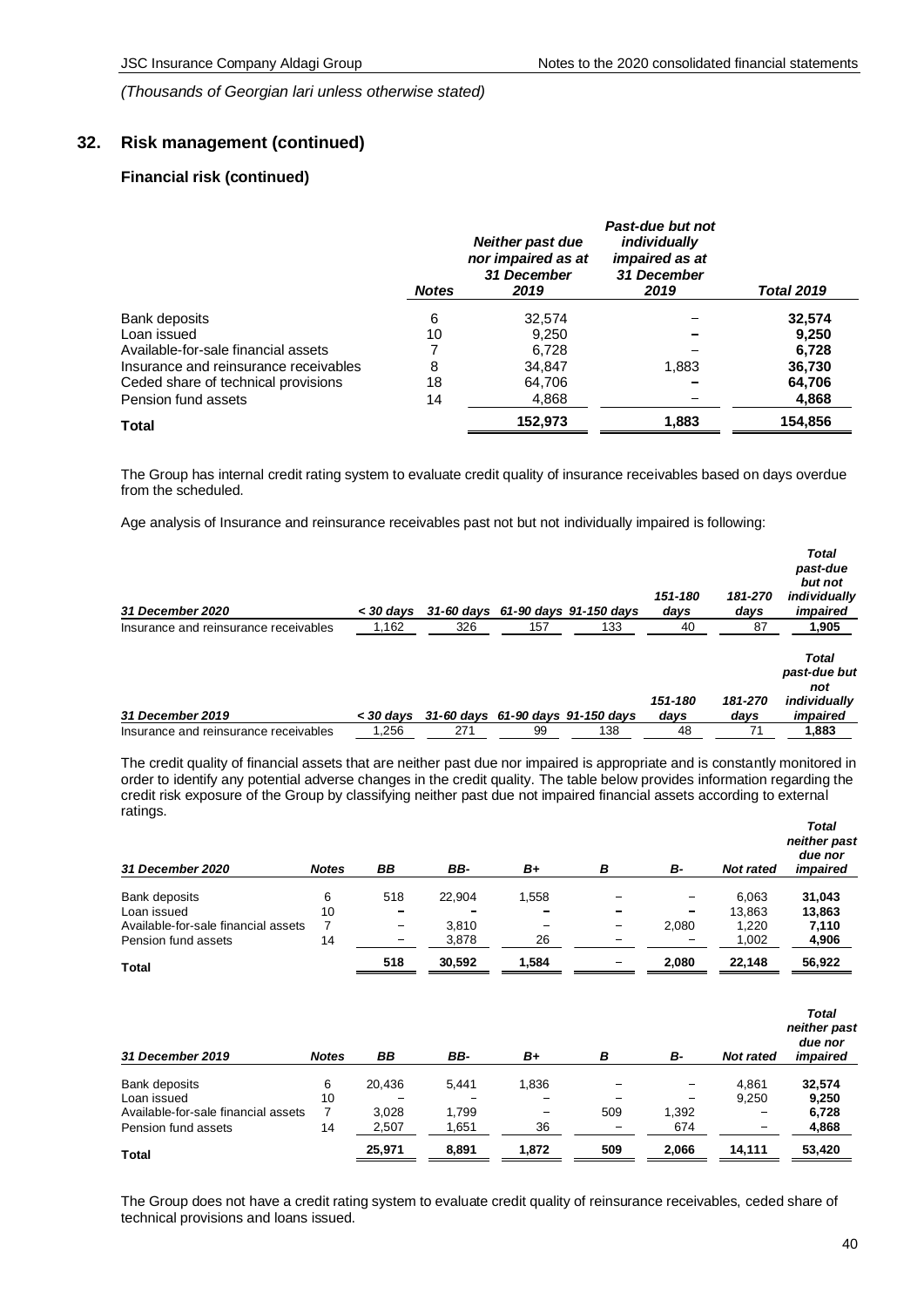# **32. Risk management (continued)**

### **Financial risk (continued)**

### **(2) Liquidity risk**

Liquidity risk is the risk that an entity will encounter difficulty in raising funds to meet cash commitments associated with financial instruments. Liquidity risk may result from either the inability to sell financial assets quickly at their fair values; or counterparty failing on repayment of a contractual obligation; or insurance liability falling due for payment earlier than expected; or inability to generate cash inflows as anticipated.

The major liquidity risk confronting the Group is the daily calls on its available cash resources in respect of claims arising from insurance contracts and the maturity of debt securities.

The Group manages liquidity through a Group liquidity risk policy which determines what constitutes liquidity risk for the Group; specifies minimum proportion of funds to meet emergency calls; setting up of contingency funding plans; specify the sources of funding and the events that would trigger the plan; concentration of funding sources; reporting of liquidity risk exposures and breaches to the monitoring authority; monitoring compliance with liquidity risk policy and review of liquidity risk policy for pertinence and changing environment.

The table below analyses financial assets and liabilities of the Group into their relevant maturity groups based on the remaining period at the reporting date to their contractual maturities or expected repayment dates.

| 31 December 2020                                        | Within one year | More than one year | Total   |  |
|---------------------------------------------------------|-----------------|--------------------|---------|--|
| <b>Assets</b>                                           |                 |                    |         |  |
| Cash and cash equivalents                               | 5,560           |                    | 5,560   |  |
| Bank deposits                                           | 25,815          | 5,228              | 31,043  |  |
| Available-for-sale financial assets                     | 2,080           | 5,030              | 7,110   |  |
| Equity investments at fair value                        | 504             | 1,066              | 1,570   |  |
| Insurance and reinsurance receivables                   | 52,402          |                    | 52,402  |  |
| Loan issued                                             | 3,119           | 10,744             | 13,863  |  |
| Ceded share of technical provisions (except reinsurer's |                 |                    |         |  |
| share in UPR)                                           | 7,814           | 317                | 8,131   |  |
| Pension fund assets                                     | 4,906           |                    | 4,906   |  |
| Other assets                                            | 4,243           |                    | 4,243   |  |
| <b>Total assets</b>                                     | 106,443         | 22,385             | 128,828 |  |
| Liabilities                                             |                 |                    |         |  |
| Gross technical provisions (except UPR)                 | 16,056          | 1,013              | 17,069  |  |
| Other insurance liabilities                             | 29,205          |                    | 29,205  |  |
| Pension fund liabilities                                | 4,906           |                    | 4,906   |  |
| Other liabilities                                       | 12,519          |                    | 12,519  |  |
| Lease liabilities                                       | 142             | 1,477              | 1,619   |  |
| <b>Total liabilities</b>                                | 62,828          | 2,490              | 65,318  |  |
| <b>Net position</b>                                     | 43,615          | 19,895             | 63,510  |  |
| <b>Accumulated gap</b>                                  | 43,615          | 63,510             |         |  |
|                                                         |                 |                    |         |  |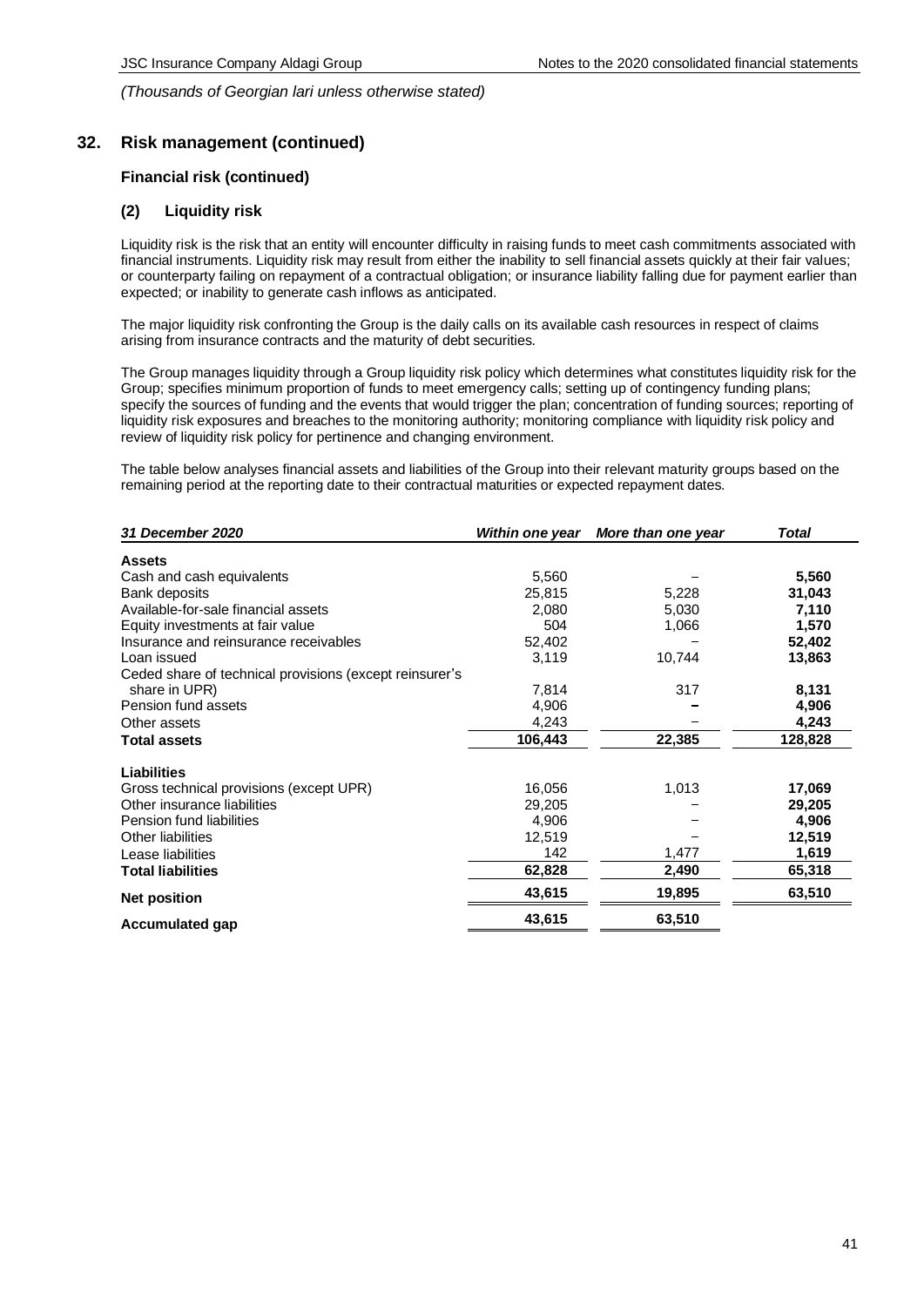## **32. Risk management (continued)**

### **Financial risk (continued)**

| 31 December 2019                                        | Within one year | More than one year | Total   |  |
|---------------------------------------------------------|-----------------|--------------------|---------|--|
| <b>Assets</b>                                           |                 |                    |         |  |
| Cash and cash equivalents                               | 3,421           |                    | 3,421   |  |
| <b>Bank deposits</b>                                    | 23,284          | 9,290              | 32,574  |  |
| Available-for-sale financial assets                     | 3,786           | 2,942              | 6,728   |  |
| Equity investments at fair value                        | 223             | 158                | 381     |  |
| Insurance and reinsurance receivables                   | 36,730          |                    | 36,730  |  |
| Loan issued                                             | 9,250           |                    | 9,250   |  |
| Ceded share of technical provisions (except reinsurer's |                 |                    |         |  |
| share in UPR)                                           | 52,657          | 4,129              | 56,786  |  |
| Pension fund assets                                     | 4,868           |                    | 4,868   |  |
| Other assets                                            | 3,453           |                    | 3,453   |  |
| <b>Total assets</b>                                     | 137,672         | 16,519             | 154,191 |  |
| <b>Liabilities</b>                                      |                 |                    |         |  |
| Gross technical provisions (except UPR)                 | 60,176          | 4,938              | 65,114  |  |
| Other insurance liabilities                             | 17,631          |                    | 17,631  |  |
| Pension fund liabilities                                | 4,868           |                    | 4,868   |  |
| <b>Other liabilities</b>                                | 10,481          |                    | 10,481  |  |
| Lease liabilities                                       | 910             | 2,240              | 3,150   |  |
| <b>Total liabilities</b>                                | 94,066          | 7,178              | 101,244 |  |
| <b>Net position</b>                                     | 43,606          | 9,341              | 52,947  |  |
| Accumulated gap                                         | 43,606          | 52,947             |         |  |

The amounts and maturities in respect of insurance liabilities are based on management's best estimate based on statistical techniques and past experience.

In management's opinion, liquidity is sufficient to meet the Group's present requirements.

The Group's financial liabilities at 31 December 2020 and 2019 based on contractual undiscounted repayment obligations are as follows:

| <b>31 December 2020</b>               | <b>Less than</b><br>3 months | 3 to 12 months | 1 to 5 years | Over 5 years | Total  |
|---------------------------------------|------------------------------|----------------|--------------|--------------|--------|
| Pension fund liabilities              | $\sim$                       | 4.906          | $\sim$       | $\sim$       | 4.906  |
| Other liabilities                     | 3.718                        | 8.801          | $\sim$       |              | 12,519 |
| Lease liabilities                     | 774                          | 626            | 2.519        | 541          | 4.460  |
| <b>Total undiscounted liabilities</b> | 4.492                        | 14.333         | 2.519        | 541          | 21.885 |

| 31 December 2019                      | <b>Less than</b><br>3 months | 3 to 12 months | 1 to 5 years | Over 5 years | Total  |
|---------------------------------------|------------------------------|----------------|--------------|--------------|--------|
| Pension fund liabilities              | $\sim$                       | 4.868          | $\sim$       | $\equiv$     | 4.868  |
| Other liabilities                     | 2.661                        | 7.820          | $\equiv$     | $\sim$       | 10.481 |
| Lease liabilities                     | 150                          | 990            | 2.445        | 476          | 4.061  |
| <b>Total undiscounted liabilities</b> | 2.811                        | 13.678         | 2.445        | 476          | 19.410 |

### **Market risk**

Market risk is the risk that the value of financial instruments will fluctuate due to changes in market variables such as interest rates and foreign exchanges.

The Group structures levels of market risk it accepts through compliance with ISSSG directives on assets allowable to secure insurance reserves and structure of such assets. This directive determines what constitutes market risk for the Group; asset allocation and portfolio limit structure; diversification benchmarks by type of instrument and geographical area; sets out the net exposure limits by each counterparty or group of counterparties, and geographical and industry segments.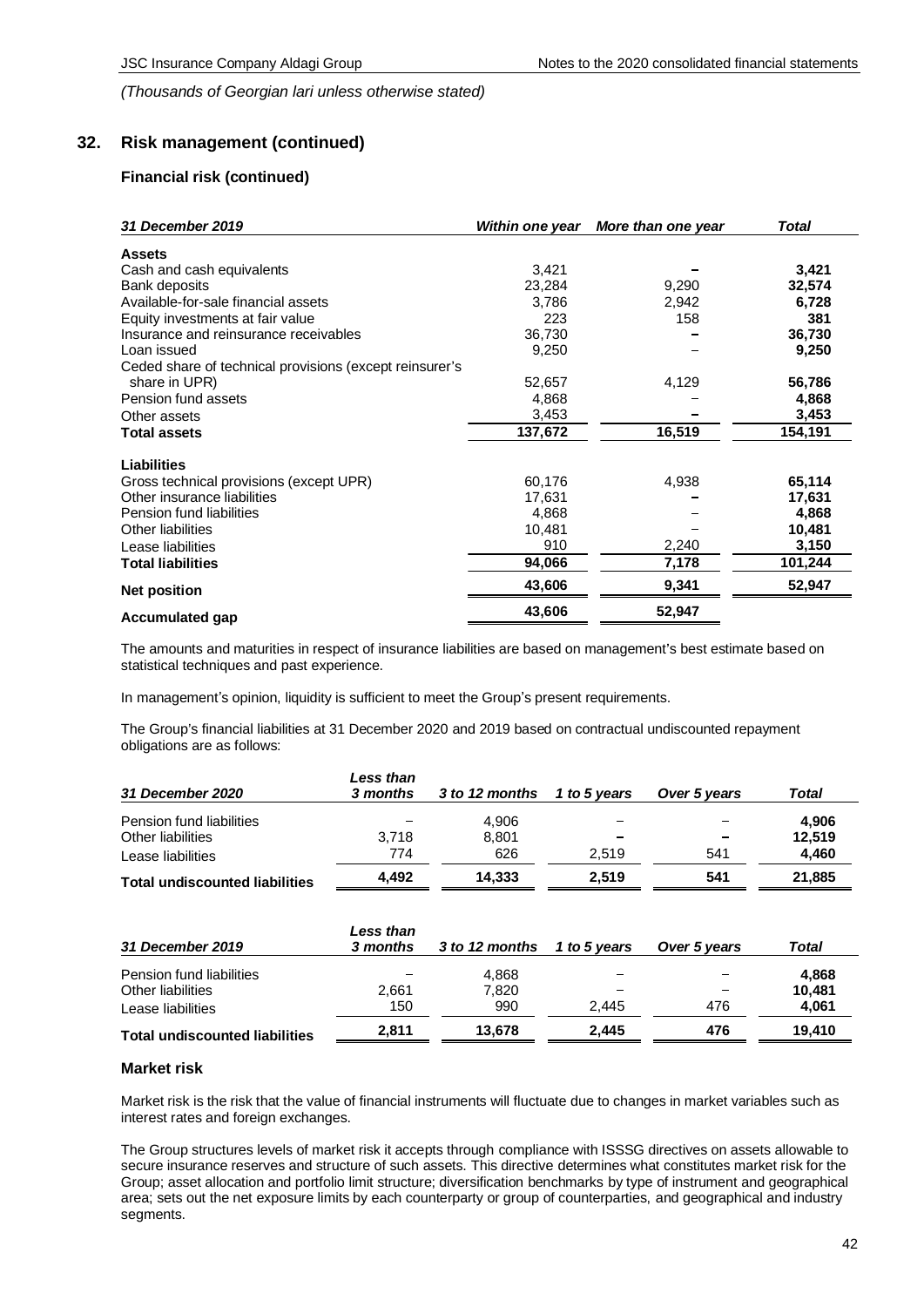# **32. Risk management (continued)**

### **Market risk (continued)**

#### *Currency risk*

The Group is exposed to effects of fluctuation in the prevailing foreign currency exchange rates on its financial position and cash flows. The Group's principal transactions are carried out in Georgian lari and its exposure to foreign exchange risk arise primarily with respect to US dollars and euro, as the insurance operations denominated in US dollars form significant part of the Group's operations.

The Group's financial assets are primarily denominated in the same currencies as its insurance and investment liabilities, which mitigate the foreign currency exchange rate risk for the overseas operations. Thus the main foreign exchange risk arises from recognised assets and liabilities denominated in currencies other than those in which insurance and investment liabilities are expected to be settled.

The tables below indicate the currencies to which the Group had significant exposure at 31 December 2020 and 2019 on its monetary assets and liabilities. The analysis calculates the effect of a reasonably possible movement of the currency rate against the Georgian lari, with all other variables held constant on the statement of comprehensive income. A negative amount in the table reflects a potential net reduction in statement of comprehensive income, while a positive amount reflects a net potential increase.

|                                     | As at 31 December 2020 |            |            |              |  |  |  |
|-------------------------------------|------------------------|------------|------------|--------------|--|--|--|
|                                     | <b>GEL</b>             | <b>USD</b> | <b>EUR</b> | <b>Total</b> |  |  |  |
| <b>Assets</b>                       |                        |            |            |              |  |  |  |
| Cash and cash equivalents           | 5,358                  | 90         | 112        | 5,560        |  |  |  |
| Bank deposits                       | 31,043                 |            |            | 31,043       |  |  |  |
| Available-for-sale financial assets | 2,092                  | 5,018      |            | 7,110        |  |  |  |
| Loans issued                        | 12,357                 | 1,506      |            | 13,863       |  |  |  |
| Insurance and reinsurance           |                        |            |            |              |  |  |  |
| receivables                         | 17,808                 | 33,256     | 1,338      | 52,402       |  |  |  |
| Ceded share of technical            |                        |            |            |              |  |  |  |
| provisions                          | 11,276                 | 7.838      | 293        | 19,407       |  |  |  |
| Pension fund assets                 | 4,019                  | 887        |            | 4,906        |  |  |  |
| <b>Total assets</b>                 | 83,953                 | 48,595     | 1,743      | 134,291      |  |  |  |
| <b>Liabilities</b>                  |                        |            |            |              |  |  |  |
| Gross technical provisions          | 45,746                 | 12,062     | 326        | 58,134       |  |  |  |
| Other insurance liabilities         | 6,929                  | 21,331     | 945        | 29,205       |  |  |  |
| <b>Pension fund liabilities</b>     | 4,287                  | 617        | 2          | 4,906        |  |  |  |
| <b>Other liabilities</b>            | 10,773                 | 1,746      |            | 12,519       |  |  |  |
| Lease liabilities                   | 130                    | 1,489      |            | 1,619        |  |  |  |
| <b>Total liabilities</b>            | 67,865                 | 37,245     | 1,273      | 106,383      |  |  |  |
| <b>Net position</b>                 | 16,088                 | 11,350     | 470        | 27,908       |  |  |  |
| Increase in currency rate in %      |                        | 15.0%      | 15.0%      |              |  |  |  |
| Effect on profit                    |                        | 1,703      | 71         |              |  |  |  |
| Decrease in currency rate in %      |                        | $-5.0%$    | $-5.0%$    |              |  |  |  |
| Effect on profit                    |                        | (568)      | (24)       |              |  |  |  |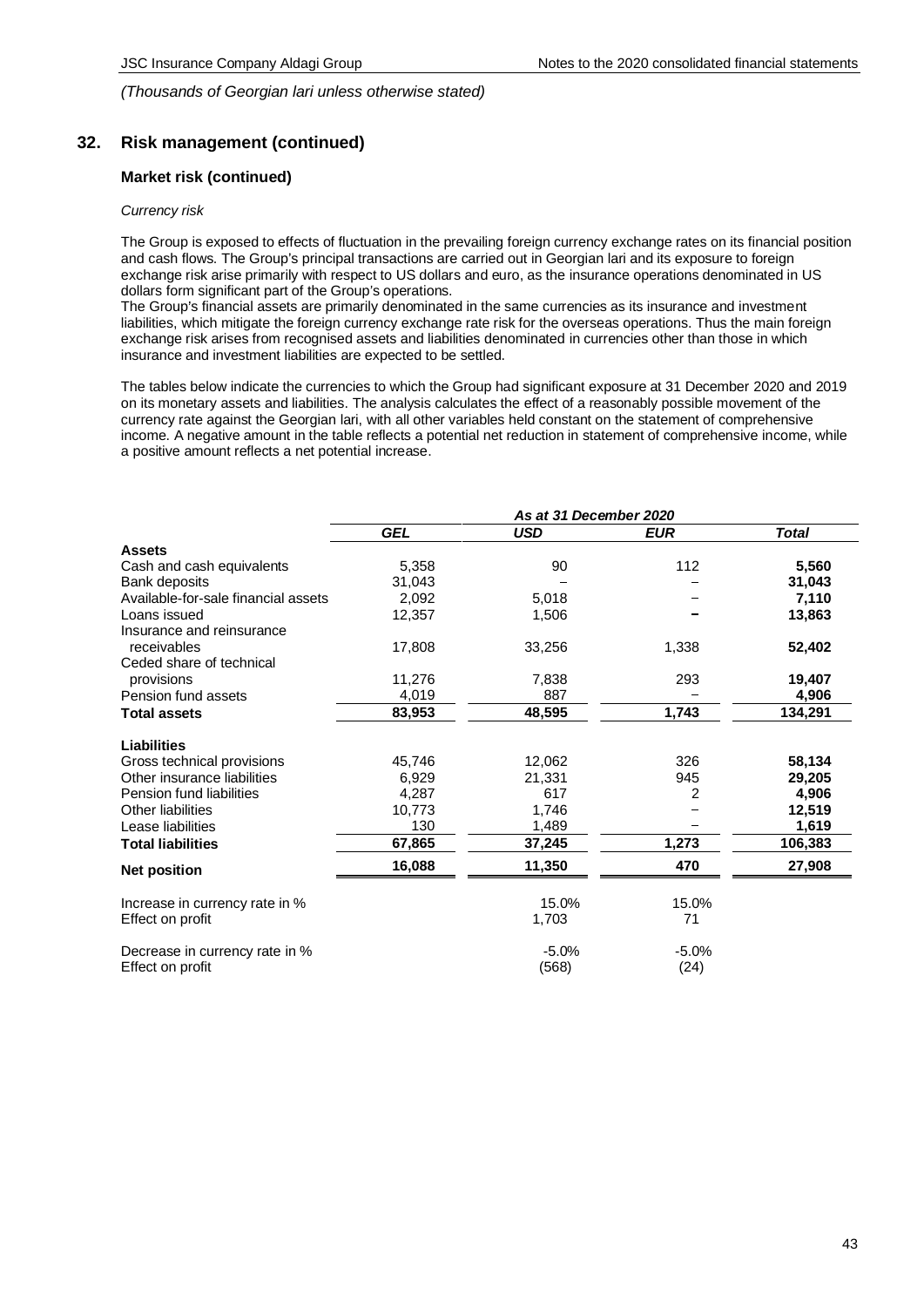# **32. Risk management (continued)**

# **Market risk (continued)**

|                                     | As at 31 December 2019 |            |            |              |  |  |  |
|-------------------------------------|------------------------|------------|------------|--------------|--|--|--|
|                                     | <b>GEL</b>             | <b>USD</b> | <b>EUR</b> | <b>Total</b> |  |  |  |
| <b>Assets</b>                       |                        |            |            |              |  |  |  |
| Cash and cash equivalents           | 3,063                  | 353        | 5          | 3,421        |  |  |  |
| Bank deposits                       | 32,574                 |            |            | 32,574       |  |  |  |
| Available-for-sale financial assets | 5,120                  | 1,608      |            | 6,728        |  |  |  |
| Loans issued                        | 9,250                  |            |            | 9,250        |  |  |  |
| Insurance and reinsurance           |                        |            |            |              |  |  |  |
| receivables                         | 15,519                 | 20,615     | 596        | 36,730       |  |  |  |
| Ceded share of technical            |                        |            |            |              |  |  |  |
| provisions                          | 7,920                  | 56,513     | 273        | 64,706       |  |  |  |
| Pension fund assets                 | 3,496                  | 1,297      | 75         | 4,868        |  |  |  |
| <b>Total assets</b>                 | 76,942                 | 80,386     | 949        | 158,277      |  |  |  |
| <b>Liabilities</b>                  |                        |            |            |              |  |  |  |
| Gross technical provisions          | 40,197                 | 59,990     | 698        | 100,885      |  |  |  |
| Other insurance liabilities         | 6,261                  | 10,473     | 897        | 17,631       |  |  |  |
| Pension fund liabilities            | 4,391                  | 476        |            | 4,868        |  |  |  |
| <b>Other liabilities</b>            | 10,324                 | 156        |            | 10,481       |  |  |  |
| Lease liabilities                   | 94                     | 3,056      |            | 3,150        |  |  |  |
| <b>Total liabilities</b>            | 61,267                 | 74,151     | 1,597      | 137,015      |  |  |  |
| <b>Net position</b>                 | 15,675                 | 6,235      | (648)      | 21,262       |  |  |  |
| Increase in currency rate in %      |                        | 10.0%      | 11.0%      |              |  |  |  |
| Effect on profit                    |                        | 624        | (71)       |              |  |  |  |
| Decrease in currency rate in %      |                        | $-5.0%$    | $-6.0%$    |              |  |  |  |
| Effect on profit                    |                        | (312)      | 39         |              |  |  |  |

# **33. Fair values measurements**

### **Fair value hierarchy**

The following tables show analysis of assets and liabilities measured at fair value or for which fair values are disclosed by level of the fair value hierarchy:

|                                                    | Level 1 | Level <sub>2</sub> | Level 3 | <b>Total 2020</b> |
|----------------------------------------------------|---------|--------------------|---------|-------------------|
| Assets measured at fair value                      |         |                    |         |                   |
| Available-for-sale financial assets                |         | 7,110              |         | 7,110             |
| Equity investments at fair value                   | 1.570   |                    |         | 1,570             |
| Pension fund assets                                |         |                    |         |                   |
| - Available for sale assets                        |         | 722                |         | 722               |
| Assets for which fair values                       |         |                    |         |                   |
| are disclosed                                      |         |                    |         |                   |
| Cash and cash equivalents                          | 5,560   |                    |         | 5,560             |
| <b>Bank deposits</b>                               |         | 31,043             |         | 31,043            |
| Loan issued                                        |         |                    | 13,863  | 13,863            |
| Pension fund assets                                |         |                    |         |                   |
| - Cash and cash equivalents                        | 1,356   |                    |         | 1,356             |
| - Bank deposits                                    |         | 2,828              |         | 2,828             |
| Liabilities for which fair values<br>are disclosed |         |                    |         |                   |
| Pension fund liability                             |         | 4.906              |         | 4.906             |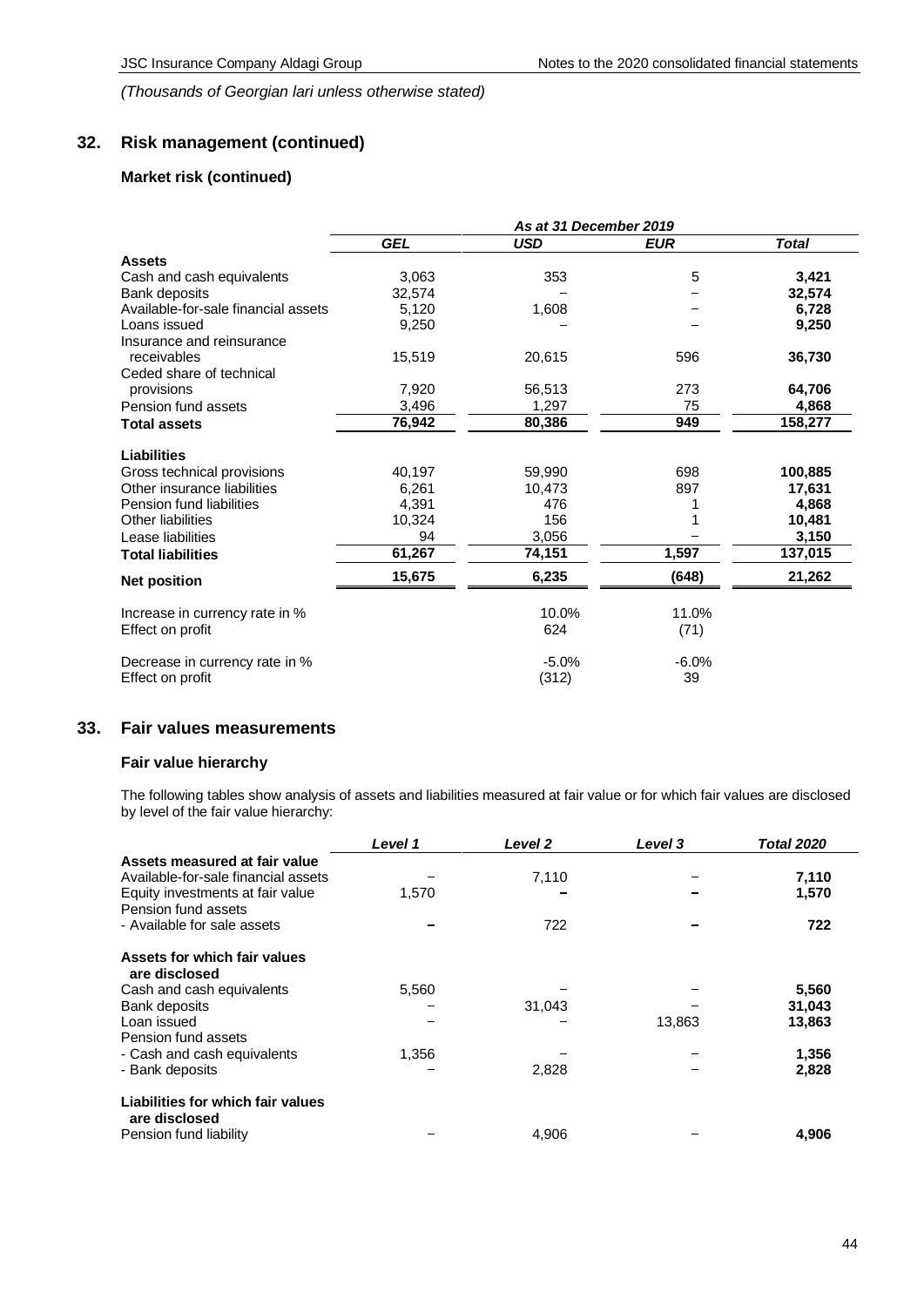## **33. Fair values measurements (continued)**

### **Fair value hierarchy (continued)**

|                                                    | Level 1 | Level <sub>2</sub> | Level 3 | <b>Total 2019</b> |
|----------------------------------------------------|---------|--------------------|---------|-------------------|
| Assets measured at fair value                      |         |                    |         |                   |
| Available-for-sale financial assets                |         | 6,728              |         | 6,728             |
| Equity investments at fair value                   | 381     |                    |         | 381               |
| Pension fund assets                                |         |                    |         |                   |
| - Available for sale assets                        |         | 1.315              |         | 1,315             |
| Assets for which fair values                       |         |                    |         |                   |
| are disclosed                                      |         |                    |         |                   |
| Cash and cash equivalents                          | 3,421   |                    |         | 3,421             |
| Bank deposits                                      |         | 32,574             |         | 32,574            |
| Loan issued                                        |         |                    | 9,250   | 9,250             |
| Pension fund assets                                |         |                    |         |                   |
| - Cash and cash equivalents                        | 294     |                    |         | 294               |
| - Bank deposits                                    |         | 3,259              |         | 3,259             |
| Liabilities for which fair values<br>are disclosed |         |                    |         |                   |
| Pension fund liability                             |         | 4.868              |         | 4,868             |

The following is a description of the determination of fair value for financial instruments and property which are recorded at fair value using valuation techniques. These incorporate the Group's estimate of assumptions that a market participant would make when valuing the instruments.

#### *Equity investments at fair value*

Equity investments at fair value are valued using quoted market prices in an active market and no adjustment to the quoted price is required.

#### *Available-for-sale financial assets*

Available-for-sale financial assets are valued using a valuation technique or pricing models consist of unquoted debt securities. These securities are valued using models which incorporate data observable in the market - market rates appropriate to instrument maturity, currency and issuer's credit risk.

### **Fair value of financial assets and liabilities not carried at fair value**

As at 31 December 2020 and 2019, carrying values of financial assets and liabilities that are not carried at fair value in consolidated statement of financial position was not significantly different to their fair values.

The following describes the methodologies and assumptions used to determine fair values for those financial instruments which are not already recorded at fair value in the consolidated financial statements.

#### **Assets for which fair value approximates carrying value**

For financial assets and financial liabilities that are liquid or have a short term maturity (less than three months) it is assumed that the carrying amounts approximate to their fair value. This assumption is also applied to variable rate financial instruments. The fair value of fixed rate financial assets and liabilities carried at amortised cost are estimated by comparing market interest rates when they were first recognised with current market rates offered for similar financial instruments.

The fair value of loans issued and borrowings carried at amortised cost are estimated by comparing market interest rates when they were first recognised with current market rates offered for similar financial instruments.

### **34. Related party transactions**

In accordance with IAS 24 *Related Party Disclosures*, parties are considered to be related if one party has the ability to control the other party or exercise significant influence over the other party in making financial or operational decisions. In considering each possible related party relationship, attention is directed to the substance of the relationship, not merely the legal form.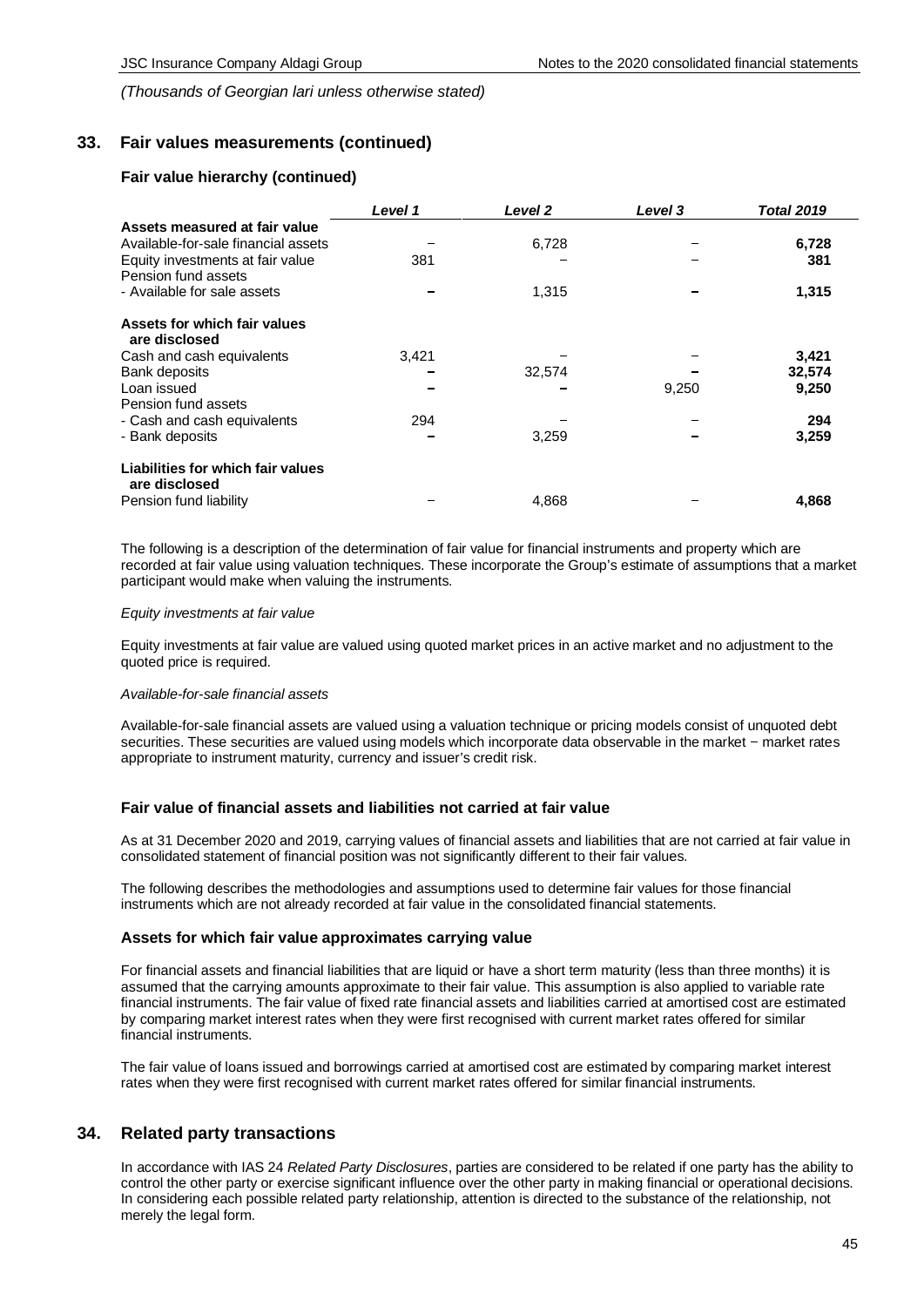## **34. Related party transactions (continued)**

Related parties may enter into transactions which unrelated parties might not, and transactions between related parties may not be effected on the same terms, conditions and amounts as transactions between unrelated parties. All transactions with related parties disclosed below have been conducted on an arm's-length basis.

The volumes of related party transactions, outstanding balances at the year end, and related expense and income for the year are as follows:

|                                     |               | 2020                  | 2019          |                       |  |
|-------------------------------------|---------------|-----------------------|---------------|-----------------------|--|
|                                     |               | <b>Entities under</b> |               | <b>Entities under</b> |  |
|                                     | <b>Parent</b> | common control        | <b>Parent</b> | common control        |  |
| <b>Assets</b>                       |               |                       |               |                       |  |
| Insurance and reinsurance           |               |                       |               |                       |  |
| receivables                         | 14            | 6,718                 |               | 6,071                 |  |
| Pension fund assets                 |               |                       |               | 149                   |  |
| Ceded share of technical            |               |                       |               |                       |  |
| reserves                            | 389           | 1,328                 | 186           | 51,185                |  |
| Other assets                        |               | 182                   |               | 61                    |  |
| Available-for-sale financial assets |               | 1,220                 |               | 919                   |  |
| Equity investments at fair value    | 1,570         |                       | 381           |                       |  |
| Loans issued                        | 258           | 13,605                |               | 9,250                 |  |
| Right-of-use assets                 |               | 54                    |               | 267                   |  |
|                                     | 2,231         | 23,107                | 567           | 67,902                |  |
| Liabilities                         |               |                       |               |                       |  |
| Gross technical provisions          | 486           | 5,177                 | 293           | 55,292                |  |
| Other liabilities                   | 35            | 97                    |               | 53                    |  |
| Other insurance liabilities         | 45            | 4,378                 | 39            | 1,374                 |  |
| Lease liabilities                   |               | 27                    |               | 255                   |  |
|                                     | 566           | 9,679                 | 332           | 56,974                |  |

|                                 |               | 2020                  |               | 2019                  |  |  |
|---------------------------------|---------------|-----------------------|---------------|-----------------------|--|--|
|                                 |               | <b>Entities under</b> |               | <b>Entities under</b> |  |  |
|                                 | <b>Parent</b> | common control        | <b>Parent</b> | common control        |  |  |
| Income and expenses             |               |                       |               |                       |  |  |
| Net insurance revenue           | 253           | 5,128                 | 290           | 5,181                 |  |  |
| Net insurance claims and claims |               |                       |               |                       |  |  |
| handling expenses               | (47)          | 352                   | (2)           | (2,811)               |  |  |
| Acquisition costs, net of       |               |                       |               |                       |  |  |
| reinsurance                     |               |                       |               | (1,755)               |  |  |
| Investment income               | 11            | 1,312                 | 22            | 785                   |  |  |
| Salaries and other employee     |               |                       |               |                       |  |  |
| benefits                        |               | (108)                 |               | (100)                 |  |  |
| Depreciation and amortization   |               |                       |               |                       |  |  |
| expenses                        |               | (216)                 |               | (245)                 |  |  |
| Net other operating income      |               | 66                    | 485           | 10                    |  |  |
| Interest expense                |               | (11)                  |               | (26)                  |  |  |
| Foreign exchange gains/(losses) |               | 153                   |               | (29)                  |  |  |
|                                 | 215           | 6,676                 | 795           | 1,010                 |  |  |

Compensation of key management personnel (2020: 11 persons; 2019: 11 persons) comprised the following:

|                                   | 2020  | 2019  |
|-----------------------------------|-------|-------|
| Salaries and bonuses              | 2.698 | 3.285 |
| Share-based payments compensation | 1.125 | 1.325 |
| Total key management compensation | 3.823 | 4.610 |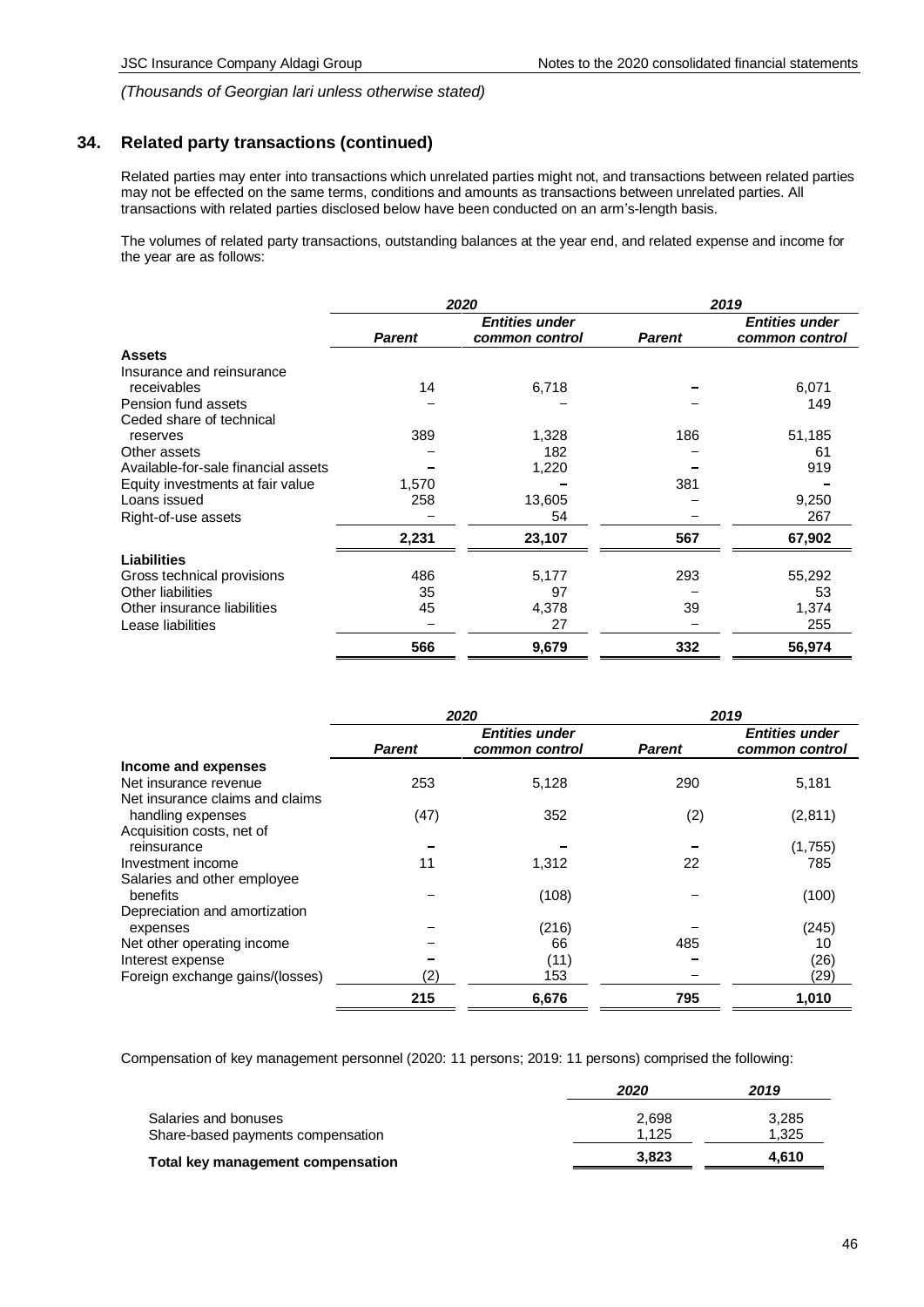# **34. Related party transactions (continued)**

*Modification of share-based awards to key management's personnel and equity investments at fair value through profit or loss*

Equity investments at FVTPL represent shares of the ultimate parent company (Georgia Capital plc) intended as awards for the management of the Group.

On 1 January 2020, the Group modified terms of certain share-based awards to its management settled in shares of Georgia Capital plc. At the date of modification, the Group assumed from its parent the liability to settle the awards in amount of GEL 958, resulting from change of classification of those awards from equity-settled to cash-settled. At the modification date, the Group also recognized GEL 564 thousand of shares issued by Georgia Capital plc held in the employee benefit trust for the purpose of satisfaction of those awards as financial assets measured through fair value through profit or loss, with the difference between modification date carrying values of the assets recognized and share-based payments liability assumed of GEL 393 recognized in the consolidated statement of changes in equity.

As at 31 December 2020, the Group recognized in respect of the modified awards GEL 1,125 thousand financial assets at fair value through profit or loss (Level 1 of fair value hierarchy) and cash-settled share-based payment liability of GEL 1,370 presented in equity investments at fair value and other liabilities, respectively, in the consolidated statement of financial position. The Group recognized share-based charge of GEL 297 thousand in respect of the modified awards subsequent to the modification date as salaries and other employee benefits in the consolidated statement of comprehensive income for the year ended 31 December 2020.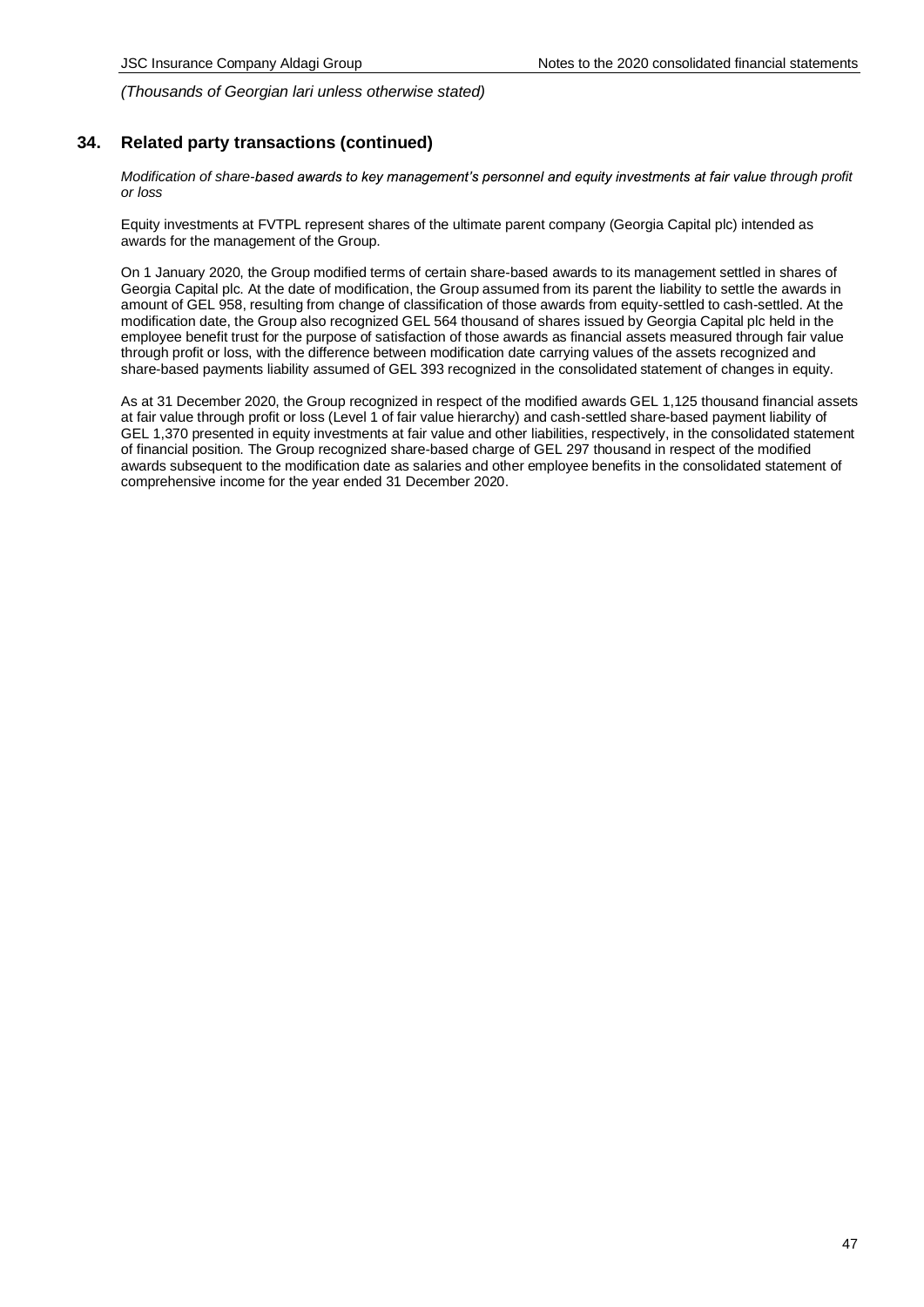# **Additional financial information**

*(Thousands of Georgian lari unless otherwise stated)*

Consolidation schedule for the statement of financial position:

|                                       |                    | 2020                |                                               |              |                    |                          | 2019                                          |              |  |  |
|---------------------------------------|--------------------|---------------------|-----------------------------------------------|--------------|--------------------|--------------------------|-----------------------------------------------|--------------|--|--|
|                                       |                    |                     | Intercompany<br>balances and<br>consolidation |              |                    |                          | Intercompany<br>balances and<br>consolidation |              |  |  |
|                                       | <b>The Company</b> | <b>Subsidiaries</b> | adjustments                                   | <b>Total</b> | <b>The Company</b> | <b>Subsidiaries</b>      | adjustments                                   | <b>Total</b> |  |  |
| <b>Assets</b>                         |                    |                     |                                               |              |                    |                          |                                               |              |  |  |
| Cash and cash equivalents             | 4,625              | 935                 |                                               | 5,560        | 2,778              | 643                      |                                               | 3,421        |  |  |
| Bank deposits                         | 23,591             | 7,452               |                                               | 31,043       | 25,187             | 7,387                    |                                               | 32,574       |  |  |
| Available-for-sale financial assets   | 6,910              | 200                 | $\equiv$                                      | 7,110        | 6,521              | 207                      |                                               | 6,728        |  |  |
| Equity investments at fair value      | 1,570              |                     | $\overline{\phantom{0}}$                      | 1,570        | 381                | $\overline{\phantom{a}}$ |                                               | 381          |  |  |
| Insurance and reinsurance receivables | 49,909             | 2,493               |                                               | 52,402       | 34,142             | 2,595                    | (7)                                           | 36,730       |  |  |
| Loan Issued                           | 9,105              | 5,575               | (817)                                         | 13,863       | 4,200              | 5,802                    | (752)                                         | 9,250        |  |  |
| Ceded share of technical provisions   | 19,407             |                     |                                               | 19,407       | 64,706             |                          |                                               | 64,706       |  |  |
| Current income tax assets             |                    | 10                  |                                               | 10           | 749                | 10                       |                                               | 759          |  |  |
| Deferred income tax assets            | 885                | 226                 |                                               | 1,111        | 885                | 226                      |                                               | 1,111        |  |  |
| Deferred acquisition costs            | 4,155              | 39                  |                                               | 4,194        | 3,769              | 43                       |                                               | 3,812        |  |  |
| Property and equipment                | 6,458              | 973                 | $\hspace{0.05cm}$                             | 7,431        | 6,627              | 1,004                    | $\overline{\phantom{a}}$                      | 7,631        |  |  |
| Right-of-use assets                   | 899                | 27                  | (90)                                          | 836          | 3,354              |                          | (33)                                          | 3,321        |  |  |
| Goodwill and other intangible assets  | 17,592             | -1                  | $\overline{\phantom{0}}$                      | 17,593       | 16,452             | -1                       | $\sim$                                        | 16,453       |  |  |
| Pension fund assets                   | 4,906              |                     | $\equiv$                                      | 4,906        | 4,868              |                          |                                               | 4,868        |  |  |
| Other assets                          | 3,166              | 1,113               | (36)                                          | 4,243        | 2,693              | 766                      | (6)                                           | 3,453        |  |  |
| Investment in subsidiaries            | 10,771             |                     | (10, 771)                                     |              | 10,771             |                          | (10, 771)                                     |              |  |  |
| <b>Total assets</b>                   | 163,949            | 19,044              | (11, 714)                                     | 171,279      | 188,083            | 18,684                   | (11, 569)                                     | 195,198      |  |  |
| <b>Equity</b>                         |                    |                     |                                               |              |                    |                          |                                               |              |  |  |
| Share capital                         | 1,889              | 10,735              | (10, 735)                                     | 1,889        | 1,889              | 10,735                   | (10, 735)                                     | 1,889        |  |  |
| Additional paid-in capital            | 7,055              |                     | 243                                           | 7,298        | 7,225              |                          | 243                                           | 7,468        |  |  |
| Other reserves                        |                    | 45                  | (45)                                          |              |                    | 45                       | (45)                                          |              |  |  |
| Retained earnings                     | 52,611             | 3,144               | (237)                                         | 55,518       | 45,948             | 2,738                    | (236)                                         | 48,450       |  |  |
| <b>Total equity</b>                   | 61,555             | 13,924              | (10, 774)                                     | 64,705       | 55,062             | 13,518                   | (10, 773)                                     | 57,807       |  |  |
| <b>Liabilities</b>                    |                    |                     |                                               |              |                    |                          |                                               |              |  |  |
| Gross technical provisions            | 53,572             | 4,569               | (7)                                           | 58,134       | 96,592             | 4,293                    |                                               | 100,885      |  |  |
| Other insurance liabilities           | 29,172             | 33                  |                                               | 29,205       | 17,508             | 123                      |                                               | 17,631       |  |  |
| Current income tax liabilities        | 105                | 86                  | $\overline{\phantom{a}}$                      | 191          |                    | 376                      |                                               | 376          |  |  |
| <b>Borrowings</b>                     | 817                |                     | (817)                                         |              | 752                |                          | (752)                                         |              |  |  |
| Lease liabilities                     | 1,705              | 30                  | (116)                                         | 1,619        | 3,188              |                          | (38)                                          | 3,150        |  |  |
| Pension fund liabilities              | 4,906              |                     |                                               | 4,906        | 4,868              |                          | $\overline{\phantom{a}}$                      | 4,868        |  |  |
| Other liabilities                     | 12,117             | 402                 | $\overline{\phantom{a}}$                      | 12,519       | 10,113             | 374                      | (6)                                           | 10,481       |  |  |
| <b>Total liabilities</b>              | 102,394            | 5,120               | (940)                                         | 106,574      | 133,021            | 5,166                    | (796)                                         | 137,391      |  |  |
| <b>Total equity and liabilities</b>   | 163,949            | 19,044              | (11, 714)                                     | 171,279      | 188,083            | 18,684                   | (11, 569)                                     | 195,198      |  |  |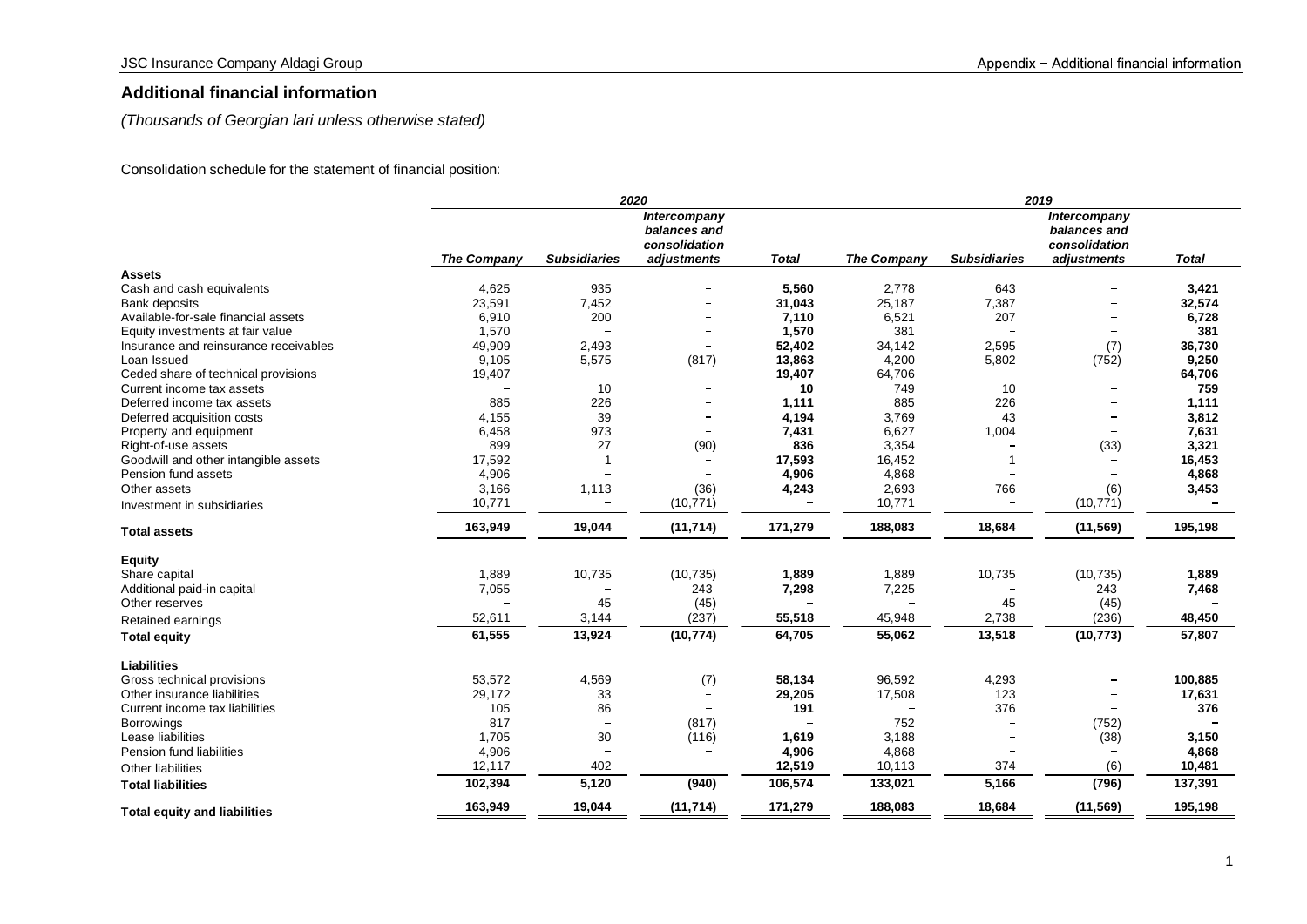*(Thousands of Georgian lari unless otherwise stated)*

Consolidation schedule for the comprehensive income:

|                                                             | 2020               |                     |                          |           | 2019               |                     |                  |              |  |
|-------------------------------------------------------------|--------------------|---------------------|--------------------------|-----------|--------------------|---------------------|------------------|--------------|--|
|                                                             |                    | Intercompany        |                          |           |                    | Intercompany        |                  |              |  |
|                                                             | <b>The Company</b> | <b>Subsidiaries</b> | transactions             | Total     | <b>The Company</b> | <b>Subsidiaries</b> | transactions     | <b>Total</b> |  |
| Gross earned premiums on insurance contracts                | 96,910             | 5,331               | (2)                      | 102,239   | 92,110             | 6,242               | (1)              | 98,351       |  |
| Reinsurers' share of earned premiums on insurance contracts | (30, 112)          |                     | $\overline{\phantom{a}}$ | (30, 112) | (22, 999)          | (11)                | $\sim$           | (23,010)     |  |
| Net insurance revenue                                       | 66,798             | 5,331               | (2)                      | 72,127    | 69,111             | 6,231               | $\overline{(1)}$ | 75,341       |  |
| Gross insurance claims expenses                             | (41,087)           | (3, 563)            |                          | (44, 650) | (86, 463)          | (3, 439)            |                  | (89, 902)    |  |
| Reinsurer's share of insurance claims expenses              | 9,956              |                     |                          | 9,956     | 57,321             |                     |                  | 57,321       |  |
| Claim settlement expenses                                   | (1,260)            | (137)               |                          | (1, 397)  | (1, 555)           | (148)               |                  | (1,703)      |  |
| Income from regress and salvages                            | 3,861              | 529                 |                          | 4,390     | 2,611              | 363                 |                  | 2,974        |  |
| Net insurance claims and claims handling expenses           | (28, 530)          | (3, 171)            |                          | (31,701)  | (28, 086)          | (3, 224)            | $\blacksquare$   | (31, 310)    |  |
| Acquisition costs, net of reinsurance                       | (8,903)            | (282)               |                          | (9, 185)  | (11, 930)          | (282)               |                  | (12, 212)    |  |
| Net underwriting profit                                     | 29,365             | 1,878               | $\overline{(2)}$         | 31,241    | 29,095             | 2,725               | $\overline{(1)}$ | 31,819       |  |
| Investment income                                           | 7,210              | 1,412               | (2, 183)                 | 6,439     | 5,224              | 1,184               | (1,581)          | 4,827        |  |
| Pension fund asset management fee                           | 85                 |                     |                          | 85        | 129                |                     |                  | 129          |  |
| <b>Investment result</b>                                    | 7,295              | 1,412               | (2, 183)                 | 6,524     | 5,353              | 1,184               | (1,581)          | 4,956        |  |
| Salaries and other employee benefits                        | (11,601)           | (153)               |                          | (11, 754) | (11, 195)          | (431)               |                  | (11, 626)    |  |
| General and administrative expenses                         | (3, 393)           | (241)               | 28                       | (3,606)   | (4,982)            | (529)               | 34               | (5, 477)     |  |
| Depreciation and amortization expenses                      | (2,460)            | (48)                | 193                      | (2, 315)  | (2, 254)           | (46)                | 126              | (2, 174)     |  |
| Impairment (charge)/reversal                                | (688)              | 10                  |                          | (678)     | (480)              | 2                   |                  | (478)        |  |
| Net other operating income                                  | 436                | 303                 | (237)                    | 502       | 149                | 834                 | (167)            | 816          |  |
| Other expenses                                              | (17, 706)          | (129)               | (16)                     | (17, 851) | (18, 762)          | (170)               | (7)              | (18, 939)    |  |
| <b>Operating profit</b>                                     | 18,954             | 3,161               | (2, 201)                 | 19,914    | 15,686             | 3,739               | (1,589)          | 17,836       |  |
| Foreign exchange losses (gains)                             | 681                | (121)               | 4                        | 564       | (28)               | (8)                 | 3                | (33)         |  |
| Interest expense                                            | (353)              | (6)                 | 96                       | (263)     | (269)              | (33)                | 85               | (217)        |  |
| Net non-recurring items                                     | (50)               |                     |                          | (50)      |                    |                     |                  |              |  |
| Pre-tax profit                                              | 19,232             | 3,034               | (2, 101)                 | 20,165    | 15,389             | 3,698               | (1,501)          | 17,586       |  |
| Income tax expense                                          | (2,569)            | (528)               |                          | (3,097)   | (2,084)            | (586)               |                  | (2,670)      |  |
| Net profit                                                  | 16,663             | 2,506               | (2,101)                  | 17,068    | 13,305             | 3,112               | (1,501)          | 14,916       |  |
| Other comprehensive income                                  |                    |                     |                          |           |                    |                     |                  |              |  |
| <b>Total comprehensive income</b>                           | 16,663             | 2,506               | (2, 101)                 | 17,068    | 13,305             | 3,112               | (1,501)          | 14,916       |  |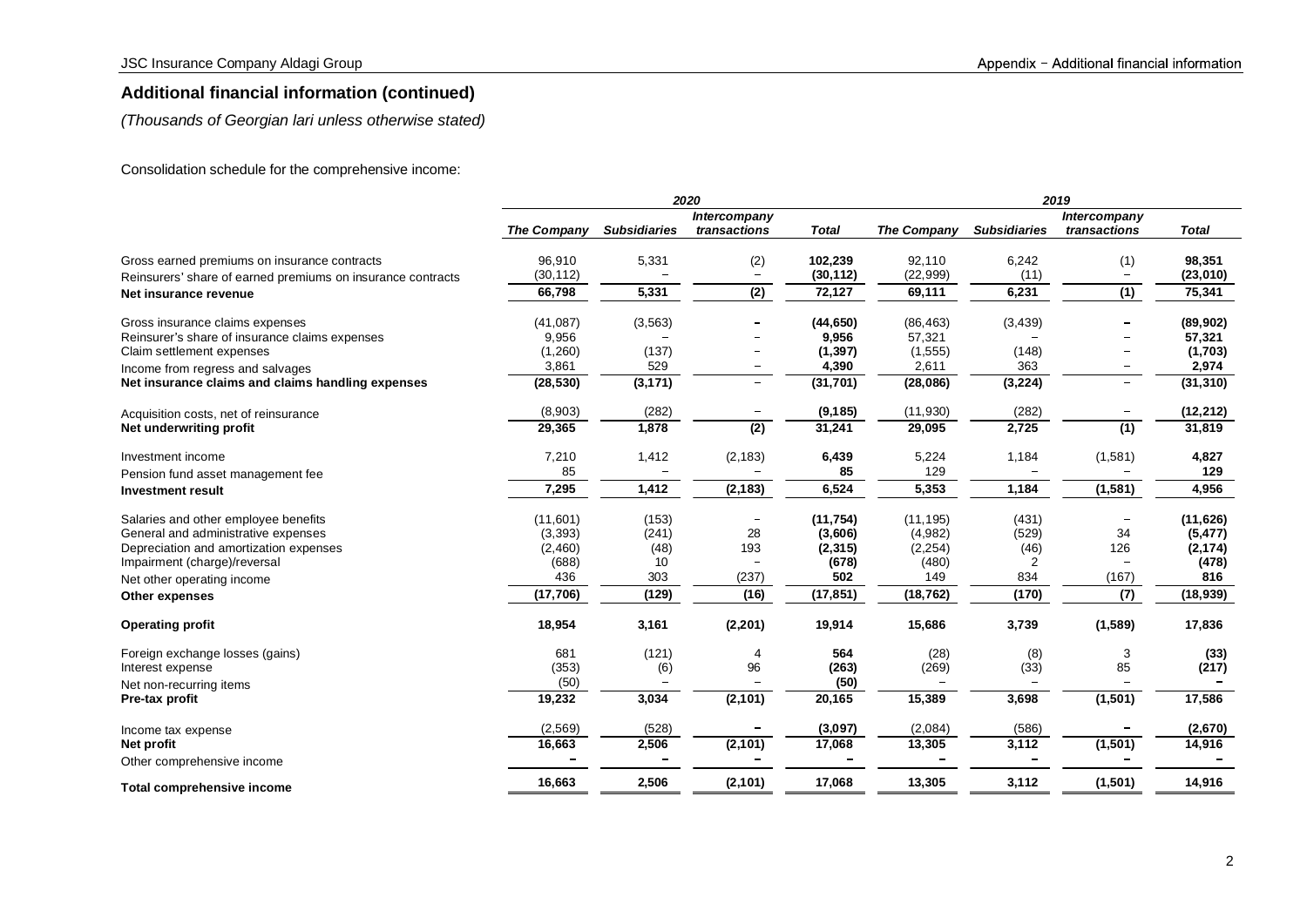*(Thousands of Georgian lari unless otherwise stated)*

Consolidation schedule for the statement of cash flows:

|                                                               | 2020               |                     |                          | 2019         |                    |                          |                       |                   |
|---------------------------------------------------------------|--------------------|---------------------|--------------------------|--------------|--------------------|--------------------------|-----------------------|-------------------|
|                                                               |                    |                     | Intercompany             |              |                    |                          | Intercompany          |                   |
|                                                               | <b>The Company</b> | <b>Subsidiaries</b> | transactions             | <b>Total</b> | <b>The Company</b> | <b>Subsidiaries</b>      | transactions          | <b>Total</b>      |
| Cash flows from operating activities                          |                    |                     |                          |              |                    |                          |                       |                   |
| Insurance premium received                                    | 86,351             | 4,814               | (10)                     | 91,155       | 80,997             | 5,974                    | (2)                   | 86.969            |
| Reinsurance premium paid                                      | (20, 983)          |                     |                          | (20, 983)    | (12, 791)          | (10)                     |                       | (12, 801)         |
| Insurance benefits and claims paid                            | (85, 170)          | (2,983)             |                          | (88, 153)    | (33, 814)          | (1,783)                  |                       | (35, 597)         |
| Reinsurance claims received                                   | 57,221             |                     |                          | 57,221       | 6,072              |                          |                       | 6.072             |
| Acquisition costs paid                                        | (8,653)            | (26)                |                          | (8,679)      | (8,688)            | (177)                    |                       | (8, 865)          |
| Salaries and benefits paid                                    | (10, 763)          | (150)               | $\overline{\phantom{a}}$ | (10, 913)    | (11, 032)          | (348)                    |                       | (11, 380)         |
| Interest received                                             | 5,292              | 929                 | (95)                     | 6,126        | 2,164              | 578                      | (14)                  | 2,728             |
| Interest paid on borrowings                                   | (150)              |                     | 95                       | (55)         | (49)               |                          | 44                    | (5)               |
| Interest paid on lease liabilities                            | (184)              |                     | 11                       | (173)        | (346)              |                          | $\boldsymbol{\Delta}$ | (342)             |
| Operating taxes paid                                          | (68)<br>117        | (27)<br>337         |                          | (95)         | (182)              | (26)                     |                       | (208)             |
| Other operating income received                               |                    | (157)               | (255)<br>94              | 199          | 1,888              | 1,536<br>(1,030)         | (168)<br>62           | 3,256<br>(7, 273) |
| Other operating expenses paid                                 | (5,216)            |                     |                          | (5,279)      | (6, 305)           |                          |                       |                   |
| Net cash flows from operating activities before income tax    | 17,794             | 2,737               | (160)                    | 20,371       | 17,914             | 4,714                    | (74)                  | 22,554            |
| Income tax paid                                               | (1,715)            | (958)               |                          | (2,673)      | (3,067)            | (486)                    |                       | (3, 553)          |
| Net cash flows from operating activities                      | 16,079             | 1,779               | (160)                    | 17,698       | 14,847             | 4,228                    | (74)                  | 19,001            |
| Cash flows from (used in) investing activities                |                    |                     |                          |              |                    |                          |                       |                   |
| Disposal of subsidiary, net of cash disposed of               |                    |                     |                          |              |                    | (215)                    |                       | (215)             |
| Dividend received                                             | 2,100              |                     | (2, 100)                 |              | 1,500              |                          | (1,500)               |                   |
| Purchase of premises and equipment                            | (467)              |                     |                          | (467)        | (936)              | (226)                    |                       | (1, 162)          |
| Proceeds from sale of premises and equipment                  |                    |                     |                          |              | 579                |                          |                       | 579               |
| Purchase of intangible assets                                 | (1, 482)           |                     |                          | (1, 482)     | (1,614)            | (3)                      |                       | (1,617)           |
| Loan Issued                                                   | (8, 264)           | (1,679)             | 277                      | (9,666)      | (21, 970)          | (4, 463)                 | 1,118                 | (25, 315)         |
| Proceeds from repayment of loan issued                        | 3,517              | 2,205               | (200)                    | 5,522        | 19,066             | 2,162                    | (62)                  | 21,166            |
| Net withdrawal (placement) of bank deposits                   | 1,279              | 126                 |                          | 1,405        | (6, 404)           | (702)                    |                       | (7, 106)          |
| Purchase of available-for-sale assets                         | (3,628)            |                     |                          | (3,628)      | (1,627)            | 18                       |                       | (1,609)           |
| Proceeds from available-for-sale assets                       | 3,589              |                     |                          | 3,589        |                    |                          |                       |                   |
| Net cash flows used in investing activities                   | (3,356)            | 652                 | (2,023)                  | (4, 727)     | (11, 406)          | (3, 429)                 | (444)                 | (15, 279)         |
| Cash flows from financing activities                          |                    |                     |                          |              |                    |                          |                       |                   |
| Contributions under share-based payment plan                  | (521)              |                     |                          | (521)        | (927)              |                          |                       | (927)             |
| Dividend Paid                                                 | (10,000)           | (2, 100)            | 2,100                    | (10,000)     | (9,326)            | (1,500)                  | 1,500                 | (9, 326)          |
| Proceeds from borrowings                                      | 277                |                     | (277)                    |              | 482                | 661                      | (1, 143)              |                   |
| Repayment of borrowings                                       | (200)              |                     | 200                      |              | (17)               | (40)                     | 57                    |                   |
| Proceeds from repurchase agreement                            | 570                |                     |                          | 570          |                    |                          |                       |                   |
| Repayment of repurchase agreement                             | (570)              |                     |                          | (570)        |                    |                          |                       |                   |
| Repayment of lease liabilities                                | (649)              |                     | 160                      | (489)        | (1,209)            | $\overline{\phantom{a}}$ | 104                   | (1, 105)          |
| Net cash flows used in financing activities                   | (11,093)           | (2, 100)            | 2,183                    | (11,010)     | (10, 997)          | (879)                    | 518                   | (11, 358)         |
|                                                               |                    |                     |                          |              |                    |                          |                       |                   |
| Effect of exchange rates changes on cash and cash equivalents | 217                | (39)                |                          | 178          | (5)                | (42)                     |                       | (47)              |
| Net increase/(decrease) in cash and cash equivalents          | 1,847              | 292                 |                          | 2,139        | (7, 561)           | (122)                    |                       | (7,683)           |
| Cash and cash equivalents, 1 January                          | 2,778              | 643                 |                          | 3,421        | 10,339             | 765                      |                       | 11,104            |
| Cash and cash equivalents, 31 December                        | 4,625              | 935                 |                          | 5,560        | 2,778              | 643                      |                       | 3,421             |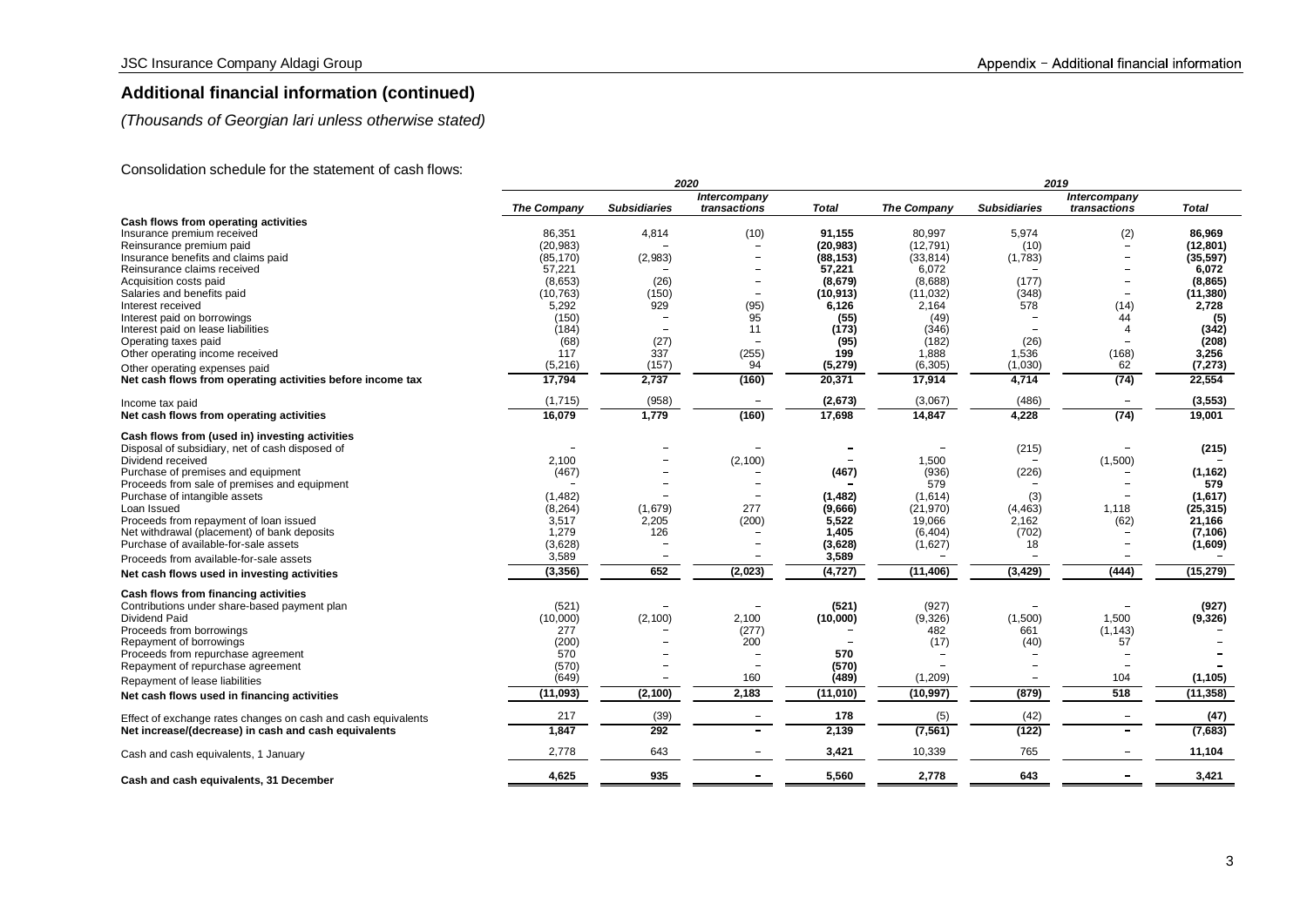*(Thousands of Georgian lari unless otherwise stated)*

### **Cash and cash equivalents**

Cash and cash equivalents as of 31 December comprise:

|                                 | 2020               |                     |       |  |  |  |
|---------------------------------|--------------------|---------------------|-------|--|--|--|
|                                 | <b>The Company</b> | <b>Subsidiaries</b> | Total |  |  |  |
| Current accounts                | 4.625              | 935                 | 5.560 |  |  |  |
| Total cash and cash equivalents | 4.625              | 935                 | 5.560 |  |  |  |

|                                 | 2019               |                     |              |  |
|---------------------------------|--------------------|---------------------|--------------|--|
|                                 | <b>The Company</b> | <b>Subsidiaries</b> | <b>Total</b> |  |
| Cash on hand                    |                    | $\equiv$            |              |  |
| Current accounts                | 2.770              | 643                 | 3.413        |  |
| Total cash and cash equivalents | 2,778              | 643                 | 3.421        |  |

### **Bank deposits**

Bank deposits as of 31 December comprise:

|                            | 2020               |                     |              |  |  |
|----------------------------|--------------------|---------------------|--------------|--|--|
|                            | <b>The Company</b> | <b>Subsidiaries</b> | <b>Total</b> |  |  |
| - JSC TBC Bank             | 12,835             | 1,991               | 14,826       |  |  |
| - JSC Bank of Georgia      | 4.231              | 2,839               | 7,070        |  |  |
| - JSC Credo Bank           | 2,858              | 2,072               | 4,930        |  |  |
| - JSC Finca Bank           | 1,133              |                     | 1,133        |  |  |
| - JSC Tera Bank            | 1.008              |                     | 1,008        |  |  |
| - JSC VTB Bank             | 1,008              |                     | 1,008        |  |  |
| - JSC Liberty Bank         |                    | 550                 | 550          |  |  |
| - JSC Halyk Bank           | 518                |                     | 518          |  |  |
| <b>Total bank deposits</b> | 23,591             | 7,452               | 31,043       |  |  |

|                            | 2019               |                     |              |  |
|----------------------------|--------------------|---------------------|--------------|--|
|                            | <b>The Company</b> | <b>Subsidiaries</b> | <b>Total</b> |  |
| - JSC Bank of Georgia      | 15.749             | 4,686               | 20.435       |  |
| - JSC TBC Bank             | 3.410              | 1,422               | 4,832        |  |
| - JSC Finca Bank           | 2,542              |                     | 2,542        |  |
| - JSC Credo Bank           | 1,782              | 537                 | 2,319        |  |
| - JSC Tera Bank            | 1,095              |                     | 1,095        |  |
| - JSC Liberty Bank         |                    | 742                 | 742          |  |
| - JSC Halyk Bank           | 609                | $\equiv$            | 609          |  |
| <b>Total bank deposits</b> | 25,187             | 7,387               | 32,574       |  |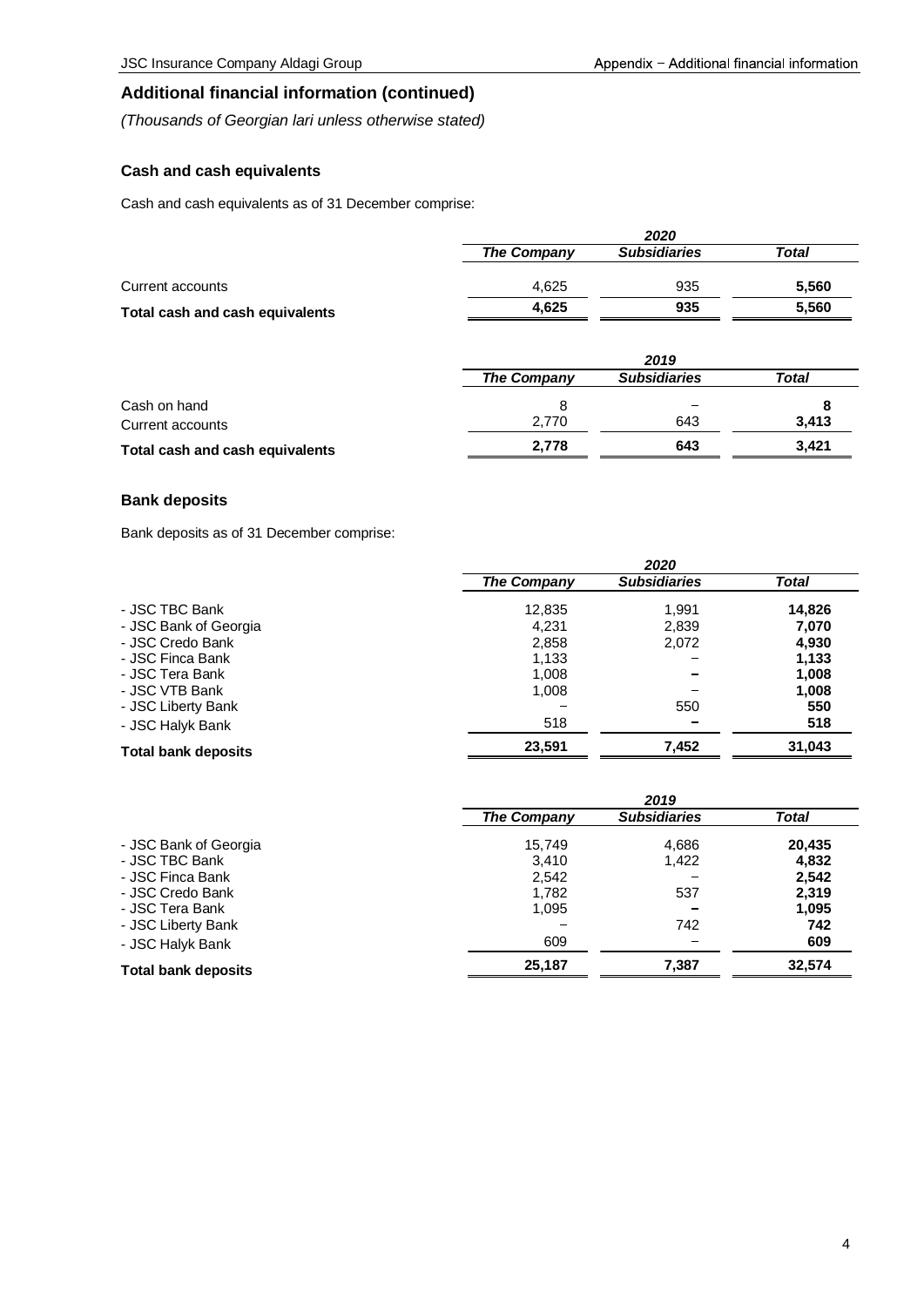*(Thousands of Georgian lari unless otherwise stated)*

### **Property and equipment**

The movements in property and equipment in 2020 were as follows:

|                                 | <b>Computers</b>      |                                  |                  |                          |                                  |              |
|---------------------------------|-----------------------|----------------------------------|------------------|--------------------------|----------------------------------|--------------|
| <b>The Company</b>              | Land and<br>buildings | <b>Furniture</b><br>and fixtures | and<br>equipment | <b>Motor</b><br>vehicles | Leasehold<br><i>improvements</i> | <b>Total</b> |
| Cost                            |                       |                                  |                  |                          |                                  |              |
| 31 December 2019                | 4,483                 | 1,277                            | 2,518            | 370                      | 735                              | 9,383        |
| Additions                       | 13                    | 194                              | 435              | 26                       | 42                               | 710          |
| Disposals                       |                       | (12)                             | (62)             | (43)                     | (120)                            | (237)        |
| 31 December 2020                | 4,496                 | 1,459                            | 2,891            | 353                      | 657                              | 9,856        |
| <b>Accumulated depreciation</b> |                       |                                  |                  |                          |                                  |              |
| 31 December 2019                | 438                   | 646                              | 1,357            | 204                      | 111                              | 2,756        |
| Depreciation charge             | 179                   | 89                               | 350              | 70                       | 68                               | 756          |
| Disposals                       |                       | (5)                              | (53)             | (38)                     | (18)                             | (114)        |
| 31 December 2020                | 617                   | 730                              | 1,654            | 236                      | 161                              | 3,398        |
| Net book value                  |                       |                                  |                  |                          |                                  |              |
| 31 December 2019                | 4,045                 | 631                              | 1,161            | 166                      | 624                              | 6,627        |
| 31 December 2020                | 3,879                 | 729                              | 1,237            | 117                      | 496                              | 6,458        |

| <b>Subsidiaries</b>             | <b>Land and</b><br>buildings | <b>Furniture</b><br>and fixtures | <b>Computers</b><br>and<br>equipment | <b>Motor</b><br>vehicles | Leasehold<br><i>improvements</i> | <b>Total</b> |
|---------------------------------|------------------------------|----------------------------------|--------------------------------------|--------------------------|----------------------------------|--------------|
| Cost                            |                              |                                  |                                      |                          |                                  |              |
| 31 December 2019                | 1,459                        |                                  |                                      |                          | 2                                | 1,461        |
| 31 December 2020                | 1,459                        |                                  |                                      |                          | $\overline{2}$                   | 1,461        |
| <b>Accumulated depreciation</b> |                              |                                  |                                      |                          |                                  |              |
| 31 December 2019                | 456                          |                                  |                                      |                          |                                  | 457          |
| Depreciation charge             | 31                           |                                  |                                      |                          |                                  | 31           |
| 31 December 2020                | 487                          |                                  |                                      |                          |                                  | 488          |
| Net book value                  |                              |                                  |                                      |                          |                                  |              |
| 31 December 2019                | 1,003                        |                                  |                                      |                          |                                  | 1,044        |
| 31 December 2020                | 972                          |                                  |                                      |                          |                                  | 973          |